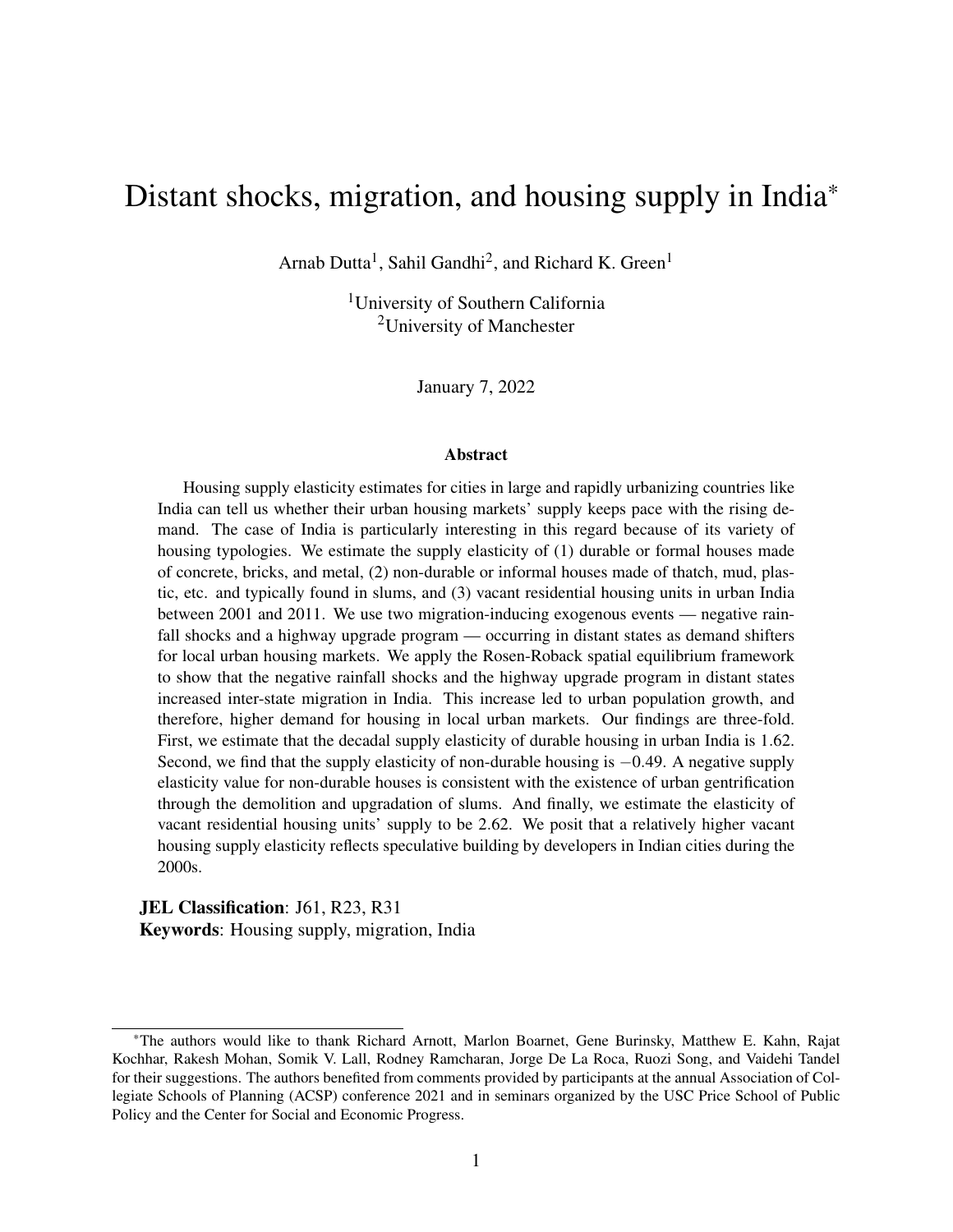# 1 Introduction

Indian cities were home to 377 million people or roughly 10.4% of the global urban population in 2011 [\(Census of India,](#page-45-0) [2011;](#page-45-0) Desa *[et al.](#page-45-1)*, [2014\)](#page-45-1). Data from the [Census of India](#page-45-0) indicates that India's urban population grew by roughly 91 million or 32% between 2001 and 2011. Although prior academic literature indicates that internal migration to Indian cities has been historically low [\(Bhavnani and Lacina,](#page-44-0) [2017;](#page-44-0) [Kone](#page-46-0) *et al.*, [2018;](#page-46-0) [Munshi and Rosenzweig,](#page-47-0) [2016\)](#page-47-0), this seems to be changing as the number of internal migrants living in urban India went up by 71% between the 1990s and the 2000s (see figure [1\)](#page-2-0).<sup>[1](#page-0-0)</sup> Therefore, India is urbanizing, and its urbanization is increasingly accompanied by migration to urban areas. Empirical evidence from other countries like the United States suggests that urbanization and migration are likely to contribute to a surge in housing demand in cities [\(Molloy](#page-47-1) *et al.*, [2011\)](#page-47-1). But is the market supply of housing in urban Indian enough to meet the rising demand?

Figure [2](#page-3-0) indicates that the number of houses grew faster than the urban population in India during the 2000s. The total number of residential housing units in urban India grew by 50% from 52 million in 2001 to 78 million in 2011. As with any developing country, a large share of India's housing stock consists of informal houses. In the absence of data on informal houses, we identify proxies for formal and informal houses based on the type of material used to construct the roofs and walls of houses. We use *durable* houses made of concrete, bricks, metal, and stone as a proxy for formal houses and *non-durable* houses made of thatch, mud, unburnt bricks, plastic, etc. as a proxy for informal houses.<sup>[2](#page-3-0)</sup> Non-durable houses are typically found in slums.<sup>[3](#page-0-0)</sup> Figure 2 indicates that about 15% of the housing stock in urban India in 2011 consisted of non-durable houses. However, the growth in residential housing by type was uneven. While the number of durable residential units grew by 61% between 2001 and 2011, the number of non-durable units increased by 9%

<sup>&</sup>lt;sup>1</sup> Recent studies have found that the Information Technology (IT) boom of the late 1990s and the early 2000s partly explains this growth in the internal movement of Indians [\(Ghose,](#page-45-2) [2019\)](#page-45-2).

<sup>&</sup>lt;sup>2</sup>Our definition of durable and non-durable housing is based on the [Census of India'](#page-45-0)s definition of permanent and temporary houses, respectively.

 $3$ Hereon, we use the terms informal housing, slums, and non-durable houses interchangeably.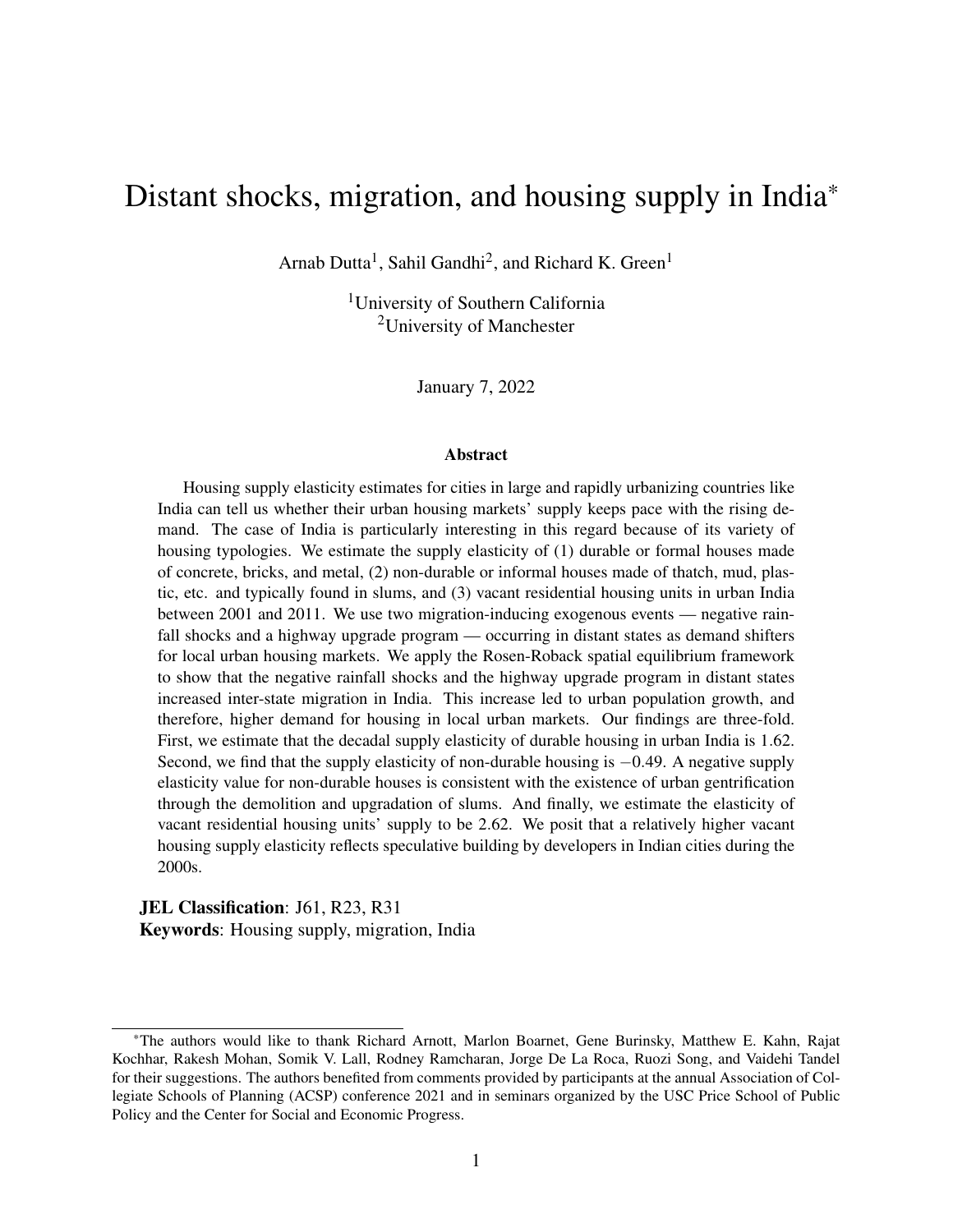<span id="page-2-0"></span>

Figure 1: Decadal growth in migration to Indian cities by last residence

*Source*: Author's calculations based on the [Census of India.](#page-45-0)

*Note*: Figure presents the percentage growth rate in migration to urban areas between 1991-2000 and 2001-2010 by migrants' last residence (same or different state). All bars are labeled by the corresponding values being represented.

during the same time.<sup>[4](#page-0-0)</sup> The number of vacant houses also grew by about  $83\%$  suggesting that there was a lot of speculative building in Indian cities during the 2000s [\(Gandhi](#page-45-3) *et al.*, [2021a\)](#page-45-3). The question is whether the increase in residential housing in urban India between 2001 and 2011 was at par with the increase in prices. In other words, what was the housing supply elasticity in urban India during the 2000s?

In this paper, we estimate the supply elasticity of durable, non-durable, and vacant residential housing units in urban India between 2001 and  $2011<sup>5</sup>$  $2011<sup>5</sup>$  $2011<sup>5</sup>$  We use two migration-inducing exogenous

<sup>&</sup>lt;sup>4</sup>Note that, as a result of the uneven growth, the share of non-durable housing units in the overall housing stock fell from 21% in 2001 to 15% in 2011.

<sup>&</sup>lt;sup>5</sup>We employ first difference regressions throughout the paper to explain the changes in our outcome variables as a function of changes in covariates between 2001 and 2011. See section [5](#page-21-0) for details.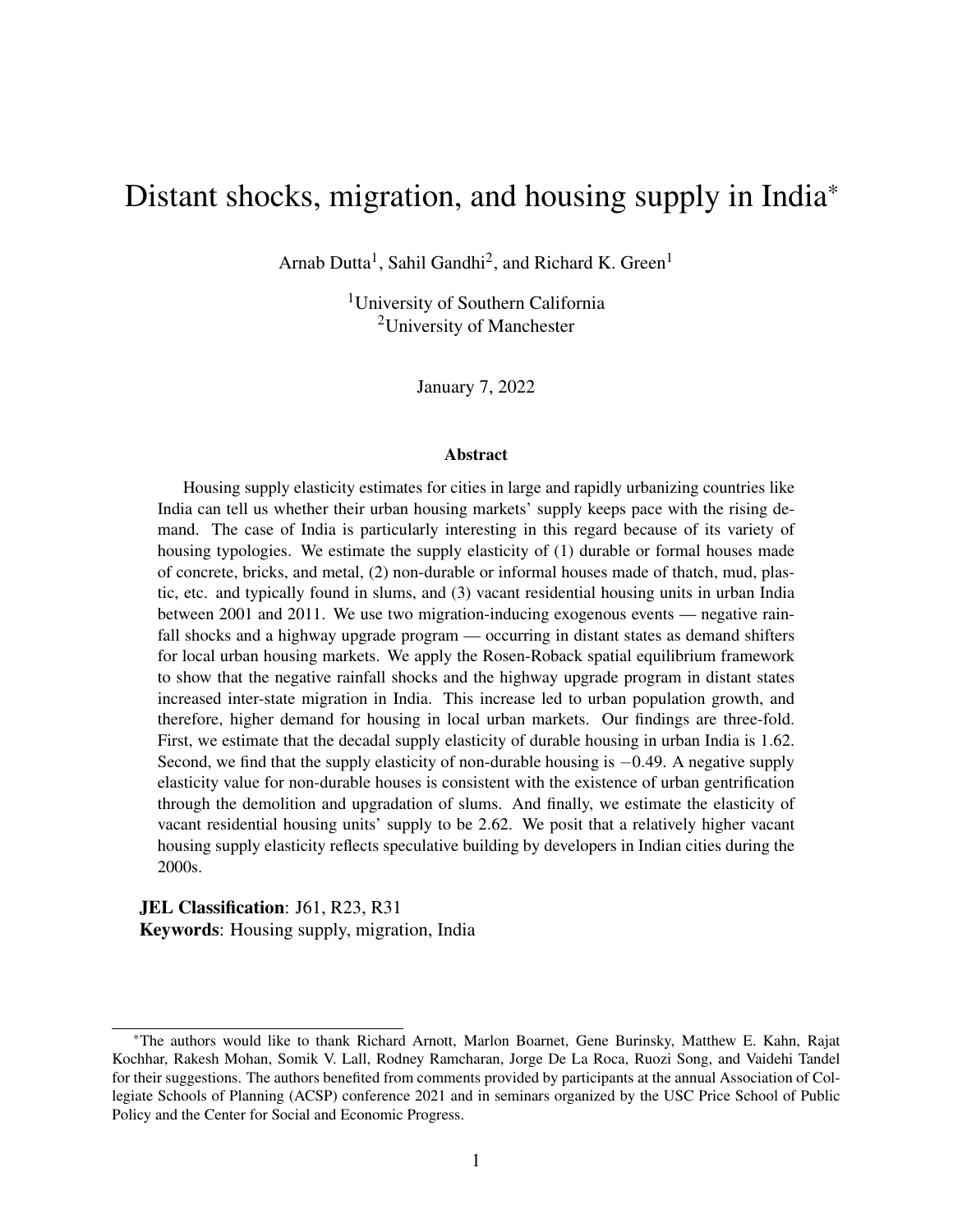

<span id="page-3-0"></span>

*Source*: Author's calculations based on the [Census of India.](#page-45-0)

*Note*: Figure presents the number of housing units (in millions) by type. Durable units' roofs and walls made of galvanized iron, metal, asbestos sheets, burnt bricks, stone, and concrete. Non-durable units' roofs or walls made of grass, thatch, bamboo, plastic, polythene, mud, unburnt brick, and wood. All vacant houses are durable units. All bars are labeled by the corresponding values being represented.

events — negative rainfall shocks and a highway upgrade program — occurring in distant states as demand shifters for local urban housing markets. We apply the Rosen-Roback spatial equi-librium framework [\(Roback,](#page-48-0) [1982;](#page-48-0) [Rosen,](#page-48-1) [1979\)](#page-48-1) to show that both the negative rainfall shocks and the highway upgrade program in distant states increased inter-state migration in India during the 2000s. The increased inter-state migration led to changes in urban population, and therefore, higher demand for housing in local urban markets.

We illustrate the spatial equilibrium mechanism in figure [3](#page-4-0) with the example of two Indian states — Maharashtra and Bihar. Let's say that we want to estimate the housing supply elasticity in urban areas of Maharashtra. We define Maharashtra as the *local* state. Now, consider the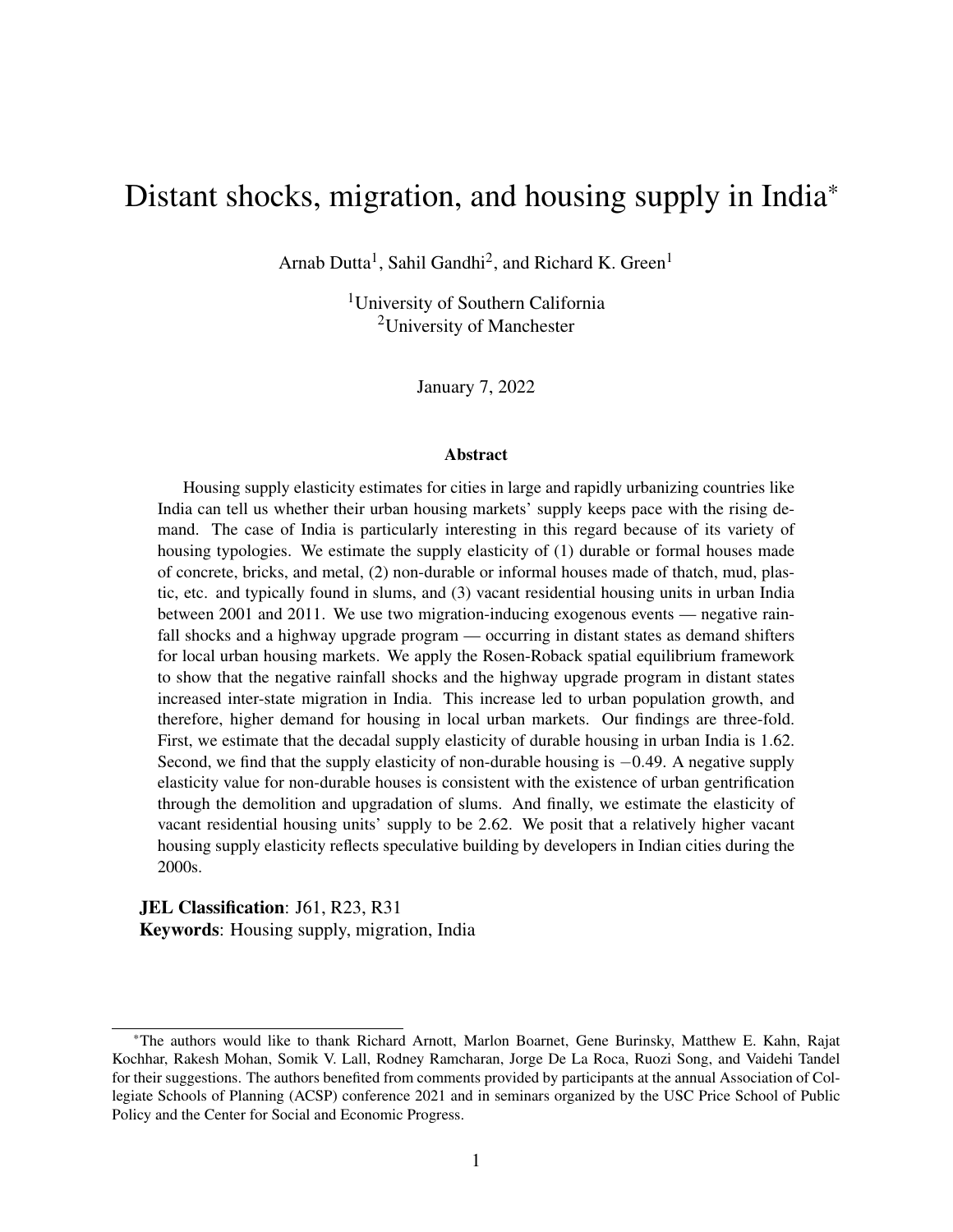state of Bihar, where there are negative rainfall shocks and a highway upgrade program. In our definition, Bihar is a *distant* state. The negative rainfall shocks and the highway upgrade program will affect wages and rents in Bihar, thereby causing a state of spatial disequilibrium. The spatial disequilibrium will spur migration between Bihar and Maharashtra, affecting the urban population in Maharashtra. The change in urban population will affect Maharashtra's housing demand. Thus, the negative rainfall shocks and the highway upgrade program in the *distant* state of Bihar will act as demand shifters for urban housing markets in the *local* state of Maharashtra. We show that the distant state shocks act as demand shifters for all types of residential housing — namely durable, non-durable, and vacant — in local urban markets. In section [4,](#page-14-0) we present a spatial equilibrium model to discuss these mechanisms.

<span id="page-4-0"></span>

Figure 3: Shock-induced migration's impact on housing demand

*Source*: Authors' own.

*Note*: Map presents a snapshot of the central part of India with the *local* state of Maharashtra and the *distant* state of Bihar highlighted. Negative rainfall shocks and highway upgradation occurs in Bihar. The resulting inter-state migration affects housing demand in Maharashtra.

Our empirical analysis indicates that the negative rainfall shocks and the highway upgrade program increased inter-state migration. On the one hand, an additional month of rainfall levels less than 80% of the long-term normal during a decade increased decadal migration from affected regions by 1.1% points. On the other hand, a distant state's inclusion in the Golden Quadrilateral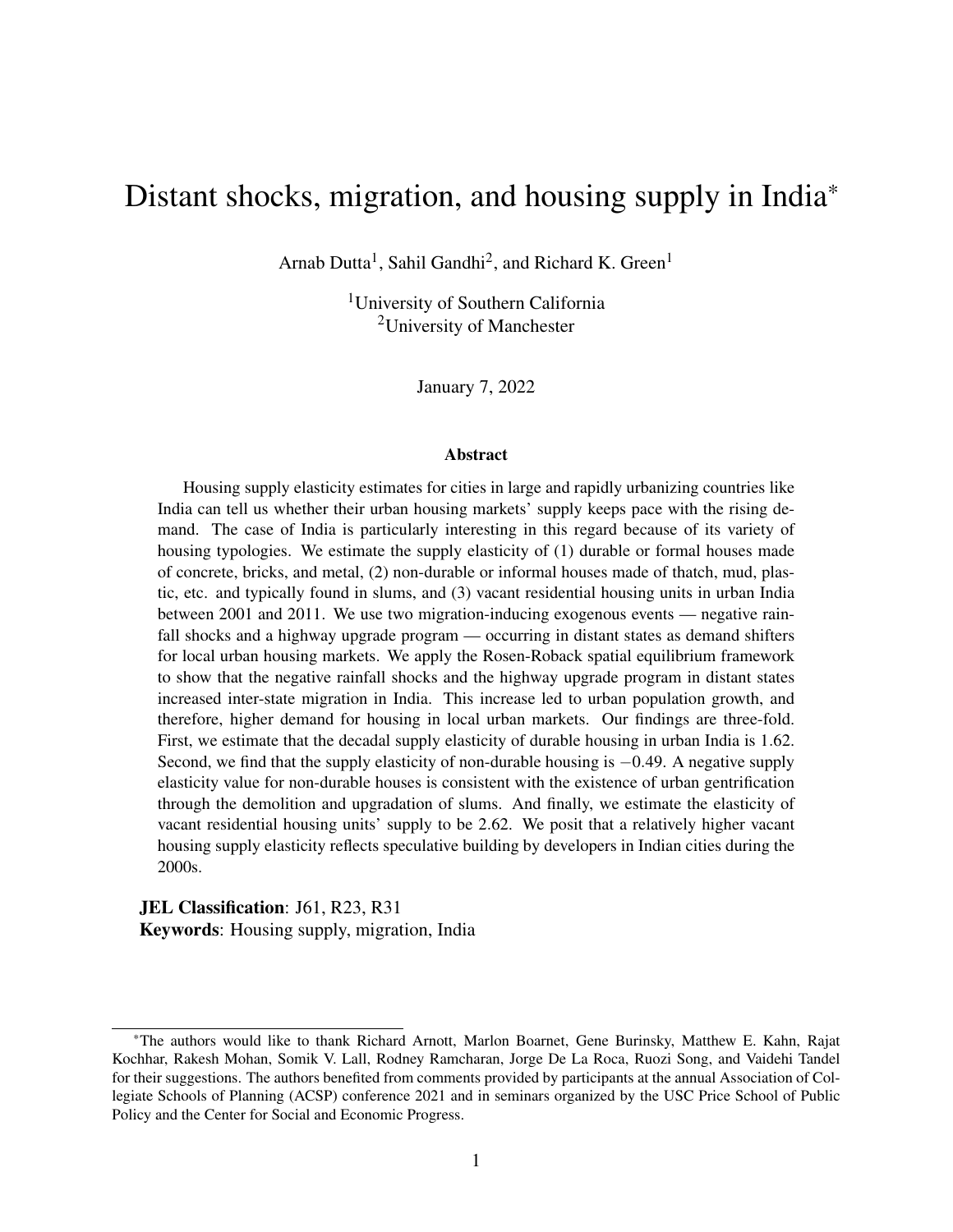$(GQ)$  highway upgrade program increased migration both to and from such states.<sup>[6](#page-0-0)</sup> This increased inter-state mobility led to urbanization in the local state which in turn increased the demand for housing in local urban housing markets. The demand for durable housing units increased relatively more than the demand for non-durable units in response to the distant shock-induced urbanization. We show that both the negative rainfall shocks and the GQ highway upgrade program are strong instruments for the number of durable, non-durable, and vacant houses in local urban markets.

Our housing supply elasticity estimates can be summarized in three points. First, we estimate that the decadal supply elasticity of durable housing in urban India is 1.62. This estimate is very close to the supply elasticity of 1.75 obtained by [Saiz](#page-48-2) [\(2010\)](#page-48-2) for the average metropolitan area in the United States. Second, we find that the supply elasticity of non-durable housing is −0.49. The negative supply elasticity of non-durable housing is counterintuitive, suggesting that as nondurable housing rents increase, the supply of non-durable residential housing units decreases. This is consistent with urban gentrification that occurs in two ways in Indian cities. First, a simultaneous increase in rents paid by slum dwellers and land values around slums attract real estate developers. Slums are cleared to construct durable residential and commercial real estate space [\(Bhan,](#page-44-1) [2009\)](#page-44-1). And second, slums are upgraded through various government and non-government programs that convert non-durable units to durable ones [\(Rains and Krishna,](#page-48-3) [2020;](#page-48-3) [Rains](#page-48-4) *et al.*, [2019\)](#page-48-4). Finally, we estimate the elasticity of vacant residential housing units' supply in urban India to be 2.62, which is larger than the elasticity of durable housing units' supply. We posit that developers were engaged in speculative building with the expectation of higher demand as market rents went up during the 2000s [\(Gandhi](#page-45-3) *et al.*, [2021a\)](#page-45-3).

Our contributions to the literature are three-fold. First, we exploit the Rosen-Roback framework to construct novel housing demand shifters. It is hard to find instruments that satisfy all the exclusion restrictions. Prior research has used migration shocks such as international immigration [\(Saiz,](#page-48-2) [2010\)](#page-48-2) and imputed migration based on historic flows [\(Paciorek,](#page-47-2) [2013\)](#page-47-2) as housing demand

<sup>&</sup>lt;sup>6</sup>The Golden Quadrilateral (GQ) or the National Highways Development Project Phase I (NHDP I) was introduced as a highway upgrade program by the Central government of India in 2000, and it came into effect in 2001. Its primary goal was to upgrade preexisting highways connecting the four largest metropolitan areas of India — Delhi, Mumbai, Kolkata, and Chennai — from two lanes to four lanes. See section [5.4](#page-26-0) for details.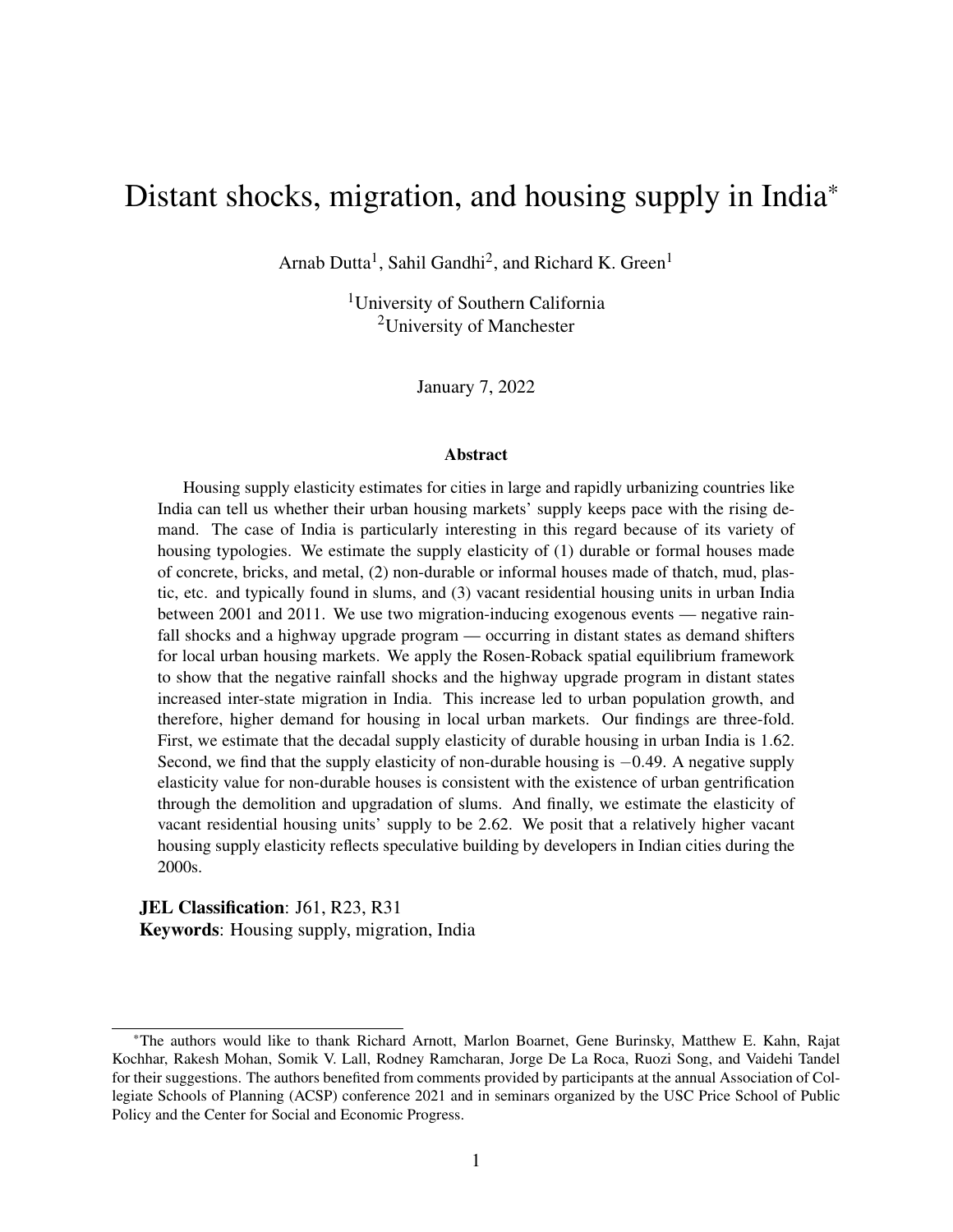shifters. Some papers have also used labor demand shocks in the form of shift-share instruments as housing demand shifters [\(Baum-Snow and Han,](#page-44-2) [2019;](#page-44-2) [Paciorek,](#page-47-2) [2013;](#page-47-2) [Saiz,](#page-48-2) [2010\)](#page-48-2). The problem with using such migration shocks as housing demand shifters is that the migration decisions are endogenous to potential migrant destinations' housing market outcomes such as prices and rents [\(Zabel,](#page-49-0) [2012\)](#page-49-0). The strength of our instruments is three-fold. First, we use *migration-inducing* shocks as demand shifters instead of migration itself. Second, by separating the regions where shocks occur and the regions where we estimate the housing supply elasticities, we reduce the pathways through which omitted variable bias can occur as a result of correlation between the shocks and the unobservables affecting the housing supply. The spatial equilibrium framework provides the theoretical basis for identifying the indirect impact of such *distant* events on local housing market outcomes, with migration being the channel of the impact. This idea is resonated in [Boustan](#page-44-3) [\(2010\)](#page-44-3) who studied the impact of the Black migration during the post-war period on suburbanization in US cities. And finally, we use rainfall shocks that are plausibly exogenous even in the region of direct impact. We argue that if a shock is somewhat exogenous in a region of direct impact, its validity as an instrument is strengthened for another region where its impact is indirect. We discuss the exclusion restrictions for our instruments in detail in section [5.4.](#page-26-0)

The second contribution in this paper is providing a policy-relevant housing supply elasticity estimate for a large and urbanizing country like India. Prior academic literature has predominantly focused on developed countries like the United States [\(Baum-Snow and Han,](#page-44-2) [2019;](#page-44-2) [Green](#page-46-1) *[et al.](#page-46-1)*, [2005;](#page-46-1) [Saiz,](#page-48-2) [2010\)](#page-48-2).<sup>[7](#page-0-0)</sup> Many studies have underscored the role of regulations [\(Diamond,](#page-45-4) [2017;](#page-45-4) [Glaeser](#page-45-5) *et al.*, [2005;](#page-45-5) [Quigley and Raphael,](#page-48-5) [2005\)](#page-48-5) and natural land constraints like hilly terrains [\(Saiz,](#page-48-2) [2010\)](#page-48-2) in reducing the supply elasticity of housing in metropolitan areas of the United States. Similar regulatory constraints also exist in developing countries like India. The land and housing markets in Indian cities are heavily regulated with floor-area-ratio (FAR) restrictions, urban land ceiling constraints, and stringent rent control laws.<sup>[8](#page-0-0)</sup> Studies have indicated that these regu-

<sup>&</sup>lt;sup>7</sup>Some studies have estimated housing supply elasticities in other countries such as Australia [\(McLaughlin,](#page-47-3) [2012\)](#page-47-3), China [\(Wang](#page-49-1) *et al.*, [2012\)](#page-49-1), Italy [\(Accetturo](#page-44-4) *et al.*, [2021\)](#page-44-4), and United Kingdom [\(Malpezzi and Maclennan,](#page-47-4) [2001\)](#page-47-4).

<sup>8</sup>The Urban Land (Ceiling and Regulation) Act of 1976 required firms and individuals to sell vacant land beyond a specific size to the government at low prices [\(Sridhar,](#page-49-2) [2010\)](#page-49-2).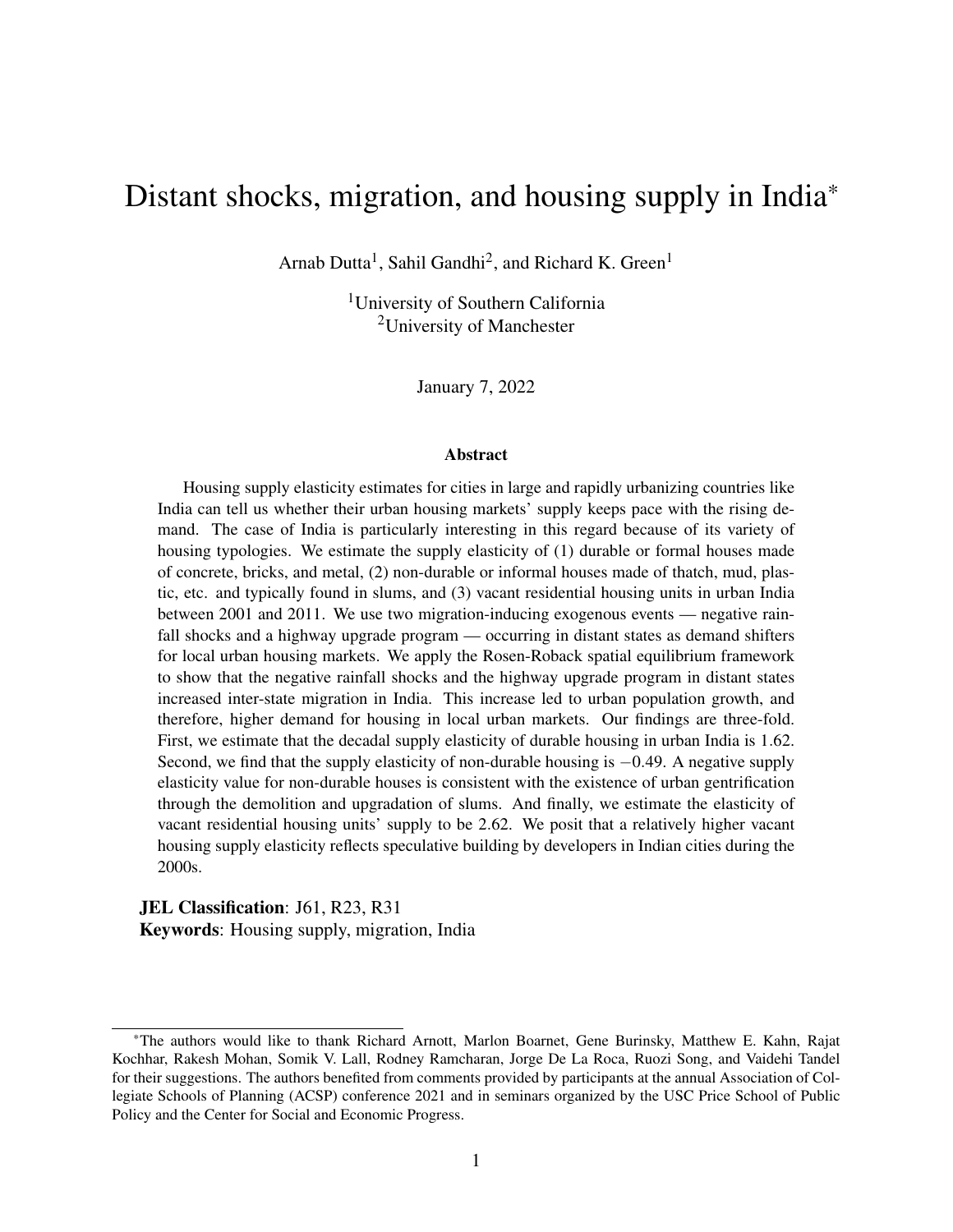lations impose significant building costs on developers [\(Bertaud and Brueckner,](#page-44-5) [2005;](#page-44-5) [Brueckner](#page-44-6) [and Sridhar,](#page-44-6) [2012;](#page-44-6) [Gandhi](#page-45-6) *et al.*, [2021b\)](#page-45-6). Therefore, durable housing supply elasticity estimates almost surely reflect land-use policy decisions.

Last but not least, we estimate the supply elasticity of non-durable or informal housing, which is both an academic contribution and a policy-relevant parameter for a developing country like India. Informal housing has been studied in the literature because it's existence is associated with poverty [\(Marx](#page-47-5) *et al.*, [2013\)](#page-47-5) and institutional frictions such as lack of property rights [\(Brueckner](#page-44-7) [and Selod,](#page-44-7) [2009\)](#page-44-7) and formal housing regulations [\(Henderson](#page-46-2) *et al.*, [2021\)](#page-46-2). Niu *[et al.](#page-47-6)* [\(2021\)](#page-47-6) underscored the important role played by informal housing markets in reducing urbanization costs in Chinese cities by providing low-income migrants with cheaper housing. Informal housing in urban India accounts for 15% of the housing stock and fills the supply gap left by the formal housing market. Hence, an informal housing supply elasticity estimate is important for understanding the housing markets in Indian cities. To the best of our knowledge, this is the first paper that provides an informal housing supply elasticity estimate in a developing country. The closest attempt at estimating an informal housing supply elasticity has been made by Niu *[et al.](#page-47-6)* [\(2021\)](#page-47-6) in Chinese cities. However, they calculate a proxy for informal housing elasticity using the share of village areas on the edges of cities in the total urban built-up area. By contrast, we use direct observations on informal housing to obtain our elasticity figures.

<span id="page-7-0"></span>The rest of the paper is organized as follows. In section [2](#page-7-0) we describe the data used for analysis and present some stylized facts about housing and migration in India in section [3.](#page-11-0) Section [4](#page-14-0) provides a theoretical discussion of the Rosen-Roback spatial equilibrium setting applied in this paper to explain the mechanisms through which distant state shocks act as demand shifters in local housing markets. Section [5](#page-21-0) presents the empirical implementation. We present the results and robustness checks in section [6](#page-30-0) and provide concluding remarks in section [7.](#page-41-0)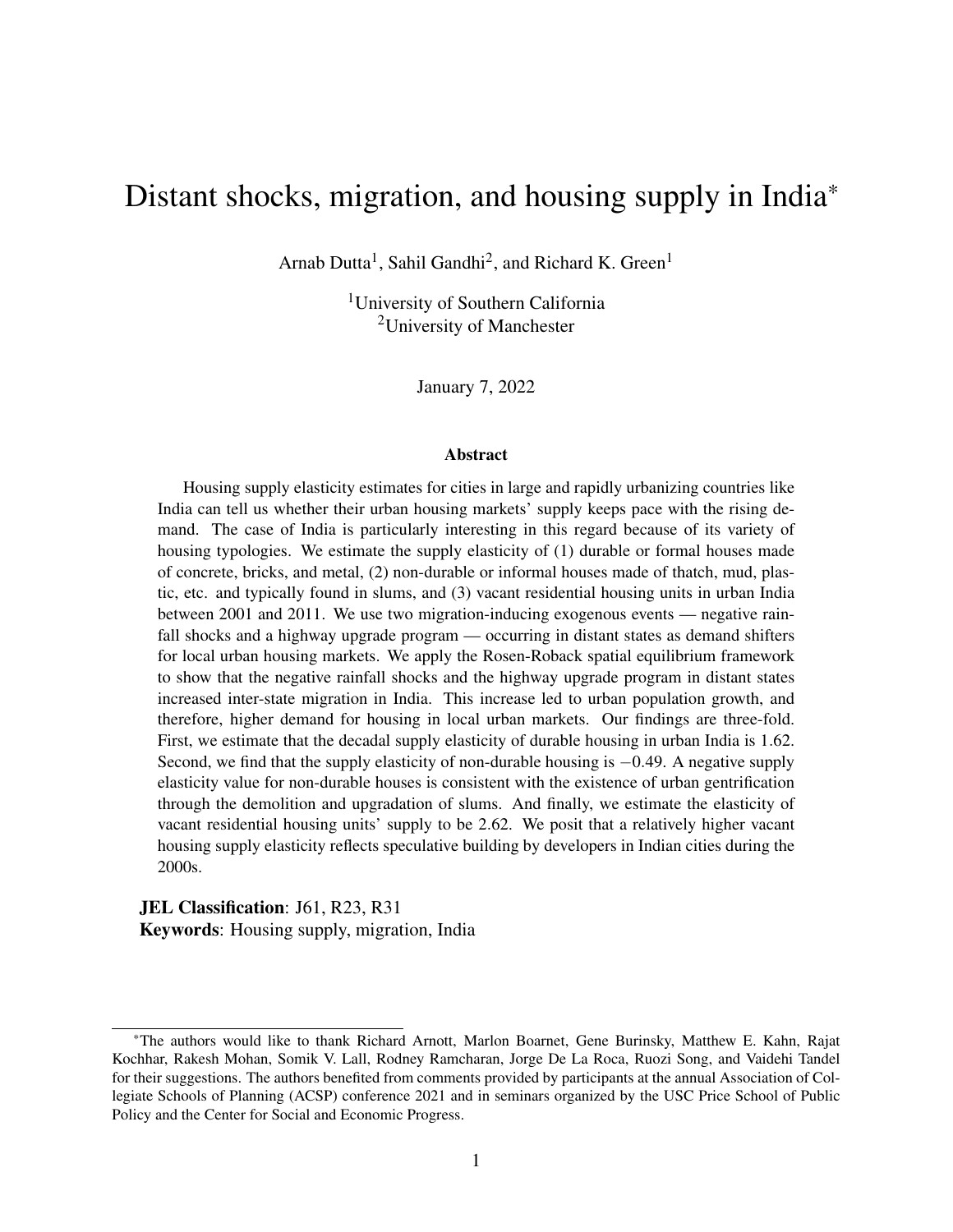# 2 Data

For our analysis, we gather data from the [National Sample Survey Organization](#page-47-7) (NSS), the [Cen](#page-45-0)[sus of India,](#page-45-0) and the [India Meteorological Department](#page-46-3) (IMD). We construct datasets at the state and district levels.<sup>[9](#page-0-0)</sup> We use the state-level datasets to study inter-state migration and analyze the impact of distant state-level shocks on local district-level outcomes. We estimate our elasticity figures using the district-level datasets. We construct a wide form panel for both datasets based on variable values from the Census years 2001 and 2011, which we then use to construct firstdifferenced variables for the actual analysis. In this section, we provide a brief description of the datasets used in the analysis. Summary statistics of all variables are presented in table [1.](#page-9-0)

# 2.1 State-level data

The Census provides decennial data on aggregated in-migration figures for a given region. The data provides details on the time of movement of migrants (i.e., less than a year ago, 1-4 years ago, and 5-9 years ago), the distance migrants traveled from their last place of residence (inter-district, inter-state, etc.), the sector of origin (rural or urban), and their current place of residence (urban or rural). We use this information to construct decadal inter-state migration variables based on the number of individuals who moved into urban areas of a state from both rural and urban areas of another state in the decade leading up to the Census years – 2001 and 2011. The Census datasets also provide the urban population and the urban surface area for a given state.

We obtain data on the mean monthly per capita consumption from the NSS and calculate real values based on the Consumer Price Index data provided by the [Labor Bureau of India.](#page-46-4) We get our data on the National Highways Development Project Phase I, also known as the Golden Quadrilateral (GQ) highway upgrade program, from [Ghani](#page-45-7) *et al.* [\(2016\)](#page-45-7). In figure [4,](#page-10-0) we indicate the 14 states and union territories in India that were recipients of the GQ program. And finally, we gather rainfall shock data from the Open Government Data (OGD) portal of the central government of

<sup>&</sup>lt;sup>9</sup>A district is an administrative unit in India similar to that of a county in the United States.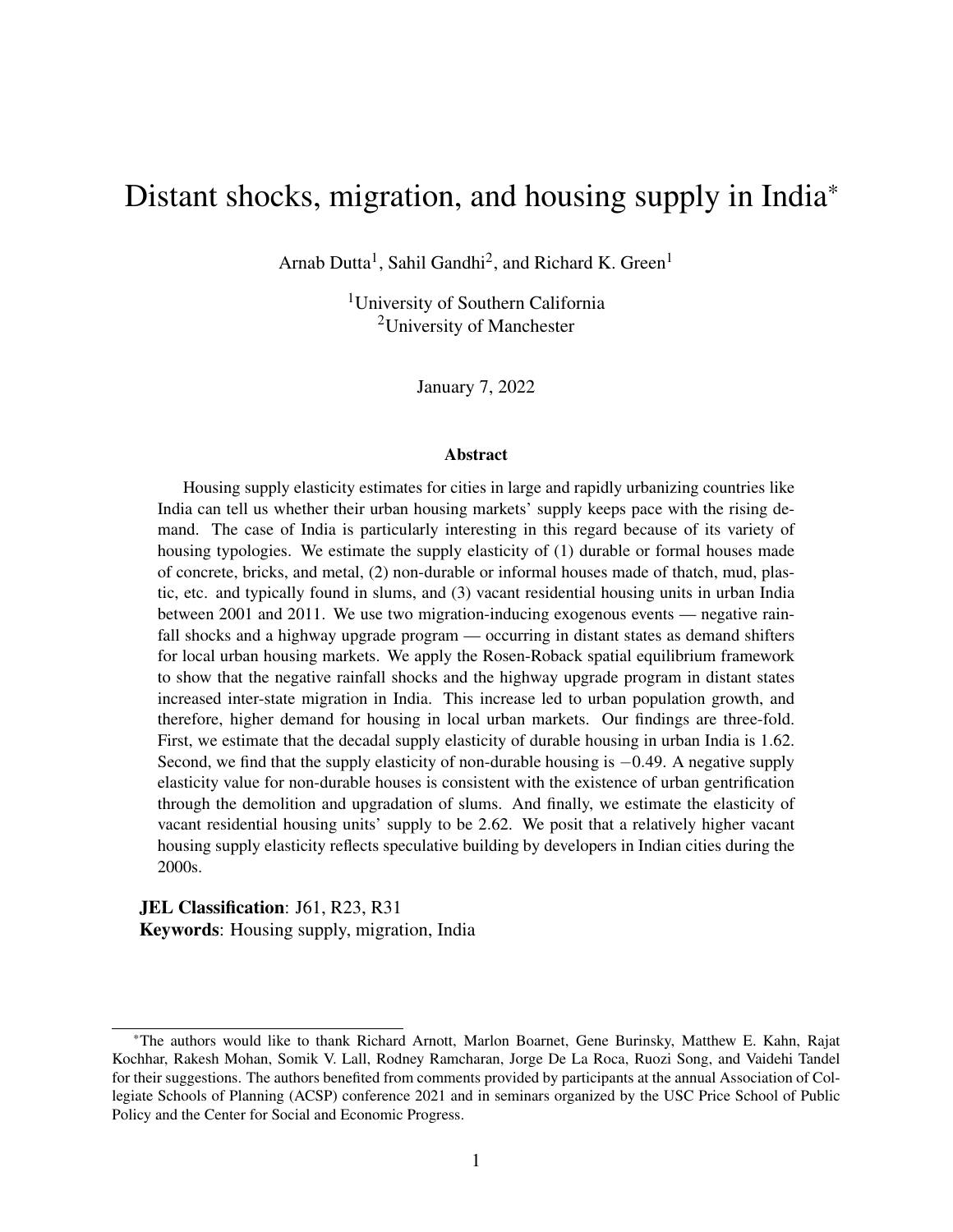|  | Table 1: Summary Statistics |  |
|--|-----------------------------|--|
|--|-----------------------------|--|

<span id="page-9-0"></span>

|                                                            | Panel (a): State-level variables    |           |       |                |
|------------------------------------------------------------|-------------------------------------|-----------|-------|----------------|
|                                                            |                                     | 2001      |       | 2011           |
| Variable                                                   | Mean                                | Std. dev. | Mean  | Std. dev.      |
| No. of months absolute rainfall $\langle 80\%$ last decade | 58                                  | 12        | 64    | 11             |
| No. of inter-state urban migrants moved last decade ('000) | 319                                 | 543       | 452   | 691            |
| Urban population (millions)                                | 8                                   | 11        | 11    | 14             |
| Mean monthly per capita real consumption (INR)             | 890                                 | 274       | 1001  | 374            |
| Urban surface area (sq. miles)                             | 873                                 | 1,119     | 2,321 | 2,719          |
| N                                                          | 35                                  | 35        | 35    | 35             |
|                                                            | Panel (b): District-level variables |           |       |                |
|                                                            | 2001                                |           |       | 2011           |
| Variable                                                   | Mean                                | Std. dev. | Mean  | Std. dev.      |
| Urban population ('000)                                    | 1,181                               | 1,777     | 1,515 | 2,184          |
| No. of non-durable residential houses ('000)               | 46                                  | 42        | 46    | 39             |
| No. of durable residential houses ('000)                   | 180                                 | 311       | 284   | 446            |
| No. of vacant residential houses ('000)                    | 28                                  | 56        | 44    | 81             |
| Mean real rent for non-durable residential houses (INR)    | 302                                 | 223       | 311   | 233            |
| Mean real rent for durable residential houses (INR)        | 628                                 | 276       | 751   | 332            |
| Mean real rent for all residential houses (INR)            | 570                                 | 246       | 684   | 307            |
| Mean monthly per capita real consumption (INR)             | 1,051                               | 247       | 1,110 | 338            |
| Urban surface area (sq. miles)                             | 104                                 | 126       | 134   | 142            |
| Median no. of rooms per house                              | $\overline{2}$                      | $\Omega$  | 2     | $\overline{0}$ |
| N                                                          | 144                                 | 144       | 144   | 144            |

*Data sources*: [National Sample Survey Organization,](#page-47-7) [Census of India,](#page-45-0) and [Labor Bureau of India.](#page-46-4)

*Note*: Table presents summary statistics of variables used in the analysis. Panel (a) presents state-level variables and panel (b) presents district-level variables. All values rounded off to the nearest integer. State-level migration and the number of district-level residential housing units given in thousands. State-level urban population given in millions. Urban surface area values are given in square miles. Rents and consumption values are inflation-adjusted to 2001 INR values using the Consumer Price Index (CPI) data from the Labor Bureau of India. In PPP terms, \$1 = 10 INR in 2001. For exchange rates see: <https://data.oecd.org/conversion/purchasing-power-parities-ppp.htm>

India.<sup>[10](#page-0-0)</sup> This dataset is sourced from the IMD. It reports the percentage deviation of rainfall from the long-term average on a monthly basis between 1901 and 2015. We use this data to construct rainfall shock variables at the state level.  $11$ 

# 2.2 District-level data

We obtain data on the number of various types of residential housing units – non-durable, durable, vacant – at the district level from the Census of India. In addition, we get data on urban population

<sup>10</sup>Please visit the link: <https://data.gov.in/>

 $11$ The original data provides rainfall departure percentages for each of the 36 meteorological subdivisions in India. Meteorological subdivisions are roughly analogous to the state boundaries of India, with a few exceptions. Larger states consist of more than one subdivision, while some smaller states are clustered into one subdivision. We map these meteorological subdivisions to state boundaries and recalculate the rainfall departure values at the state level.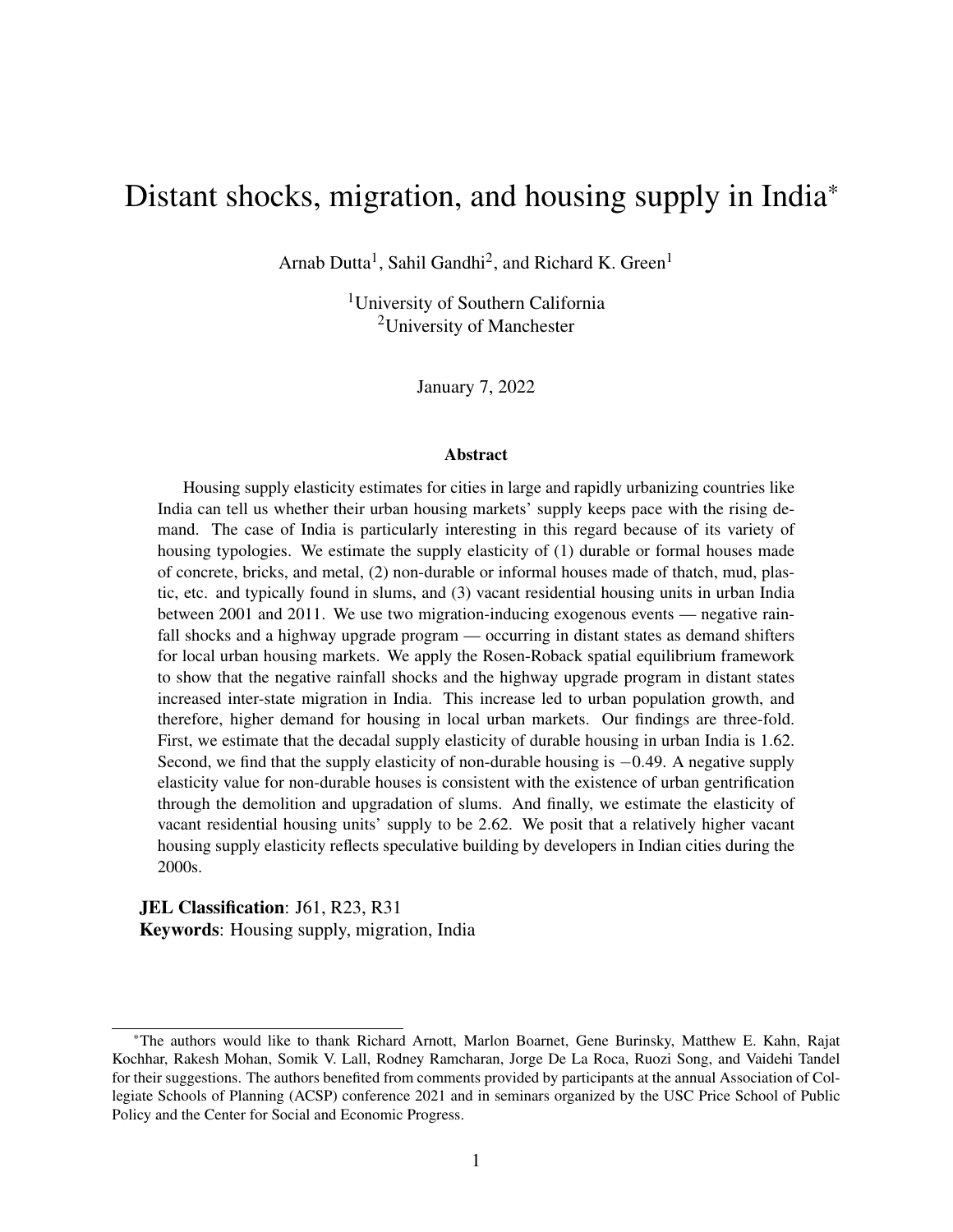<span id="page-10-0"></span>

Figure 4: Map of Golden Quadrilateral recipient states in India

and urban surface area from the Census. We also gather data on district-level mean per capita consumption and the mean housing rents for the various types of housing units in our analysis from the NSS. These rent and consumption values are inflation-adjusted to 2001 values based on the Consumer Price Index data provided by the Labor Bureau of India.

Although there were 640 districts in India in 2011, our final district-level data consists of 144 districts. The number of districts reduces in two ways. First, we recreate the actual administrative district boundaries to obtain time-consistent hypothetical boundaries because district boundaries are realigned in India very frequently.<sup>[12](#page-0-0)</sup> And second, we have data on mean non-durable housing

*Data Source*: [Ghani](#page-45-7) *et al.* [\(2016\)](#page-45-7).

*Note*: Figure presents a map of India with the 35 states and union territories demarcated. Light-colored states were not recipients of the National Highways Development Project Phase I or the Golden Quadrilateral (GQ) highway upgrade project. Dark-colored states were part of the GQ program.

<sup>&</sup>lt;sup>12</sup>While in 2001 there were 593 districts in India, in 2011 that number went up to 640. We create 479 hypothetical districts with time-consistent boundaries by combining all contiguous districts affected by boundary changes and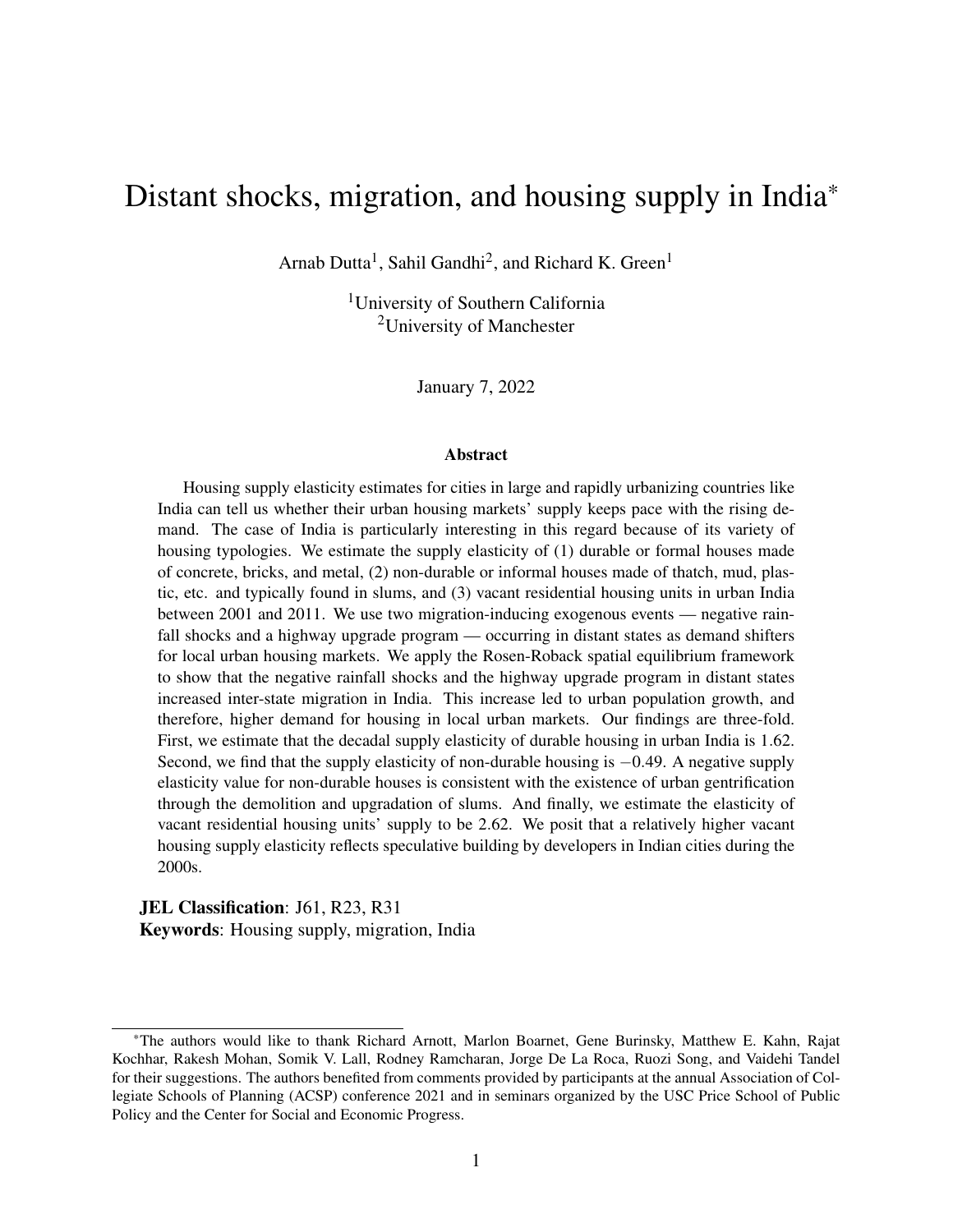<span id="page-11-0"></span>rent values for fewer districts. We estimate the housing supply elasticity of durable units using a larger sample of 339 districts and present the results in table [A.3.](#page-52-0)

# 3 Stylized facts

Housing markets in India have been understudied in the academic literature. There are very few quantitative papers on the subject aside from a couple of demand-side and affordability studies [\(Tiwari and Parikh,](#page-49-3) [1998;](#page-49-3) [Tiwari](#page-49-4) *et al.*, [1999\)](#page-49-4) and some papers looking at new housing construction and rent control laws [\(Dutta](#page-45-8) *et al.*, [2021;](#page-45-8) [Gandhi](#page-45-3) *et al.*, [2021a,](#page-45-3)[b\)](#page-45-6). Hence, the relationship between internal migration and housing in India is not well understood. In this section, we provide some key stylized facts about the relationship between internal migration and urban housing markets. We argue that the growth in inter-state migration in India between the 1990s and the 2000s caused a shift in the demand for housing in India's urban housing markets.

Internal migration in India grew by 71% between 2001 and 2011 (see figure [1\)](#page-2-0). But historically, India has had very low levels of internal mobility. A large body of literature is dedicated to studying the low rates of internal migration in India [\(Bhavnani and Lacina,](#page-44-0) [2017;](#page-44-0) [Kone](#page-46-0) *et al.*, [2018;](#page-46-0) [Munshi](#page-47-0) [and Rosenzweig,](#page-47-0) [2016\)](#page-47-0). One recent study suggests that more Indians are moving internally as a result of the IT boom of the late 1990s and the early 2000s [\(Ghose,](#page-45-2) [2019\)](#page-45-2).

Even though migration in India grew substantially between the 1990s and the 2000s, figure [5](#page-12-0) shows that the urban population's share of internal migrants living in Indian cities increased very little during this time. Inter-state migrants as a share of India's urban population remained flat at 4% between 2001 and 2011. Hence, the question is whether the increase in migration between 2001 and 2011 was enough to cause a shift in the demand for housing in urban India.

We argue that despite the low levels, the increase in inter-state migration in India during the decade of 2001-2011 constituted a housing demand shock in urban areas of India. First, inter-state migration grew by 42% between 2001 and 2011, which is higher than the growth of 32% in India's urban population (see figure [1\)](#page-2-0). And second, there exists a significant and positive relationship leaving districts unaffected by boundary realignment unchanged.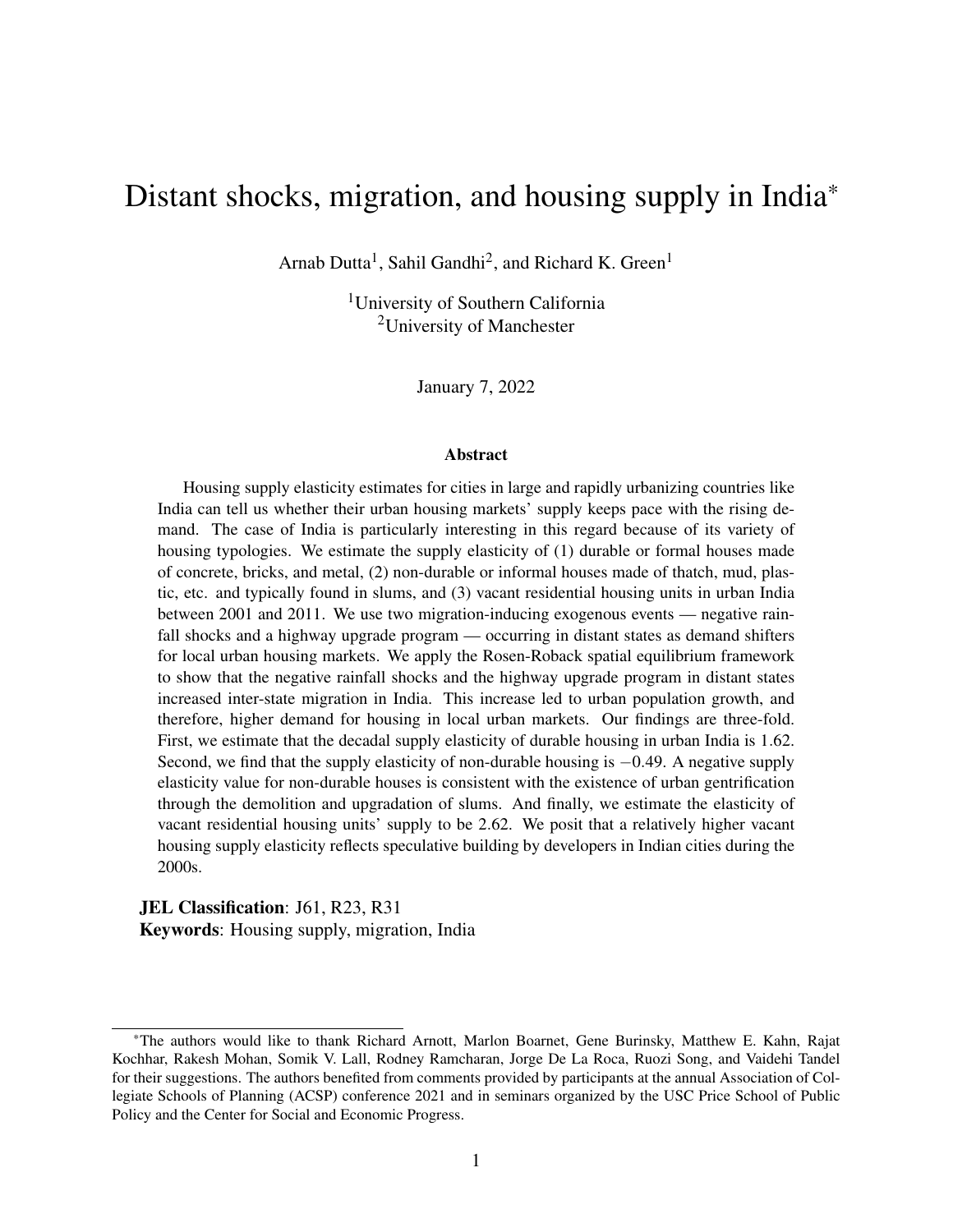<span id="page-12-0"></span>

Figure 5: Share of decadal migrants in urban population of India

*Source*: Author's calculations based on the [Census of India.](#page-45-0)

*Note*: Figure presents the share of inter-city and rural-urban migrants that moved during 1991-2000 and 2001-2010 by migrants' last residence (same or different state) in India's urban population. All bars are labeled by the corresponding values being represented.

between the number of in-migrants and the number of durable and non-durable housing units in urban areas of India, seen in figure [6b](#page-13-0) and figure [6a.](#page-13-0) In section [6,](#page-30-0) we discuss several regression results that indicate the strength of inter-state migration-inducing shocks in explaining local housing demand.

One issue is that prior literature suggests that a major share of migrants in India move into slums and not formal housing [\(Mitra,](#page-47-8) [2010;](#page-47-8) [Srivastava,](#page-49-5) [2011\)](#page-49-5). Hence, migration shocks would more likely capture non-durable rather than durable housing demand shifts. However, while it might be true that a large number of poor Indians move *seasonally* for one to six months to supplement farm incomes with urban informal earnings during lean agricultural seasons before moving back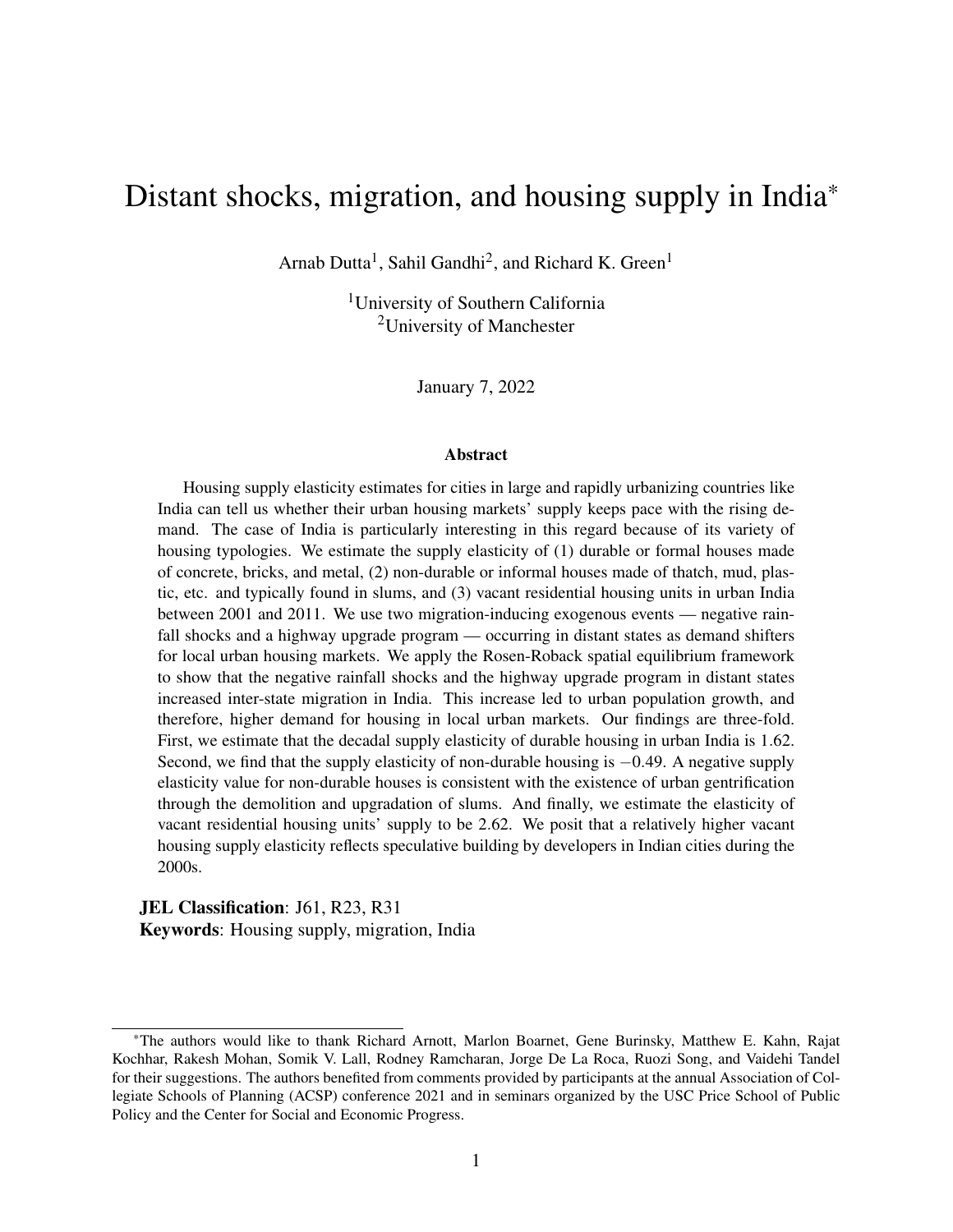<span id="page-13-0"></span>

### Figure 6: Housing and migration in urban India

(a) Urban non-durable units and in-migrants



(b) Urban durable units and in-migrants

*Source*: Author's calculations based on Census of India.

*Note*: Figure in panel (a) presents a scatter plot of the log of state-level urban non-durable housing units and the log of inter-state migrants living in urban areas. The regression lines have slopes of 0.72 and 0.67 respectively for 2001 and 2011, significant at the 99% level. Figure in panel (b) presents a scatter plot of the log of state-level urban durable housing units and the log of inter-state migrants living in urban areas. The regression lines have slopes of 0.80 and 0.71 respectively for 2001 and 2011, significant at the 99% level.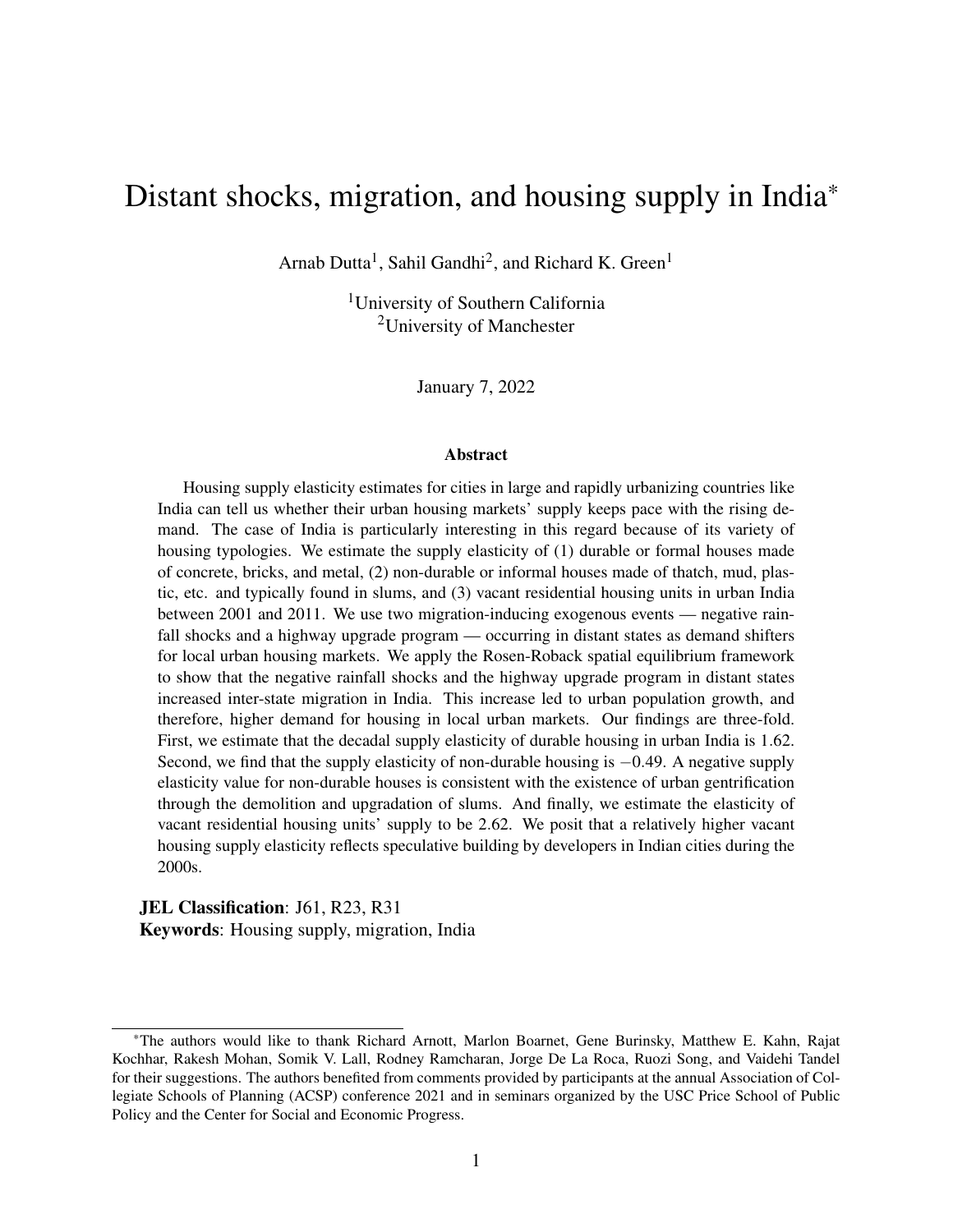to their homes [\(Imbert and Papp,](#page-46-5) [2015,](#page-46-5) [2020;](#page-46-6) [Rosenzweig and Udry,](#page-48-6) [2014\)](#page-48-6), many affluent Indians also migrate and do so permanently rather than seasonally. For instance, the [National Sample](#page-47-7) [Survey Organization](#page-47-7) (NSS) data on employment and migration indicates that while about 12% of households had a seasonal migrant, about 27% of households had a former member that moved out permanently for employment or education. Moreover, the NSS data also indicates that educated households with higher consumption were more likely to have a permanent migrant and less likely to have a seasonal migrant member. Therefore, it is likely that individuals who move permanently across regions choose formal housing over slums.

# <span id="page-14-0"></span>4 Theoretical framework

We use the Rosen-Roback spatial equilibrium framework [\(Roback,](#page-48-0) [1982;](#page-48-0) [Rosen,](#page-48-1) [1979\)](#page-48-1) to analyze the effect of distant region shocks on inter-regional mobility and local housing demand. A shock that affects rents and incomes in a distant region induces spatial disequilibrium, spurring interregional mobility. Such mobility affects local housing demand if net inward mobility to the local region is non-zero. Therefore, distant region shocks that affect rents and incomes in the distant region act as demand shifters and can be used to estimate the local housing supply elasticity. In this section, we provide an analytical discussion of these effects.

### 4.1 Spatial equilibrium

Consider an economy with a local region *i* where we are interested in estimating the housing supply elasticity and a distant region *j* that has exogenous shocks to its economy. The number of individuals occupying regions *i* and *j* are  $n_i$  and  $n_j$  respectively. We assume that each individual is equivalent to a household in either region.<sup>[13](#page-0-0)</sup> In both locations, individuals earn *w* and derive utility from housing services *h*, a numeraire good *c*, and location-specific amenities *a*. Individuals can only transact *h* and *c* in the market. Amenities *a* are exogenously given in a location at any

<sup>13</sup>As long as the number of households and the total population at *i* is monotonically related, relaxing the assumption that each individual in the economy is equivalent to a household does not alter the model mechanisms.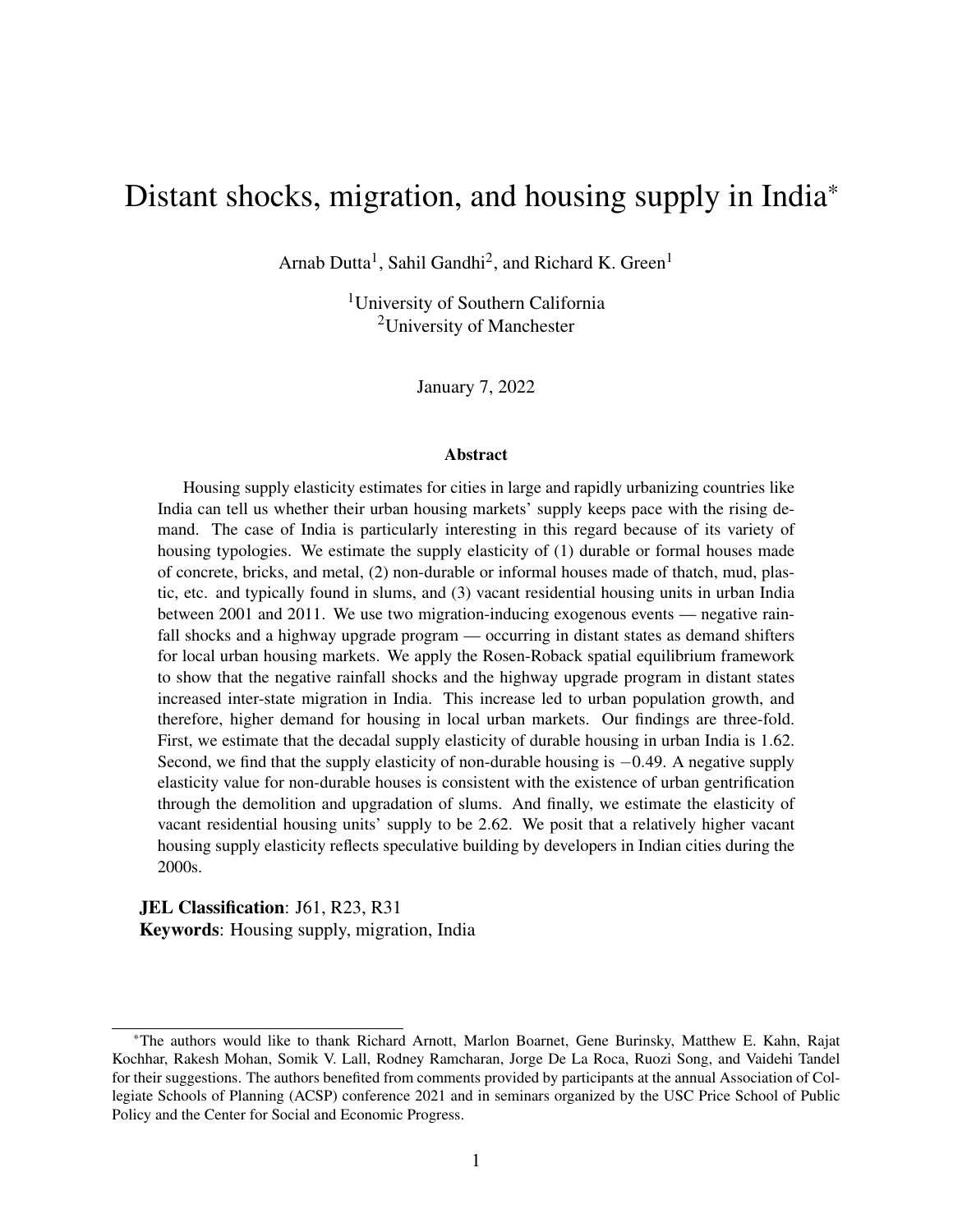given point in time. The market-clearing rent for housing services is *r*. The user-cost model relates *r* to the market-clearing house price *p* through the equation  $r = p(K + T + D + E)$ . Here, *K* is the cost of capital,  $\bar{T}$  is the property tax rate,  $\bar{D}$  is the rate of depreciation, and  $\bar{E}$  is the rate of expected appreciation [\(Poterba,](#page-48-7) [1984\)](#page-48-7). The fact that market-clearing rent for housing services is an appropriate measure of market-clearing price for housing as a composite commodity is well established in the literature [\(Brueckner](#page-45-9) *et al.*, [1987;](#page-45-9) [Mills,](#page-47-9) [1967\)](#page-47-9).

The representative individual's utility maximization problem at *i* can be written as follows:

<span id="page-15-0"></span>
$$
\max_{h_i, c_i} U_i(h_i, c_i) + a_i \quad \text{s.t.} \quad h_i r_i + c_i = w_i \tag{1}
$$

Here,  $U(.)$  is a strictly quasiconcave utility function such that equation [\(1\)](#page-15-0) results in an interior solution. The resulting demand for housing services at *i* is  $h_i^d(r_i, w_i)$ . Hence, the aggregate demand for housing services at *i* can be written as follows:

<span id="page-15-1"></span>
$$
H_i^D = n_i h_i^d(r_i, w_i) \quad \text{where} \quad h_i^d(r_i, w_i) > 0 \tag{2}
$$

The implied indirect utility obtained by the representative individual at *i* is  $V_i(r_i, w_i, a_i)$ . At equilibrium, the values of *r* and *w* adjust such that, given the location-specific amenities in every region, the indirect utility is equal across both regions *i* and *j*. The spatial equilibrium is characterized as follows:

$$
V_i(r_i, w_i, a_i) = V_j(r_j, w_j, a_j) = \bar{V}
$$
\n(3)

<span id="page-15-2"></span>At this equilibrium, there are no gains to mobility between *i* and *j*.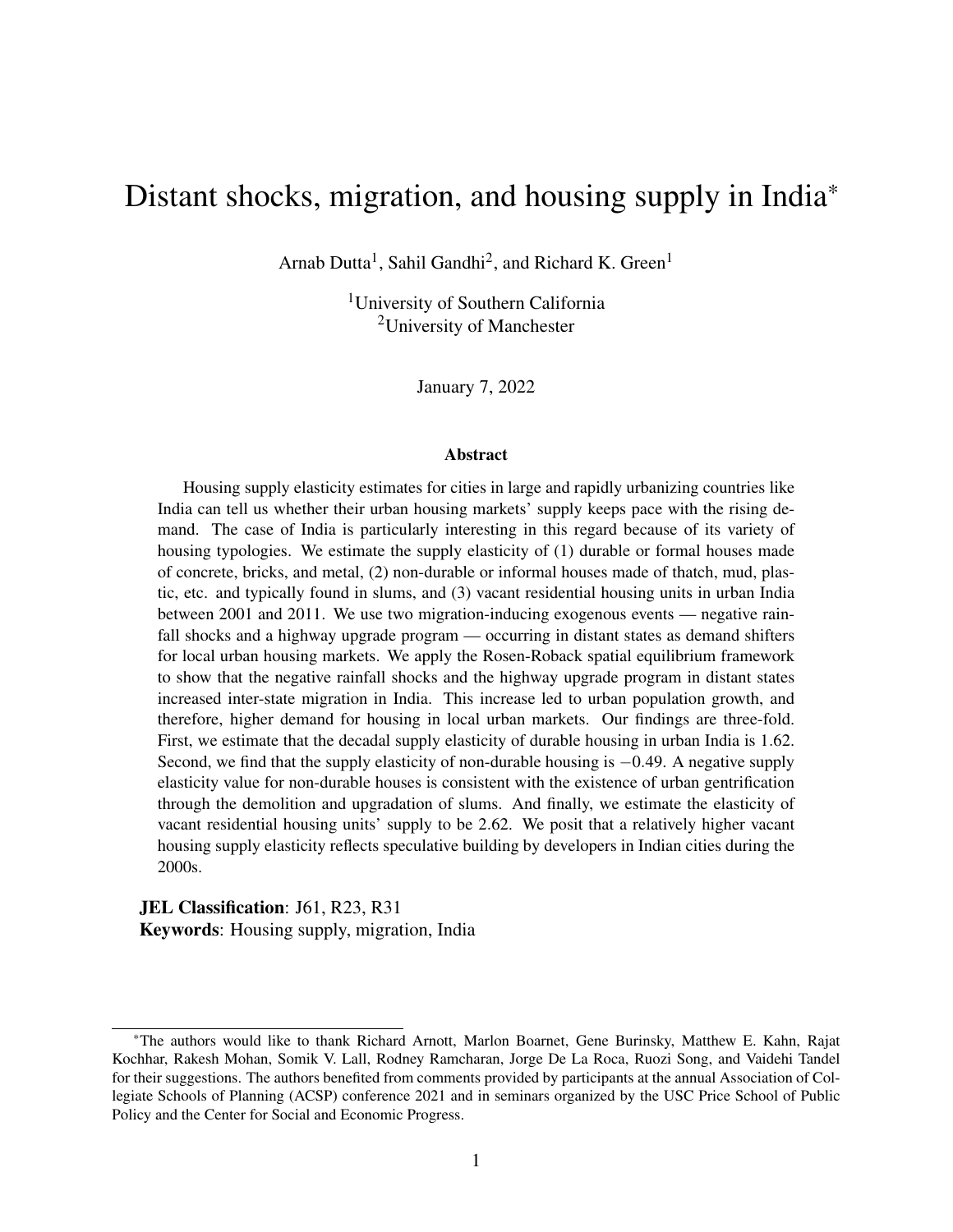### 4.2 Spatial disequilibrium, mobility, and local housing demand

Now consider a shock  $z_j$  at the distant region *j* that does not affect amenities  $a_j$  but changes rent  $r_j$  or income  $w_j$ , or both, thus changing the utility  $V_j$  of individuals at  $j^{14}$  $j^{14}$  $j^{14}$ . The shock *z* could be a negative shock like a drought or a positive shock like a highway upgrade program. Because  $z_j$  affects rent  $r_j$  and income  $w_j$ , it follows that  $V_j(r_j(z_j), w_j(z_j), a_j)$  is an implicit function of  $z_j$ . Hence, in response to *z<sup>j</sup>* , we have a state of spatial disequilibrium as follows:

$$
\tilde{V}_j = V_j(z_j) = V_j(r_j(z_j), w_j(z_j), a_j) \neq \tilde{V} = V_i
$$
\n(4)

Since there are gains to mobility because of the difference in  $V_i$  and  $V_j$ , the shock  $z_j$  will induce mobility between *j* and *i* until *r* and *w* adjust in both *i* and *j*, so that  $\tilde{V}_j = \tilde{V}_i = \tilde{V}$ . In other words, a shock affecting rents and incomes at a distant region *j* induces movement between the distant and the local regions so that rents and incomes change in both locations until spatial equilibrium is restored and there are no gains to moving. This proposition is consistent with past literature on the effects of regional labor and housing market shocks on inter-regional mobility in the United States [\(Molloy](#page-47-1) *et al.*, [2011;](#page-47-1) [Saks and Wozniak,](#page-48-8) [2011\)](#page-48-8).

We characterize mobility *m* between regions *i* and *j* as the vector  $(m_{ij}, m_{ij})$ . *m<sub>ij</sub>* represents the number of individuals moving from *j* to *i* and  $m_{ij}$  denotes the number of individuals moving from *i* to *j*. In other words, *mji* represents in-migration from the distant region *j* to the local region *i* and  $m_{ij}$  represents out-migration from local region *i* to the distant region *j*. This idea is consistent with the bi-directional movement of individuals across regions observed in the data. Spatial equilibrium implies that the net movement between two regions in equilibrium should be equal to zero. A disequilibrium induced by a shock will cause net migration into the region where utility is higher.

<sup>&</sup>lt;sup>14</sup>The impact of *z* on mobility *m* between *i* and *j* will be determined by the implicit function  $m(V(r(z), w(z), a(z)))$ . Hence, assuming that *a* remains exogenous to *z* does not alter the main mechanisms. Note however, that while mobility will respond to  $r(z)$ ,  $w(z)$ , and  $a(z)$ , and  $r$  and  $w$  will in turn change in response to such mobility changes,  $a$  will not. In other words, *a*(*z*) changes only in response to *z*.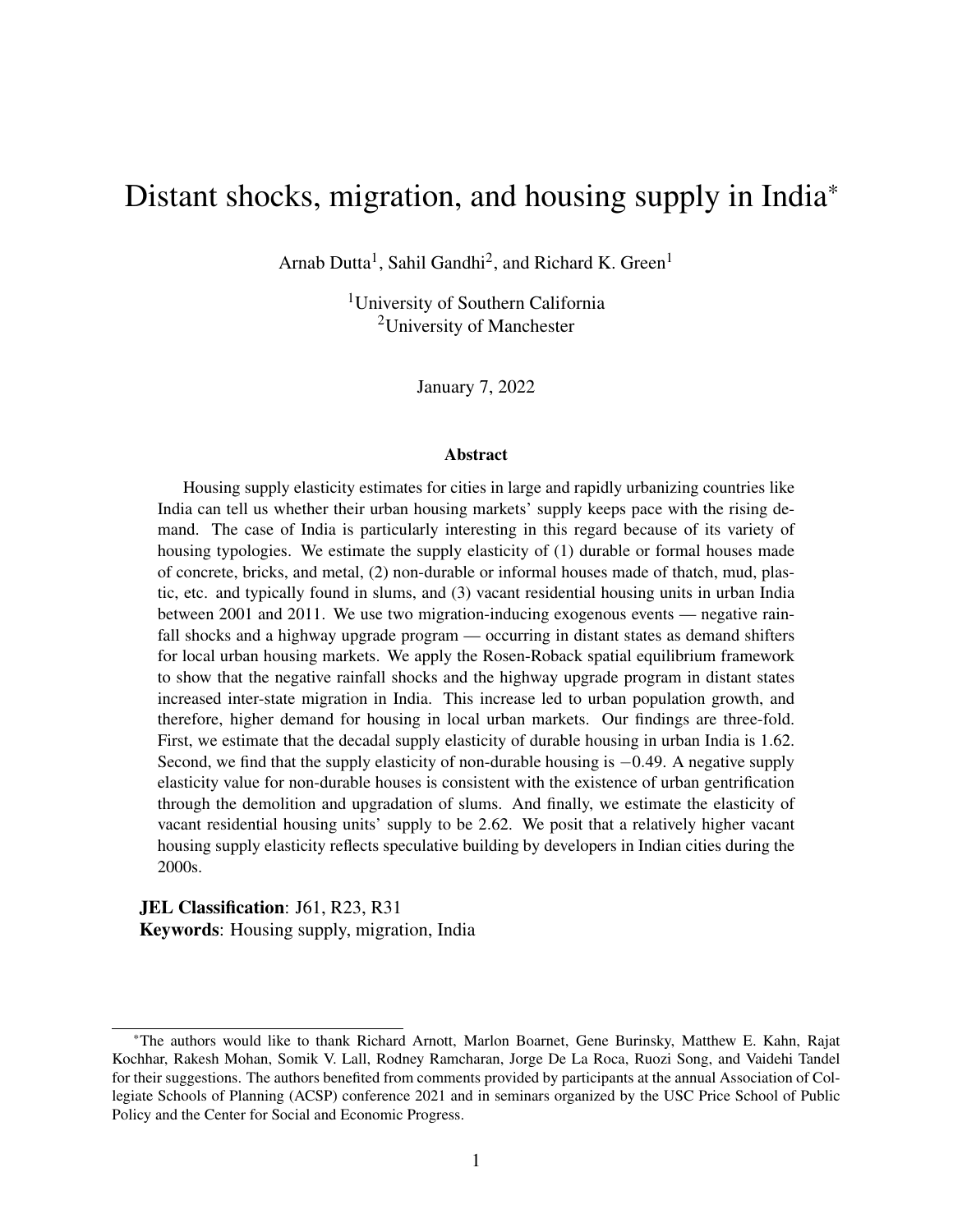Suppose that  $m_{ij}$ (.) and  $m_{ji}$ (.) are two distinct functions of the indirect utilities  $V_i$  and  $V_j$ . At the spatial equilibrium, we have  $m_{ji}(\bar{V}, \bar{V}) = m_{ij}(\bar{V}, \bar{V})$  implying that net movement between *i* and *j* is zero. Now, in response to the shock  $z_j$  the indirect utility at the distant state *j* changes from  $\bar{V}$ to  $V_j(z_j)$ . The resulting migration functions can be written as follows:

$$
m_{ij}(\bar{V}, V_j(z_j)) = m_{ij}(z_j); \quad m_{ji}(\bar{V}, V_j(z_j)) = m_{ji}(z_j)
$$
 (5)

Equation [\(5\)](#page-17-0) implies that both in- and out-migration are implicit functions of the shock *z<sup>j</sup>* . We further make the following assumptions:

<span id="page-17-1"></span><span id="page-17-0"></span>
$$
m'_{ij}(z_j), m'_{ji}(z_j) \ge 0
$$
\n<sup>(6)</sup>

<span id="page-17-3"></span><span id="page-17-2"></span>If 
$$
m'_{ij}(z_j) = 0
$$
 then,  $m'_{ji}(z_j) > 0$  (7)

$$
\text{If } m'_{jj}(z_j) = 0 \text{ then, } m'_{jj}(z_j) > 0 \tag{8}
$$

Equation [\(6\)](#page-17-1) implies that in- and out-migration are weakly increasing functions of the shock *z<sup>j</sup>* . The additional assumptions given by equation [\(7\)](#page-17-2) and equation [\(8\)](#page-17-3) implies that the shock  $z_j$  should affect movement in at least one direction between *i* and *j*. These assumptions restrict the universe of shocks *z* to only those that have a non-zero effect on net mobility across regions.

Both in-migration  $m_{ij}$  into *j* from *i* and out-migration  $m_{ij}$  from *i* to *j* will affect the number of individuals  $n_i$  living in *i* through the function  $n_i(m_{ji}, m_{ij})$ . Therefore, the effect of the distant region shock  $z_j$  on local population  $n_j$  can be written as follows:

<span id="page-17-4"></span>
$$
\frac{dn_i}{dz_j} = \frac{\eta n_i}{\eta m_{ji}} m'_{ji}(z_j) + \frac{\eta n_i}{\eta m_{ij}} m'_{ij}(z_j)
$$
\n(9)

Equation [\(9\)](#page-17-4) implies that the net effect of the distant region shock on local population is the sum of shock-induced in- and out-migration effects on local population. We make the two following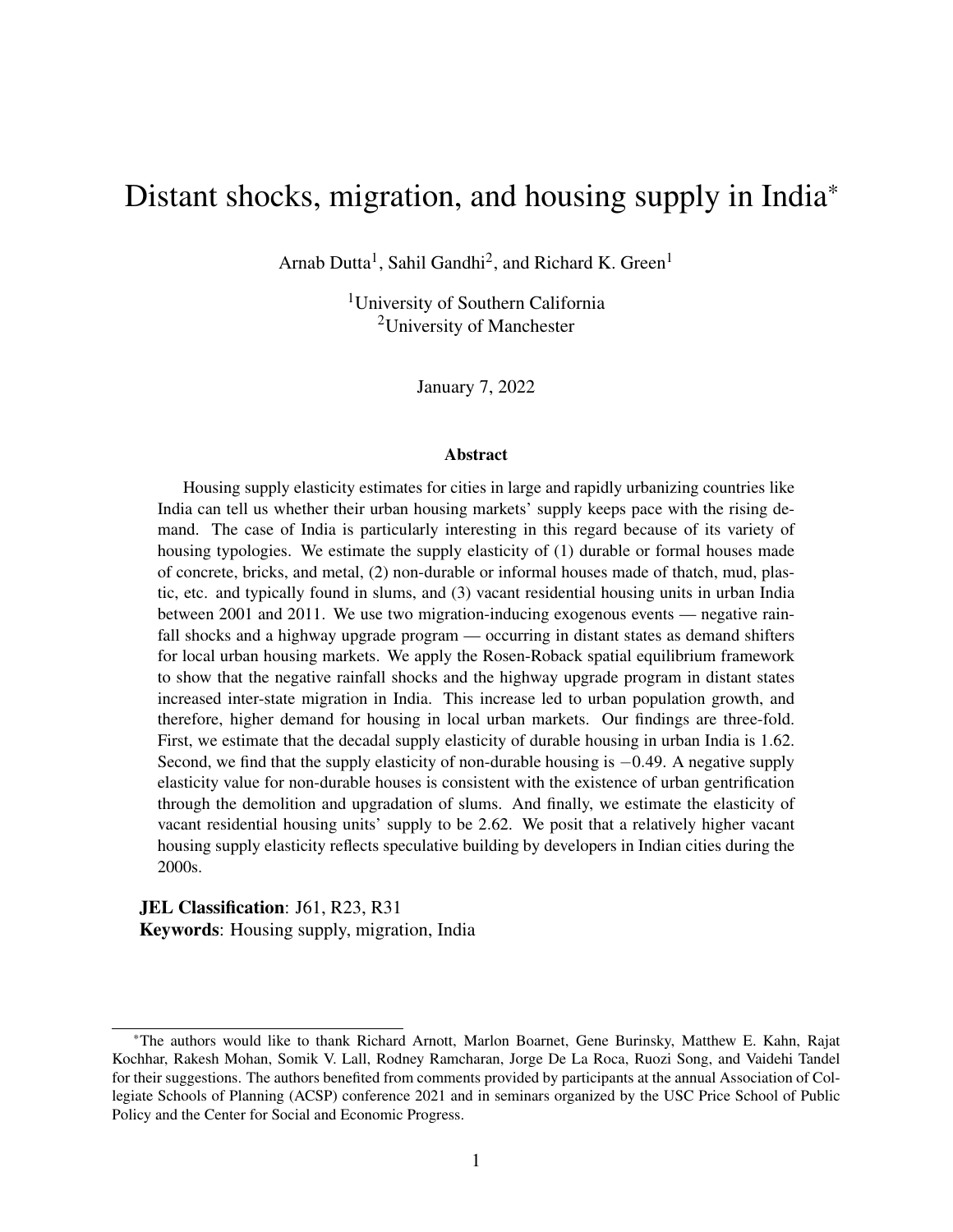assumptions on the effect of in- and out-migration on population at *i*:

<span id="page-18-0"></span>
$$
\frac{\eta n_i}{\eta m_{ji}(z_j)} \ge 0 \quad \text{and} \quad \frac{\eta n_i}{\eta m_{ij}(z_j)} \le 0 \tag{10}
$$

Equation [\(10\)](#page-18-0) implies that the number of individuals  $n_i$  at *i* weakly increases in response to inmigration and weakly decreases in response to out-migration. The weak inequality follows from the fact that the natural rate of growth component in population changes is a major factor and can act as a countering force to both in- and out-migration effects on the local population. Since we do not explicitly model the natural rate of growth component in *dn<sup>i</sup>* , we allow for the possibility of population changes to be independent of migration.

<span id="page-18-1"></span> $\bf{Proposition~1}$  Under the assumptions given by equations [\(6\)](#page-17-1) to [\(8\)](#page-17-3) and equation [\(10\)](#page-18-0),  $\frac{dH_l^D}{dz_j}\lesssim 0$  if *and only if* ¶*ni*  $\left| \frac{\eta_{n_j}}{\eta_{m_{ji}}} m'_{ji}(z_j) \right| \leqq$ ¶*ni*  $\frac{\int n_i}{\int n_{ij}} m'_{ij}(z_j)$ 

Proposition [1](#page-18-1) indicates that the aggregate demand for local housing services  $H_i^d$  responds to migration-inducing shocks at the distant region *j*. The direction of change in aggregate demand for housing services at *i* depends on the relative magnitude of the in-migration and out-migration effects on the local population resulting from the shock *z<sup>j</sup>* . To see this, let us first write the effect of the shock  $z_j$  on the aggregate demand for local housing services  $H_i^d$ , as follows:

<span id="page-18-2"></span>
$$
\frac{dH_i^D}{dz_j} = \frac{\P H_i^D}{\P n_i} \frac{d n_i}{dz_j} h_i^d(r_i, w_i) = \frac{\P H_i^D}{\P n_i} \left( \frac{\P n_i}{\P m_{ji}} m'_{ji}(z_j) + \frac{\P n_i}{\P m_{ij}} m'_{ij}(z_j) \right) h_i^d(r_i, w_i) \tag{11}
$$

The last expression in equation  $(11)$  is derived by substituting equation  $(9)$  after differentiating the aggregate demand  $H_i^D$  given by equation [\(2\)](#page-15-1) with respect to  $z_j$ .

The fact that  $\frac{dH_l^D}{dz_j} \leq 0$  implies  $\Big|$ ¶*ni*  $\left| \frac{\eta_{n_j}}{\eta_{m_{ji}}} m'_{ji}(z_j) \right| \leqq$ ¶*ni*  $\frac{\eta n_i}{\eta m_{ij}} m'_{ij}(z_j)$  directly follows from equation [\(11\)](#page-18-2) and the inequality  $\frac{\eta H_i^D}{\eta n_i} > 0$  derived from equation [\(2\)](#page-15-1). Now, to see the if condition, note first that  $\frac{\eta n_i}{\eta m_{ji}}$ ,  $m'_{ji}(z_j)$  and  $m'_{ij}(z_j)$  are all weakly positive and  $\frac{\eta n_i}{\eta m_{ji}}$  is weakly negative. Hence, we have  $\frac{\eta n_i}{\eta m_{ji}} m'_{ji}(z_j) \ge 0$  and  $\frac{\eta n_i}{\eta m_{ij}} m'_{ij}(z_j) \le 0$ . If  $\Big|$ ¶*ni*  $\left| \frac{\eta_{n_j}}{\eta_{m_jj}} m'_{jj}(z_j) \right| = \left| \right|$ ¶*ni*  $\frac{\eta n_i}{\eta m_{ij}} m'_{ij}(z_j)$ , then  $\frac{dH_i^D}{dz_j} = 0$  trivially follows from equation [\(11\)](#page-18-2). Now, if  $\vert$ ¶*ni*  $\left| \frac{\eta_{n_j}}{\eta_{m_{ji}}} m'_{ji}(z_j) \right| \neq$ ¶*ni*  $\frac{\eta n_i}{\eta m_{ij}} m'_{ij}(z_j)$ , then there are three possibilities.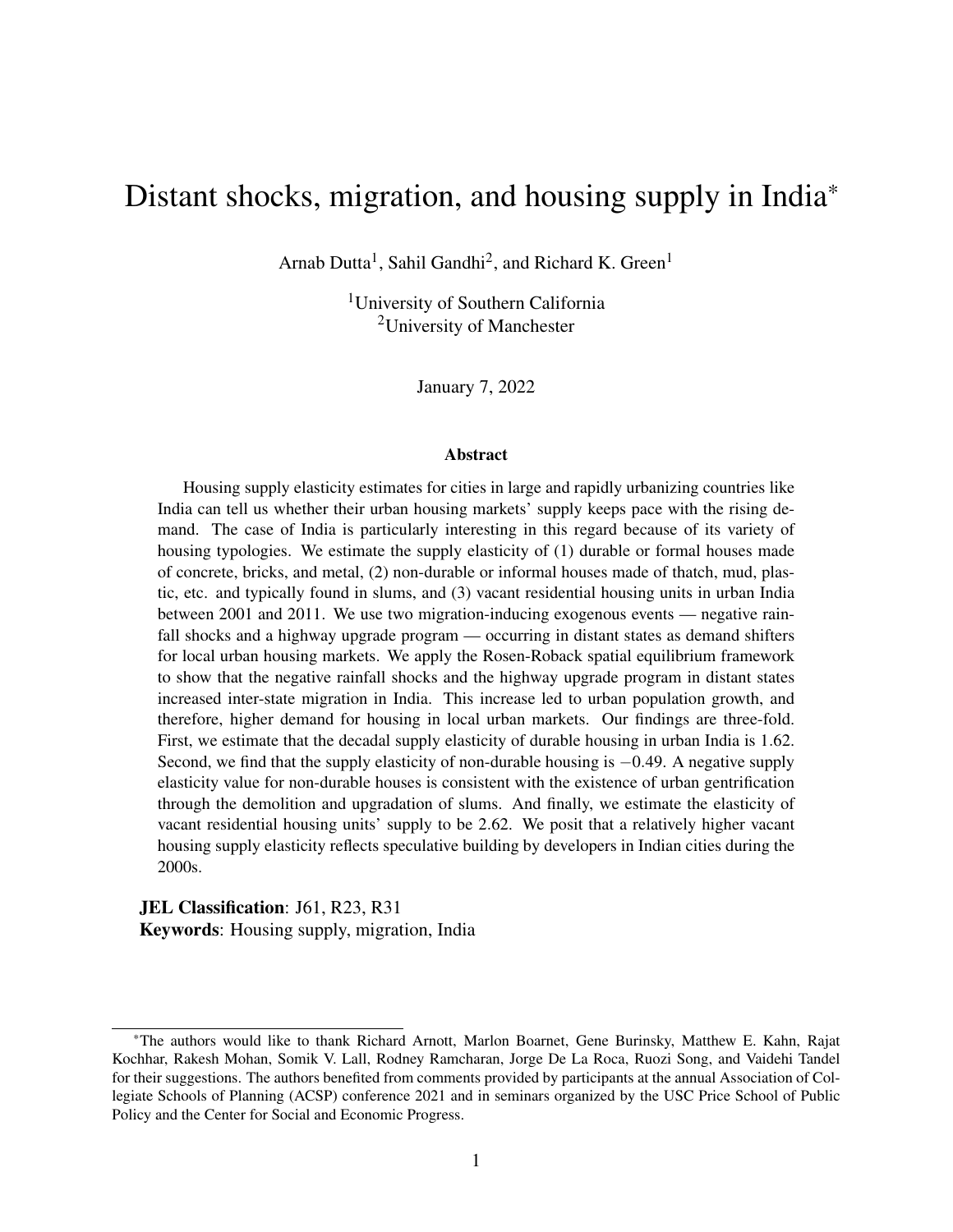First, we can have  $\frac{\ln n}{\ln n_j} m'_{ji}(z_j) > 0$  and  $\frac{\ln n}{\ln n_j} m'_{ij}(z_j) = 0$ , in which case equation [\(11\)](#page-18-2) implies  $\frac{dH_i^D}{dz_j}$ 0. The second possibility is where  $\frac{\eta n_j}{\eta m_{jj}} m'_{jj}(z_j) = 0$  and  $\frac{\eta n_j}{\eta m_{jj}} m'_{jj}(z_j) < 0$ , in which case  $\frac{dH_i^D}{dz_j} < 0$ follows from equation [\(11\)](#page-18-2). And finally, we can have  $\frac{\eta n_i}{\eta m_{ji}} m'_{ji}(z_j) > 0$  and  $\frac{\eta n_i}{\eta m_{ij}} m'_{ij}(z_j) < 0$ , in which case we have  $\frac{dH_i^D}{dz_j} > 0$  if  $\Big|$ ¶*ni*  $\left| \frac{\eta_{n_j}}{\eta_{m_{ji}}} m'_{ji}(z_j) \right| > \left|$ ¶*ni*  $\frac{\eta n_i}{\eta m_{ij}} m'_{ij}(z_j)$ .

Proposition [1](#page-18-1) implies that a distant region shock affecting inter-regional migration acts as a demand shifter in local housing markets. The driving mechanisms behind the distant region shock effect on local housing demand can be described as follows. First, a shock at a distant point affects rents and incomes in that region. This, in turn, changes the indirect utility in the distant region, thereby inducing a state of spatial disequilibrium in the economy. The resulting difference in utilities across the two regions implies gains to mobility. Individuals move across regions. This movement causes a change in the local population and households, thus affecting local housing demand.

It is important to note here, that, distant state shocks such as highway upgrades can lead to increased trading of commodities across states which can in turn affect commodity prices and thereby cause a second channel of impact on housing demand. This is particularly true if both the distant and the local states were recipients of the highway upgrade program. However, it is unlikely that the highway upgrade would have had a long-term impact on consumers' budget constraints since non-housing commodity prices are affected by other factors such as international prices. We test whether the Golden Quadrilateral (GQ) highway upgrade in India had any impact on recipient states' commodity prices by regressing price changes of baskets of non-housing commodities consumed by urban households in a state on the state's GQ recipient status. We find that a state's inclusion in the GQ program had no impact on its commodity prices in urban areas. The results from this regression are given in table [A.1.](#page-50-0) Hence, we ignore the trade channel of impact of distant states' inclusion in the GQ program on local housing demand.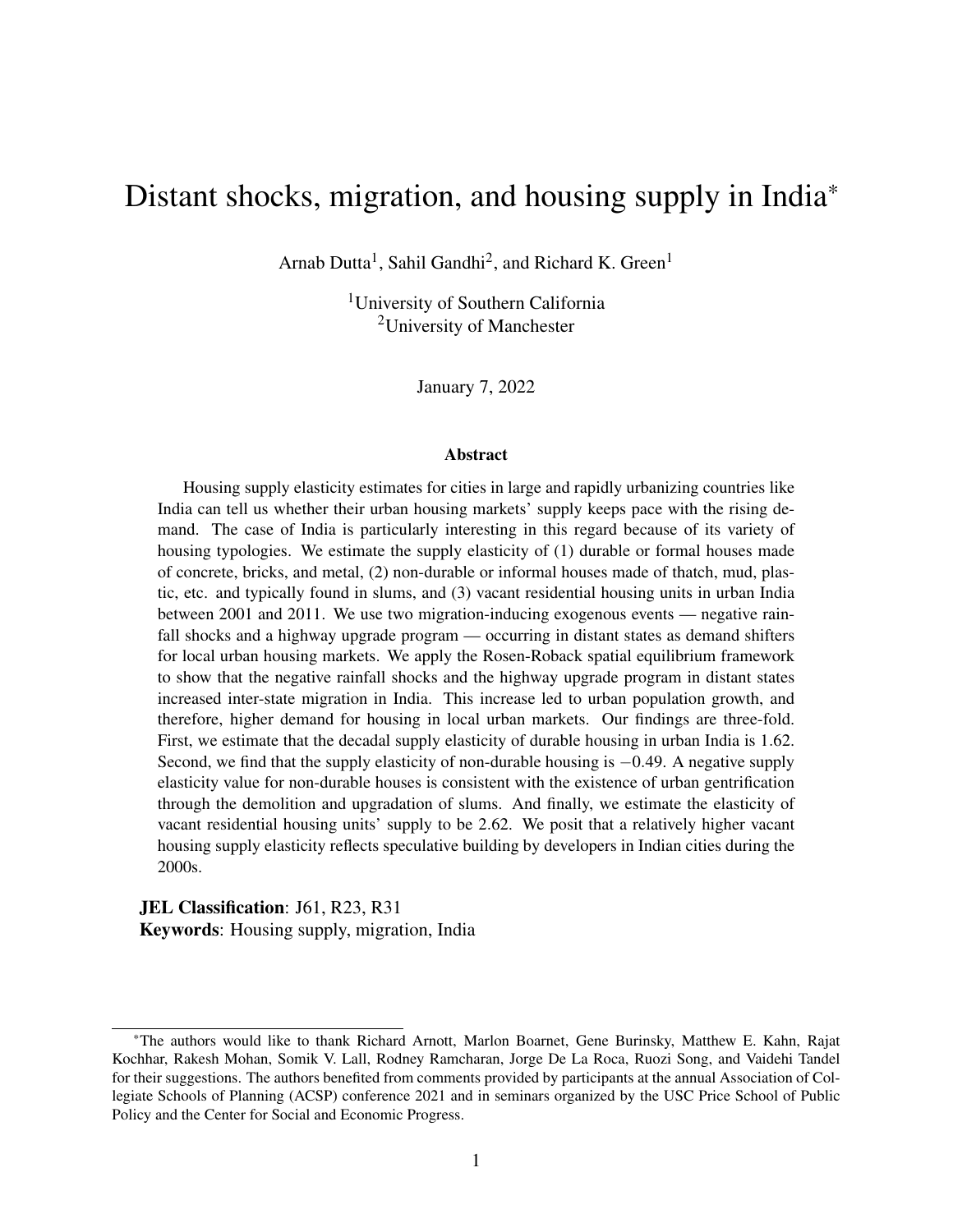## 4.3 Local housing supply

Now, let us consider the total housing stock  $H_i^S$  in the region *i* supplied through a competitive market.  $H_i^S$  is a function of  $r_i$ . At the market equilibrium, we have  $H_i^S = H_i^D(r_i, w_i, n_i)$ . In other words, the market equilibrium implies that the housing supply equals the aggregate quantity of housing services demanded within a region. Let us assume that the supply function is log-linear. Then, the reduced form for the inverse supply function at  $i$  can be written as follows:<sup>[15](#page-0-0)</sup>

<span id="page-20-0"></span>
$$
\log(r_i) = \frac{1}{h_i} \log(H_i^S) \tag{12}
$$

where the housing supply elasticity at *i* is  $h_i$ . Since housing supply is never perfectly elastic,  $h_i$  is a finite real number greater than zero.<sup>[16](#page-0-0)</sup>

Estimating  $h_i$  in equation [\(12\)](#page-20-0) presents a classic endogeneity problem since we only observe market equilibrium values of  $r_i$  and  $H_i^S$ . Hence, we need exogenous demand shifters to trace the slope  $1/h_i$  $1/h_i$  of the inverse supply curve. Proposition 1 shows that exogenous shocks  $z_j$  incident upon a distant region can act as a demand shifter at *i* if the shock *z<sup>j</sup>* induces net non-zero mobility between *i* and *j*. We can write the reduced form effect of *z<sup>j</sup>* on the aggregate demand for housing services as follows:

$$
\log(H_i^D) = bz_j \tag{13}
$$

Proposition [1](#page-18-1) implies that b could be either negative or positive, and its sign depends on the relative magnitude of the in- and out-migration effects of the shock  $z_j$ . The predicted  $log(H_i^D)$ obtained after estimating the parameter  $b$  is an exogenous demand shock which can be substituted in equation  $(12)$  to estimate  $h_i$ . However, if the shock-induced migration affects construction wages, then b might include supply-side factors as well, a concern we address in the empirical

<sup>&</sup>lt;sup>15</sup>Throughout the paper, the log function is used to denote the natural log of its argument.

<sup>&</sup>lt;sup>16</sup>See [Green](#page-46-1) *et al.* [\(2005\)](#page-46-1) for a discussion on imperfect housing supply elasticities and the various reasons for why that is the case in the context of a monocentric city model.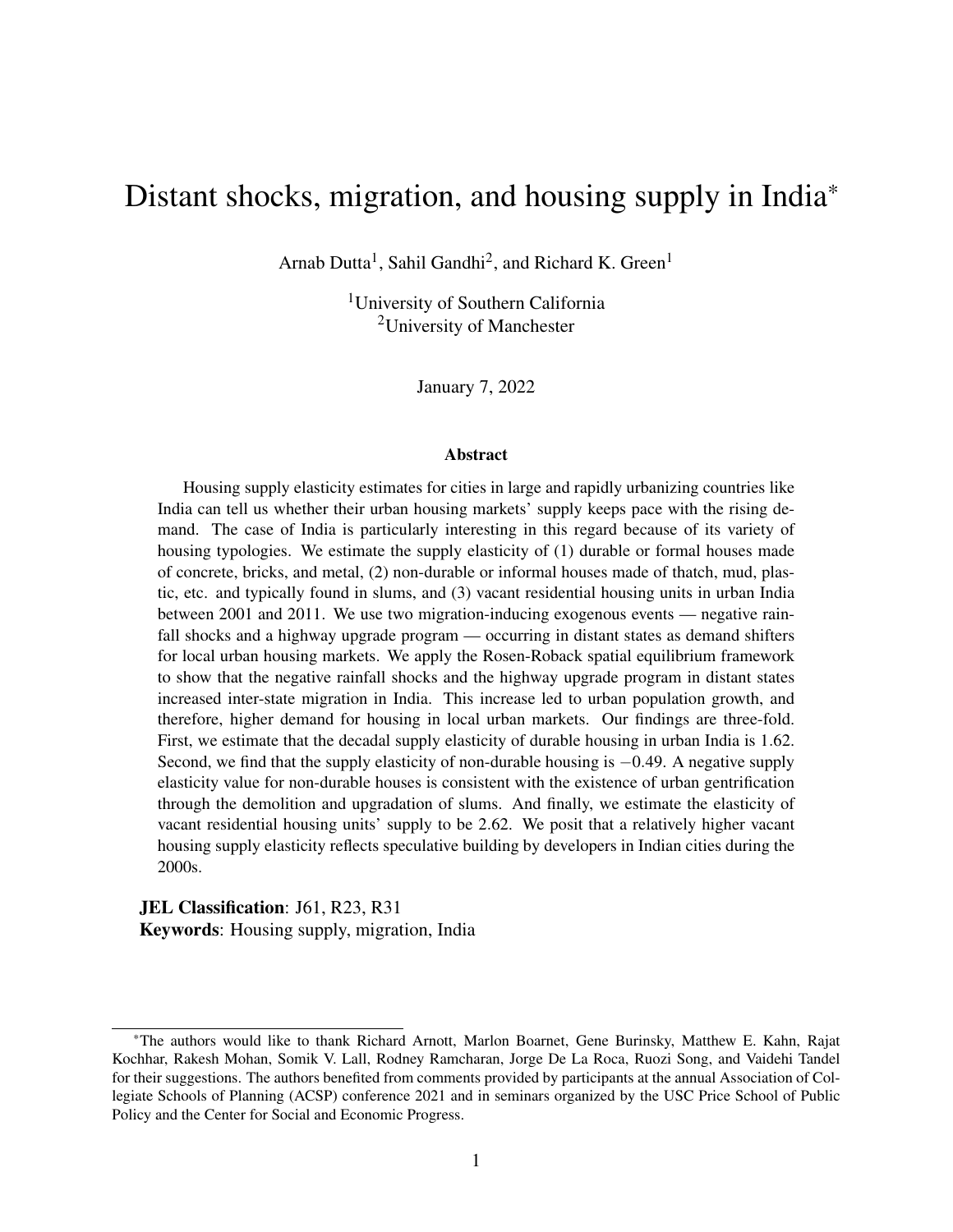section. We posit that  $z_j$  is a demand shifter for all kinds of residential houses — non-durable, durable, and vacant. However, since these housing categories represent different markets, their slopes will be different. In other words, the coefficient b will be different for the three different types of residential housing used in our analysis.

# <span id="page-21-0"></span>5 Empirical implementation

The theoretical framework discussed in section [4](#page-14-0) explains that distant region shocks affect local population, and hence, local housing demand. The driving channel of effect is the migration flow of individuals across regions. In this section, we first discuss the empirical framework for estimating the effect of a distant state shock on inter-state mobility and the resulting effects on local urban population growth. Next, we provide the estimating equations to analyze the effect of the distant state shock-induced urbanization on demand for local urban housing. These two estimation exercises are meant to test whether Proposition [1](#page-18-1) holds true and provide empirical evidence for the mechanisms through which the distant state shocks act as demand shifters in the local urban housing market. Finally, we provide the housing supply estimation model using the distant state shocks as local urban housing demand shifters. Following [Saiz](#page-48-2) [\(2010\)](#page-48-2), we use first difference regressions to explain changes in outcomes as a function of changes in independent variables between 2001 and 2011. We discuss the validity of the distant region shocks as instruments at the end of this section.

### <span id="page-21-1"></span>5.1 Distant shocks, inter-state migration, and urbanization

Let us consider two regions *i* and *j*. Region *i* consists of urban areas of a *local* state and region *j* is made up of both rural and urban areas of a *distant* state. The terms local and distant here are consistent with the previous sections. Following section [4.2,](#page-15-2) let us denote migration flows between *i* and *j* as  $m_k$  where  $k = \{ji, ij\}$ .  $m_{ji}$  represents the number of individuals moving from *j* to *i* and  $m_{ij}$  denotes the number of individuals moving from *i* to *j*. Our goal is to isolate the impact of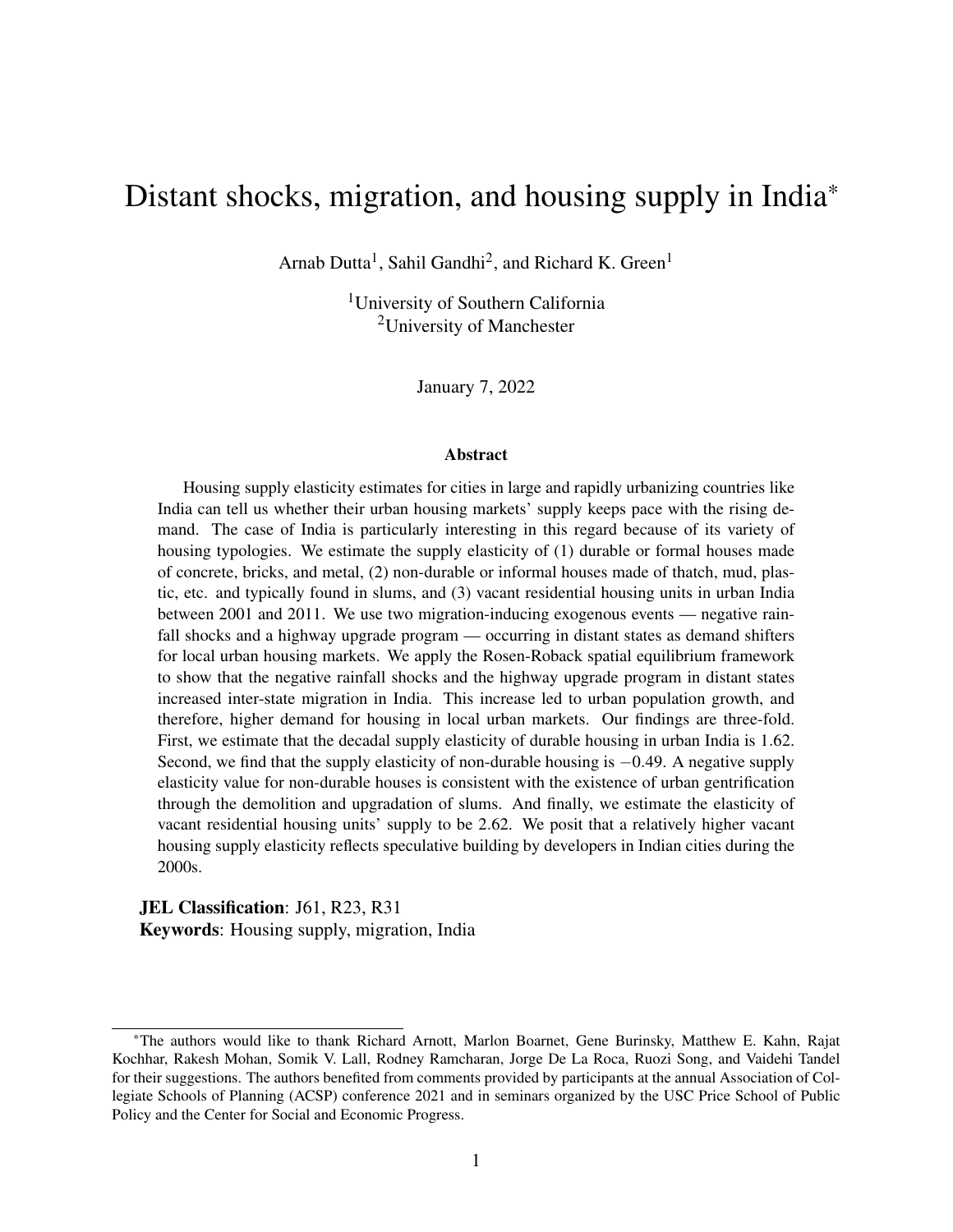migration flows  $m_{ji}$  and  $m_{ij}$  on local urbanization  $D \log(n_i)$  between 2001 and 2011.<sup>[17](#page-0-0)</sup> To do so, we would ideally like to estimate the following first difference equation using data on *i*− *j* pairs of Indian states between 2001 and 2011:

<span id="page-22-0"></span>
$$
D\log(n_i) = I\,D\log(m_{ji}) + pD\log(m_{ij}) + tDx_i + u_{ij} \tag{14}
$$

where  $x_i$  consists of the log of state-level mean per capita consumption, urban surface area, and urban surface area squared at  $i^{18}$  $i^{18}$  $i^{18}$ . The error term is given by  $u_{ij}$ . D represents changes in the variables between 2001 and 2011. The identification of the coefficients given by  $\ell$  and  $p$  is from the variation in the inter-state flows of migration between different *i*− *j* state pairs.

However, the inter-state migration flows are clearly endogenous to local urbanization. Hence, we require instruments for *m<sup>k</sup>* . We propose using distant shocks occurring at state *j* as instruments. Let us denote exogenous events happening at *j* with the vector  $z_j = \{s_j, g_j\}$ . Here,  $s_j$  represents the change in the number of months in the previous decade with rainfall levels less than 80% of the long-term normal at *j* between 2001 and 2011; and *g<sup>j</sup>* is a dummy variable equal to one if state *j* was a recipient of the National Highways Development Project Phase I or the Golden Quadrilateral (GQ) highway upgrade program. We estimate the impact of  $s_j$  and  $g_j$  on migration flows  $m_k$  between *i* and *j* using the following first-stage equation:

<span id="page-22-1"></span>
$$
D\log(m_k) = ms_j + sg_j + yDx_i + j_k \tag{15}
$$

where  $x_i$  is as defined for equation [\(14\)](#page-22-0). The error term is given by  $j_k$ . The identification of the parameter  $\alpha$  is the same as in equation [\(14\)](#page-22-0).

We discuss the exclusion restrictions for the instruments in section [5.4.](#page-26-0) However, we address two additional identification issues here before moving on to the next section. First, by including consumption at *i* as a covariate in equations [\(14\)](#page-22-0) and [\(15\)](#page-22-1), we control for labor market equilibrium

<sup>17</sup>We use the term urbanization to mean both an increase and a decrease in urban population at local region *i*.

 $18$ We use state-level mean monthly per capita consumption as a proxy for income.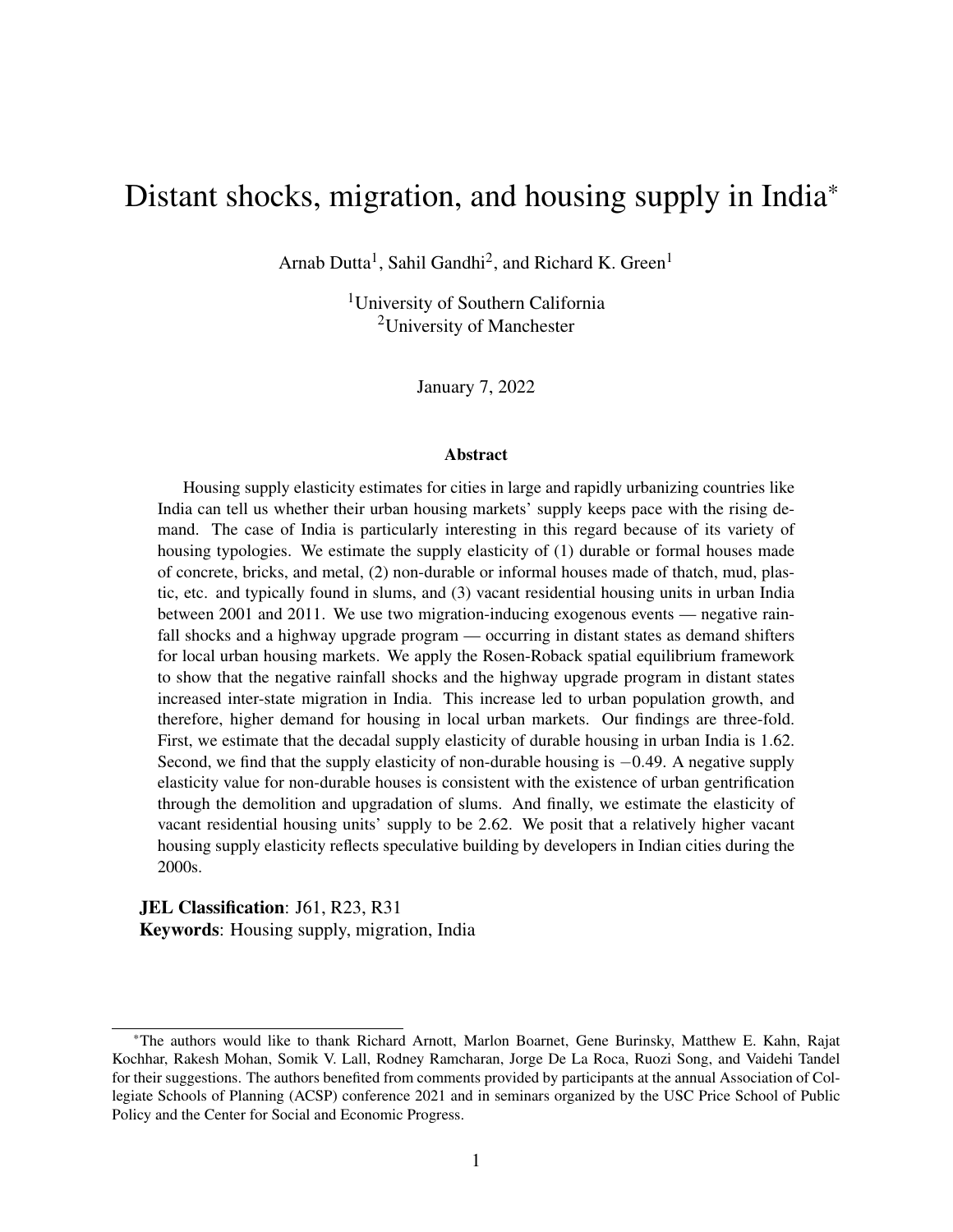changes induced by urbanization at *i* that is caused by changes in migration flows between *j* and *i*. While we model the effect of changing population on demand for housing at local region *i* in section [4.2,](#page-15-2) we do not say anything about the labor market effects of mobility at *i*. If the labor supply at *i* changes in response to the shock-induced mobility, we should expect the labor market equilibrium at *i* to reflect that. The resulting change in incomes will also affect housing demand at *i*. Therefore, we include consumption at *i* as a proxy for income to capture this general equilibrium effect on housing demand through the labor market equilibrium changes resulting from shockinduced migration. We include consumption at *i* as a covariate for all regressions in our empirical analysis.

And second, we include the urban surface area of *i* as a covariate in equations [\(14\)](#page-22-0) and [\(15\)](#page-22-1). This is because several settlements in India are reclassified and declassified as Census towns each Census year, which changes the urban area across Census years.<sup>[19](#page-0-0)</sup> Since we have aggregated data for the urban area in a region, controlling for the urban area allows us to mitigate any effect on migration and urbanization that can be attributed to the change in the urban area itself. We also control for urban area squared to account for the non-linear relationship between the urban area and the outcome variables.

## <span id="page-23-0"></span>5.2 Urbanization and housing demand

In the previous section [5.1,](#page-21-1) we discussed the estimating equations for analyzing the effect of exogenous migration on local urbanization. In this section, we provide the empirical model to estimate the effect of exogenous urbanization on urban housing demand. Following our use of notations from the earlier sections, let's denote changes in the number of housing units as Dlog(*Hi*) and urbanization as  $D \log(n_i)$  in the local region *i*. We use district-level data to estimate the impact of

 $19$ Census towns are areas without an urban administrative body, but with urban-like features with at least 5,000 people, a population density of at least 400 persons per sq. km. and with at least 75% of the male workforce employed in non-agricultural activities.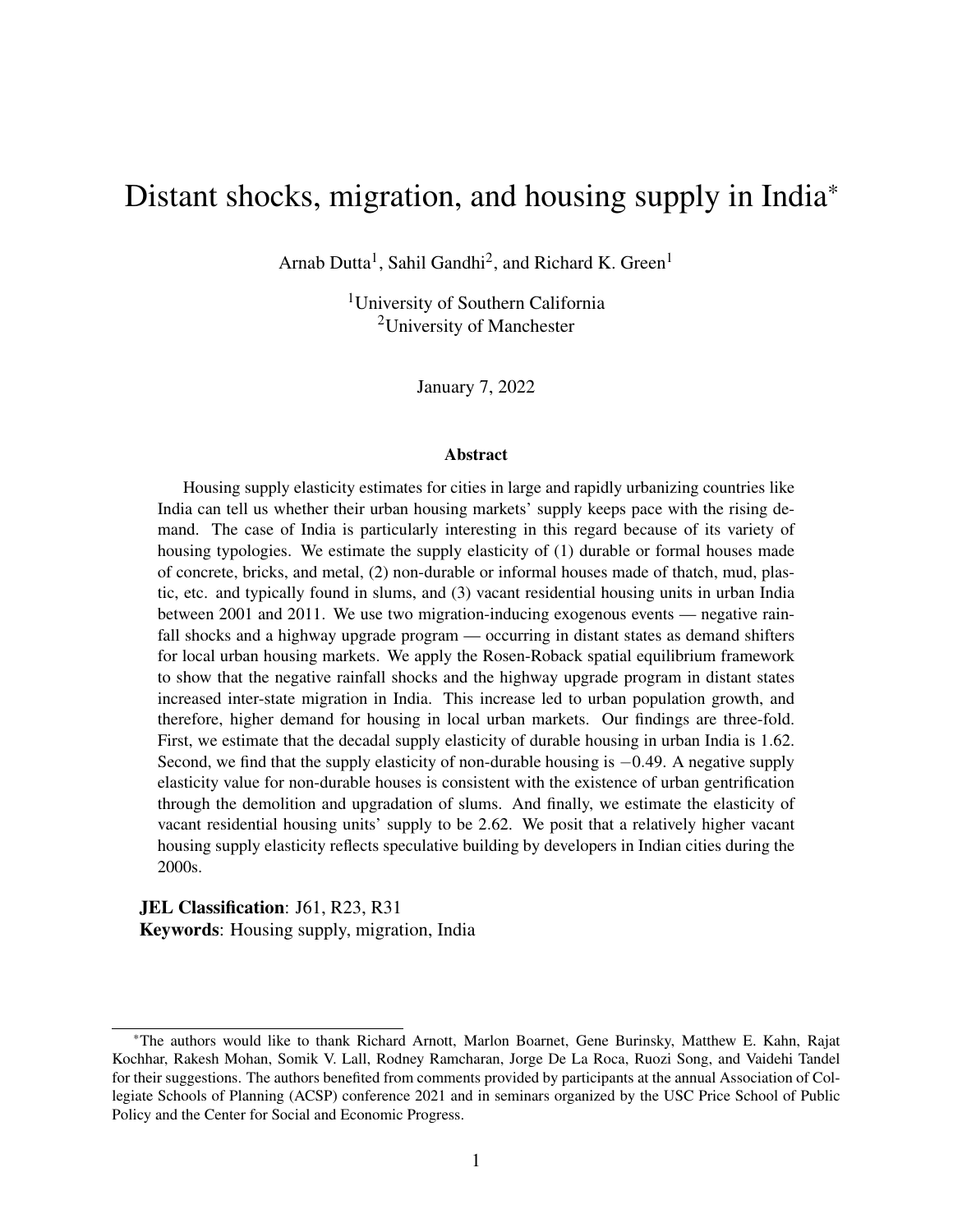$D\log(n_i)$  on  $D\log(H_i)$ , with the following equation:

<span id="page-24-0"></span>
$$
D\log(H_i) = qD\log(n_i) + kDy_i + J_i \tag{16}
$$

where *i* represents urban areas of a district, *y<sup>i</sup>* consists of the median number of rooms at *i* in addition to the log of district-level mean per capita consumption, urban surface area, and urban surface area squared.<sup>[20](#page-0-0)</sup> The error term is given by  $J_i$ . As before, D denotes changes in variables between 2001 and 2011. In other words, we want to estimate the impact of urbanization on housing demand during the 2000s.

Equation  $(16)$  is endogenous because of omitted variable bias since there are unobservables that affect urbanization and housing demand. As in section [5.1,](#page-21-1) we use rainfall shocks  $s_j$  and highway upgrade *g<sup>j</sup>* that occur in a *distant* region *j* as instruments for *local* urbanization at *i*. We use data on *i*− *j* district-state pairs to estimate the following first-stage equation:

<span id="page-24-1"></span>
$$
D\log(n_i) = gs_j + dg_j + fDy_i + n_{ij}
$$
 (17)

where all symbols are as defined before and the error term is given by  $n_{ij}$ . We identify equations  $(16)$  and  $(17)$  the way as in equations  $(14)$  and  $(15)$ .

The identification of equation [\(17\)](#page-24-1) is also predicated on the fact that the distant region shocks would cause migration flows between the distant region and the local region, which would in turn cause urbanization the local region *i*. We establish this in our earlier empirical analysis of the impact of shock-driven migration on urbanization. Next, we use the analysis in this section and in section [5.1](#page-21-1) to construct an empirical strategy to estimate the supply elasticity of housing in urban India.

<span id="page-24-2"></span> $20$ The type of housing can potentially determine the median number of rooms in a house inducing a reverse causal effect of housing on median rooms. We address this endogeneity concern by running regressions without the median number of rooms and find that the results are largely similar (see table [A.2\)](#page-51-0).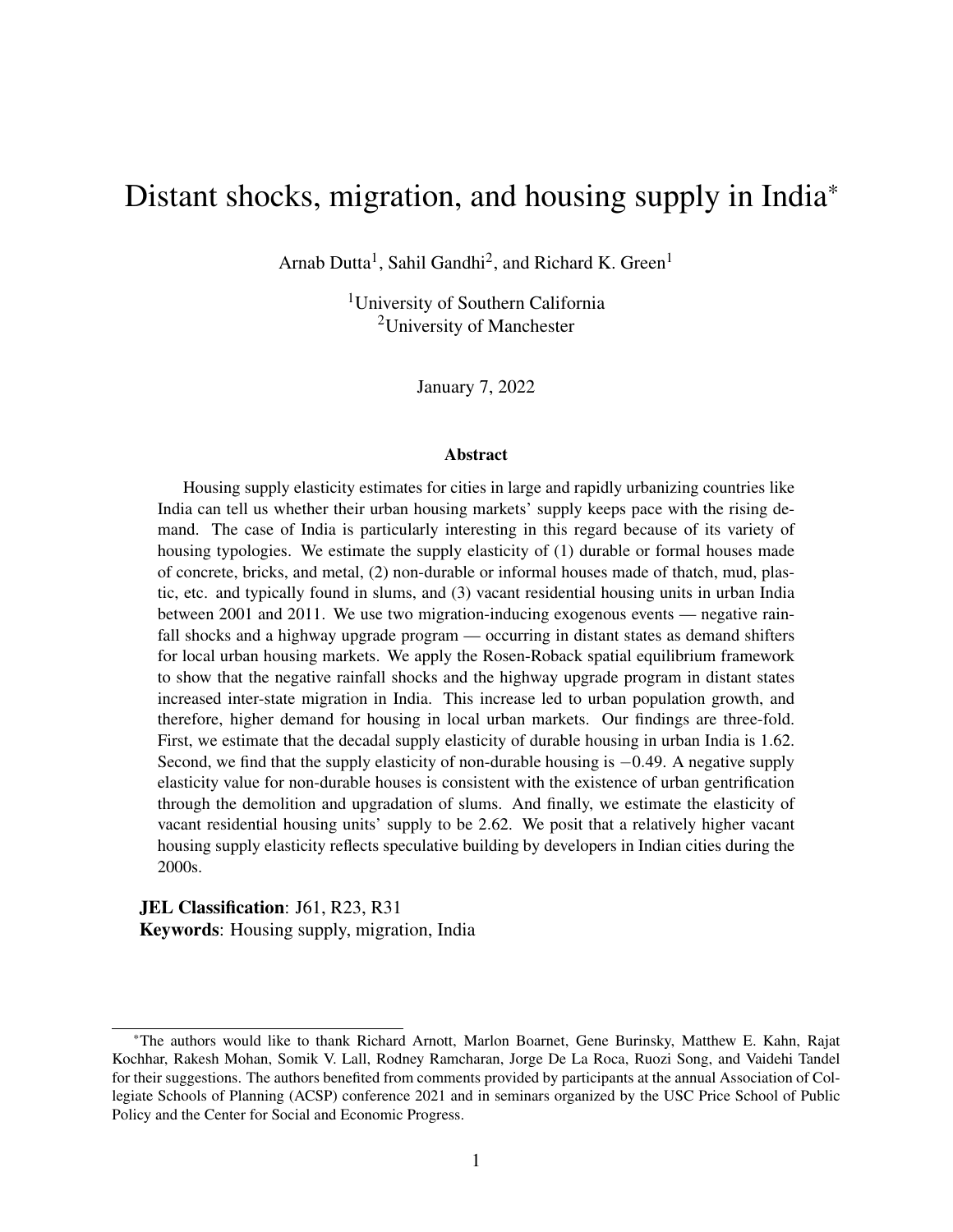#### 5.3 Demand shifters and housing supply elasticity estimation

In this section, we propose an empirical framework to estimate the inverse supply elasticity of urban housing at the local region *i*. As defined in section [5.2,](#page-23-0) *i* consists of urban areas in a district of the local state, and *j* represents a distant state. Let's say that developers' supply response to housing market rent changes  $D \log(r_i)$  at *i* is given by  $D \log(H_i^S)$ . Ideally, we would like to estimate the following inverse supply equation:

<span id="page-25-0"></span>
$$
D\log(r_i) = hD\log(H_i^S)
$$
 (18)

where  $h$  is the inverse supply elasticity.

However, we do not observe  $\text{Dlog}(H_i^S)$ . Instead, we know the market equilibrium quantities of the number of housing units  $D\log(H_i)$ . So, in reality we can only estimate the following equation:

$$
D\log(r_i) = hD\log(H_i) + wDx_i + e_i \tag{19}
$$

where  $x_i$  consists of the log of district-level mean per capita consumption, urban surface area, and urban surface area squared. The error term is given by e*<sup>i</sup>* . Estimating the slope h of the inverse supply curve from equation [\(19\)](#page-25-0) presents a classic endogeneity problem. Hence, the question is how do we find a consistent estimate of h.

To address the endogeneity problem in equation [\(19\)](#page-25-0), we need demand shifters. Proposition [1](#page-18-1) in section [4](#page-14-0) shows that shocks at a distant state *j*, that affect rent and income at *j*, act as demand shifters for housing in district *i*. Our empirical framework discussed in sections [5.1](#page-21-1) and [5.2](#page-23-0) will provide the evidence for the channels through which we expect distant state shocks to act as demand shifters for local urban markets.

We use the same instrument  $z_j = \{s_j, g_j\}$  as defined in section [5.1](#page-21-1) as demand shifters to consistently estimate equation [\(19\)](#page-25-0). To this end, we estimate the following first stage equation using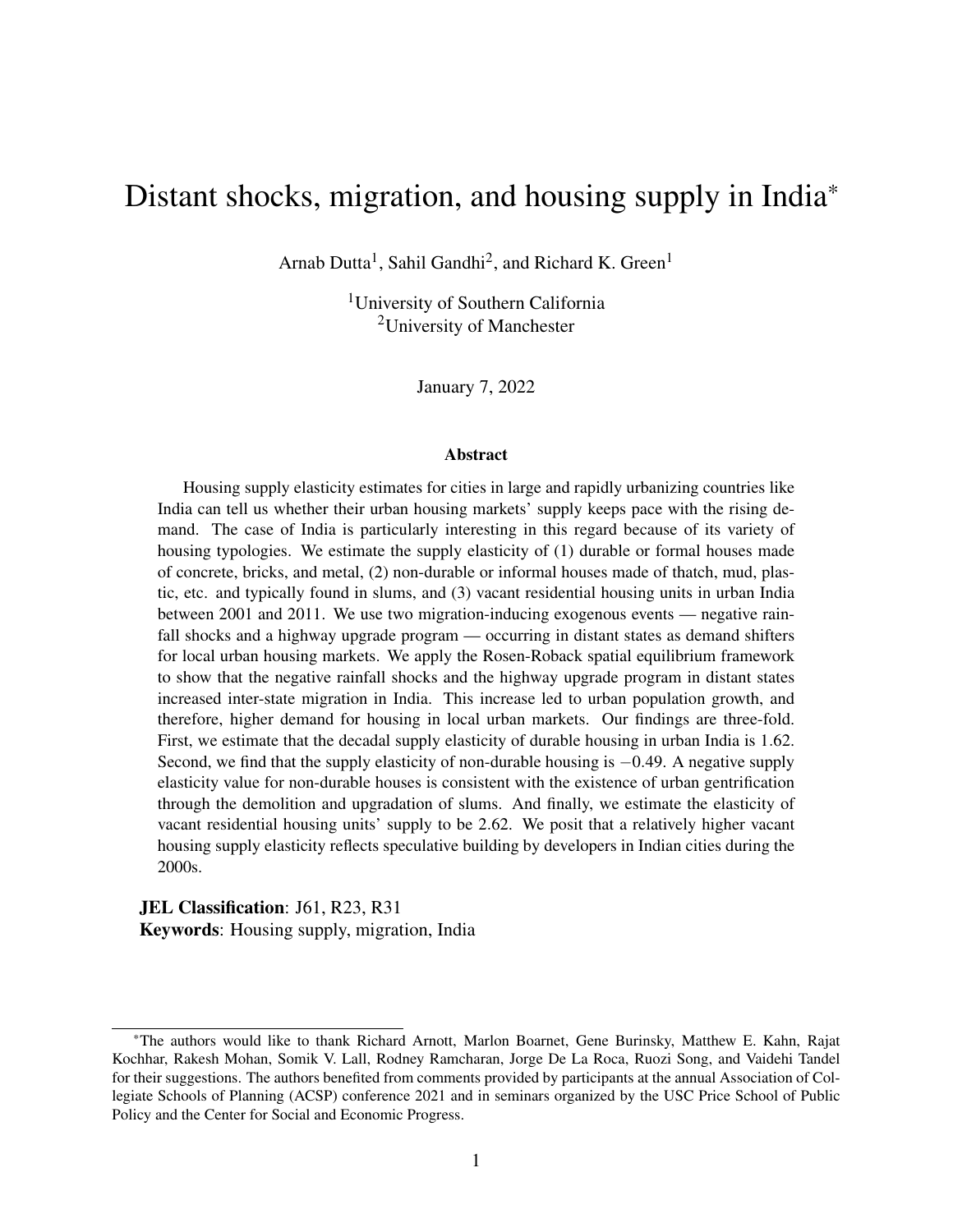data on *i*− *j* district-state pairs in India between 2001 and 2011:

<span id="page-26-1"></span>
$$
D\log(H_i) = as_j + bg_j + rDx_i + e_{ij}
$$
 (20)

where all symbols are as defined before and  $e_{ij}$  is the error term. We estimate three sets of equations, one each for non-durable, durable, and vacant housing units.

There are two things to note here. First, contrary to the existing literature on housing supply estimation, we do not control for construction cost in equations [\(19\)](#page-25-0) and [\(20\)](#page-26-1). This is because we do not have any data on the construction cost at the district level in India. $21$  Second, a possible concern may arise owing to the various rent control laws present in Indian states that prohibit landlords from increasing rents [\(Harari,](#page-46-7) [2020\)](#page-46-7). However, this is unlikely to be a cause for concern since our analysis uses a first difference estimation framework, and new rent control laws were not enacted in India after 2001. Amendments to the preexisting rent control laws did not have provisions that could affect rents paid by tenants [\(Gandhi](#page-45-3) *et al.*, [2021a\)](#page-45-3). Hence, the first differences would mostly absorb the rent control law effects.

# <span id="page-26-0"></span>5.4 Discussion on instruments

The empirical models given by the previous sections [5.1](#page-21-1) to [5.3](#page-24-2) are meant to test the hypothesis that distant state shocks act as local housing demand shifters by inducing migration across regions. Equations [\(14\)](#page-22-0) to [\(17\)](#page-24-1) will be used to estimate the effect of distant shock-induced in- and outmigration on local urbanization and housing demand. Since there are two endogenous independent variables in the migration analysis, we require two instruments to identify equations [\(14\)](#page-22-0) and [\(15\)](#page-22-1). We propose negative rainfall shocks and a national highway upgrade program occurring at a distant state as instruments for in- and out-migration, local urbanization, and changes in the number of housing units in local urban markets. Below, we discuss the validity of these two instruments.

<sup>&</sup>lt;sup>21</sup>The Construction Industry Development Council (CIDC) database provides monthly construction cost indexes for the largest cities in India since 2007. This data is not applicable in this paper because the period of our analysis intersects with this data partly. Besides, we conduct a district-level analysis instead of at the city level.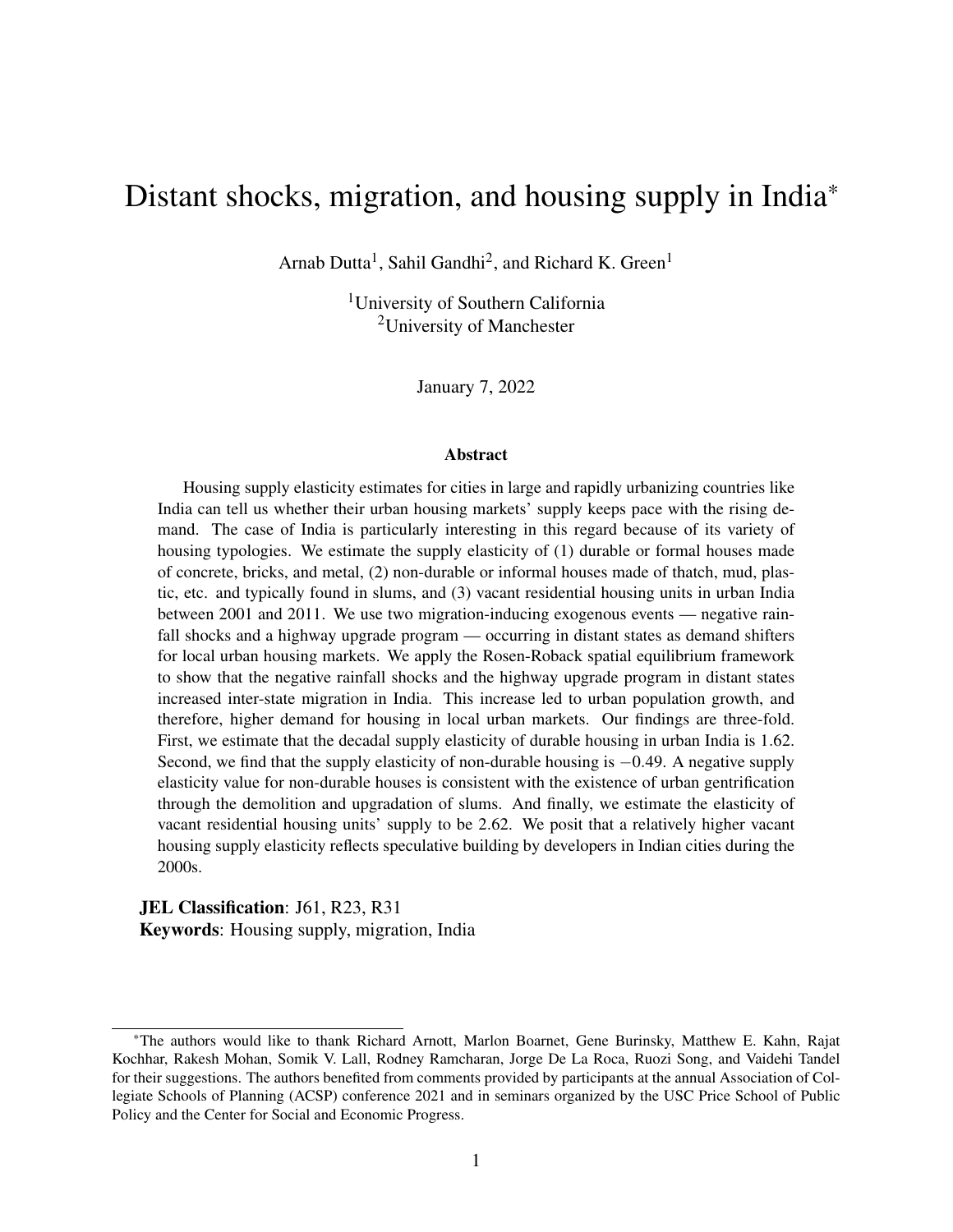Negative rainfall shocks act as negative income shocks in most parts of India due to largely rainfall-dependent agricultural practices. Hence, rainfall levels less than 80% of the long-term normal induce drought-like conditions in several regions and are unfavorable for agricultural output. There is a body of literature examining this relationship between rainfall shocks and agricultural output and its subsequent impact on migration [\(Jayachandran,](#page-46-8) [2006;](#page-46-8) [Morten,](#page-47-10) [2019;](#page-47-10) [Rosenzweig](#page-48-6) [and Udry,](#page-48-6) [2014\)](#page-48-6). Rainfall shocks have been used as an instrument to study civil conflict and dowry deaths in India [\(Sarsons,](#page-48-9) [2015;](#page-48-9) [Sekhri and Storeygard,](#page-48-10) [2014\)](#page-48-10). [Bhavnani and Lacina](#page-44-0) [\(2017\)](#page-44-0) constructed an instrument from negative rainfall shocks to estimate the effect of inter-state migration flows on fiscal federalism in India. Consistent with their use of a rainfall shock instrument and the definition used by the IMD to designate regions as rainfall deficient, we measure the rainfall shock variable as the number of months when absolute rainfall was less than 80% of the long-term normal.[22](#page-0-0)

The validity of rainfall shocks at a distant region as instruments can be argued on two fronts. First, a negative rainfall shock in a distant state is a strong predictor of inter-state migration, local urbanization, and local housing demand as seen in the first-stage regression results given in tables [2](#page-31-0) to [4.](#page-35-0) The diagnostic test statistics confirm the strength of the instruments.

Second, the exogeneity assumption implies that a negative rainfall shock occurring in one state should be sufficiently unexpected and uncorrelated with unobserved factors that affect local urbanization and demand for housing in local urban markets. This can be violated if there is a spatial correlation in rainfall shocks occurring in neighboring states. To rule out this possibility, we conduct robustness checks by running the regressions given in equations [\(14\)](#page-22-0) and [\(15\)](#page-22-1) using shocks that occur in non-contiguous states as instruments. These robustness results, discussed in section [6.4,](#page-37-0) are roughly unchanged from the models using rainfall shocks in all other states as the instrument.

Another potential concern is that the rainfall shocks could spill over into neighboring states as income shocks. However, any such spillover effects of income shocks can only be driven by

 $22$ The complete list of all weather event definitions used by the IMD can be downloaded from the following weblink: <https://www.imdpune.gov.in/Weather/Reports/glossary.pdf>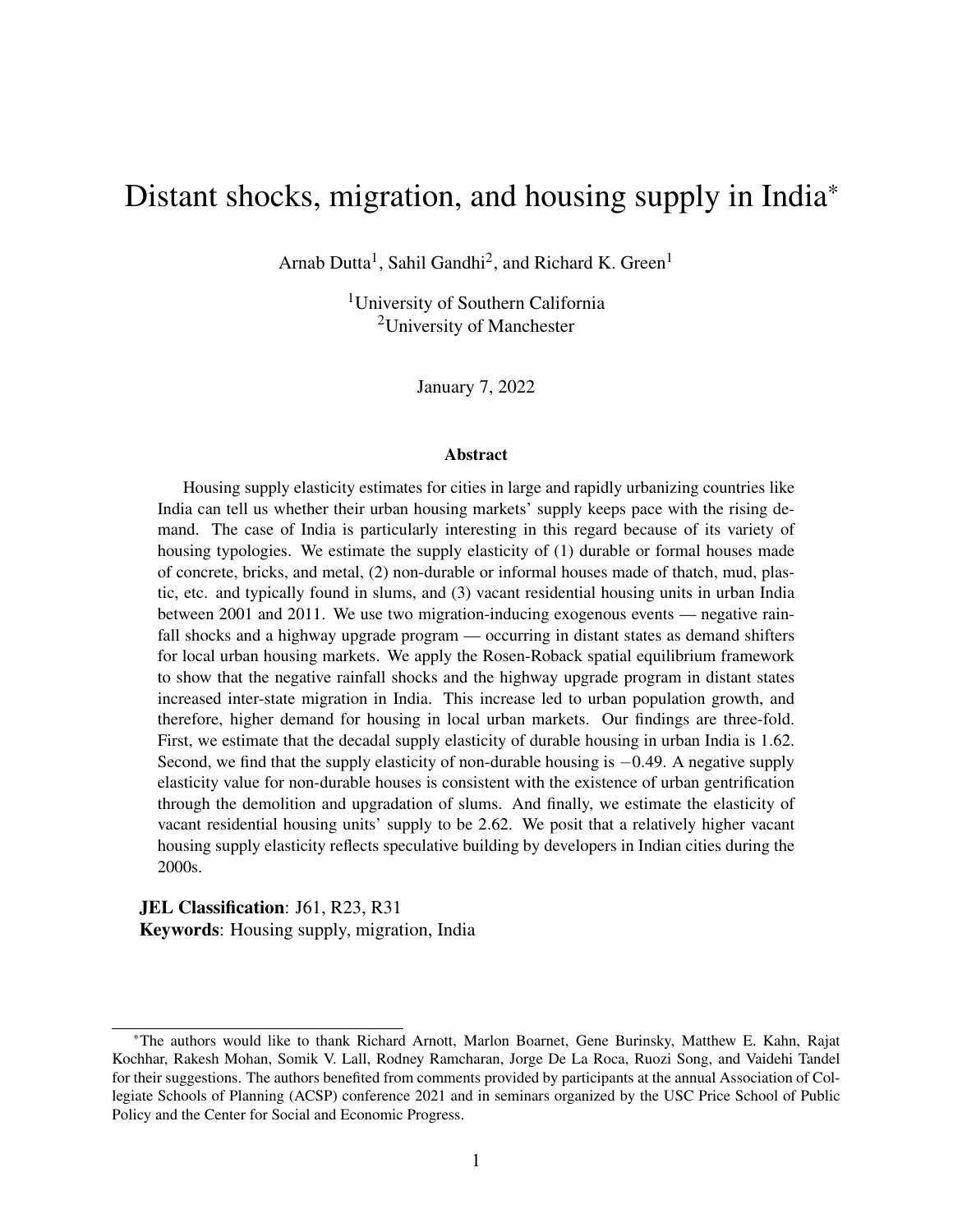the migration of individuals and firms from one state to the other. Since negative rainfall shocks predominantly affect agricultural incomes, we would not expect firms to move in response to such income shocks, especially given the high sunk cost of setting up businesses in India. Therefore, we can argue that negative rainfall shocks meet the exclusion restrictions for an instrument.

The National Highways Development Project Phase I (NHDP I) or the Golden Quadrilateral (GQ) highway project was introduced as a highway upgrade program by the Central government of India in 2000, and it came into effect in 2001. The project was undertaken to primarily upgrade preexisting national highways connecting India's four largest metropolitan cities– Delhi, Mumbai, Kolkata, and Chennai– from two lanes to four lanes. These highways ran through 14 states and union territories (see figure [4\)](#page-10-0). The Golden Quadrilateral project has been documented as a positive economic shock since it affected firm relocation along the highway in the states through which it passed [\(Abeberese and Chen,](#page-44-8) [2021;](#page-44-8) [Ghani](#page-45-7) *et al.*, [2016\)](#page-45-7).

Inclusion of a state in the GQ program is the second distant state shock in our empirical framework. We expect two countervailing effects of the highway upgrade program in a state. First, due to firm relocation along the highways, we would expect to see a growth in employment in the program states. And second, the firm and employment growth will also lead to a positive income shock in program states. These two effects would have a subsequent impact on the mobility of individuals between states. Based on conventional models of mobility, the employment effect would induce movement to the states that were part of the GQ. However, the income effect itself consists of two additional opposing forces. First, higher incomes at the present state of location would reduce outward mobility as predicted by the Harris-Todaro models of rural-urban migration [\(Harris](#page-46-9) [and Todaro,](#page-46-9) [1970;](#page-46-9) [Todaro,](#page-49-6) [1969\)](#page-49-6). And second, higher incomes would also spur movement out of the state of location because higher incomes insure individuals against risky migration outcomes [\(Morten,](#page-47-10) [2019;](#page-47-10) [Munshi and Rosenzweig,](#page-47-0) [2016\)](#page-47-0). The net income effect on mobility hinges on the relative strength of these two factors.

We argue that a distant state's inclusion in the GQ program is a valid instrument for inter-state migration, local urbanization, and demand for housing in local urban markets. First, a distant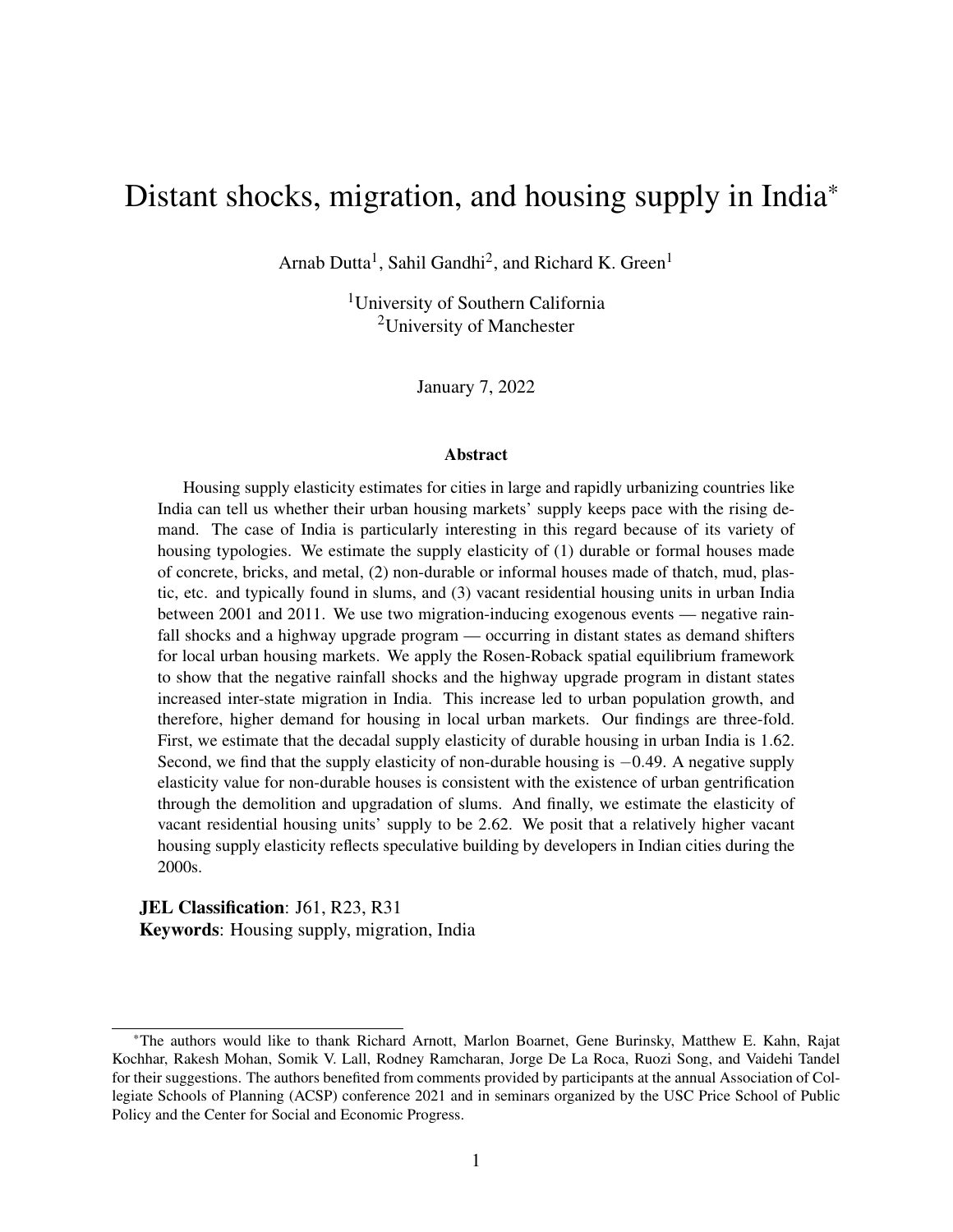state's inclusion in the GQ program is a significant predictor of inter-state migration, local urbanization, and local demand for housing as seen in the first-stage regressions in tables [2](#page-31-0) to [4.](#page-35-0)

Second, to satisfy the exogeneity assumption, the inclusion of one state in the GQ program should be exogenous to unobservables that affect inter-state migration, local urbanization, and local demand for housing. This can be violated if the inclusion of one state in the GQ program is correlated with the inclusion of another state in the program. This is unlikely to be the case since these highways were constructed on trade routes built during ancient and colonial times. For instance, the National Highway II (NH2) was constructed on portions of the Grand Trunk Road that was first built by the emperor Chandragupta Maurya during the 3rd century BCE and later redeveloped under the rule of emperor Sher Shah Suri, the Mughals, and the British Raj [\(Elisseeff,](#page-45-10) [2000;](#page-45-10) [Thapar,](#page-49-7) [2015\)](#page-49-7).

Another concern is that neighboring states have a higher probability of being on ancient trade routes, thereby indicating a correlation between contiguous states' inclusion in the GQ program. In our first difference framework, such time constant state border effects would be eliminated.

The GQ upgrade program across contiguous states might also potentially affect housing supply if better contiguous-state road networks lead to higher trading, and thus, reduced prices of construction material. Robustness checks with distant non-contiguous states' inclusion in the GQ program as the instrument yield similar results as discussed in section [6.4.](#page-37-0)<sup>[23](#page-0-0)</sup>

Third, the only channel other than the migration of individuals through which the GQ program in one state can affect local urbanization and local demand for housing in another state is through the simultaneous relocation of firms. However, it is unlikely that the relocation of firms producing non-housing goods would affect local urbanization and local demand for housing that is independent of individual migration. If real estate firms or developers relocate across state boundaries in response to the GQ program, then the housing supply would also be affected by the GQ program in a different state, thus violating the exogeneity assumption. But, given the heterogeneity in property

 $^{23}$ Even though we expect construction material to be traded across neighboring states, it's unlikely that trading of construction material happens across non-contiguous states since substances such as cement are heavy and difficult to transport.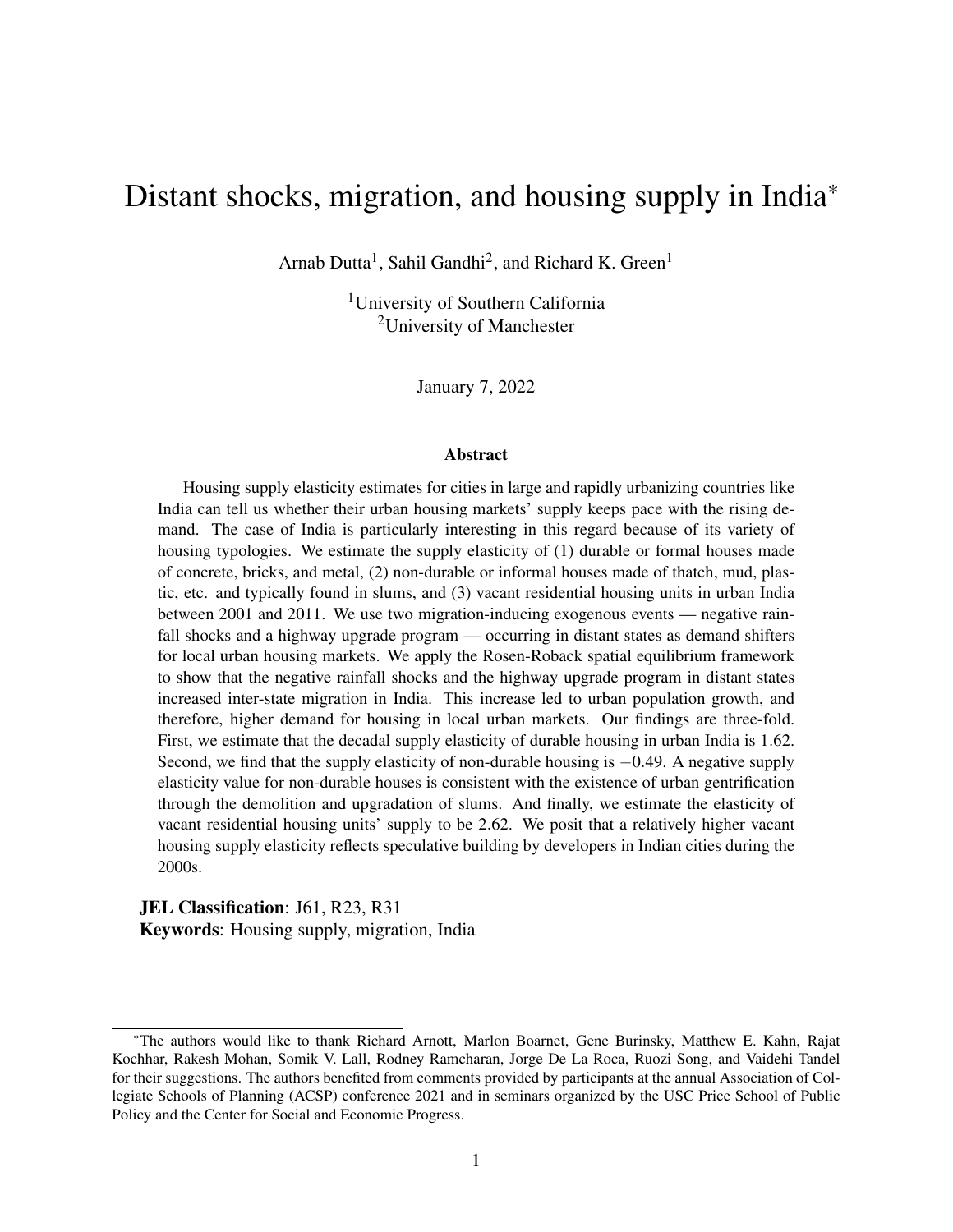rights and laws across Indian states due to individual state governments' jurisdiction over land and real estate, it is unlikely that developers from one state would relocate to another in response to the GQ program.<sup>[24](#page-0-0)</sup> Hence, a distant state's inclusion in the GQ program is a valid instrument for inter-state migration, local urbanization, and demand for housing in local urban markets.

# <span id="page-30-0"></span>6 Results

The previous sections [4](#page-14-0) and [5](#page-21-0) lay down the theoretical and the empirical framework to analyze the effect of distant region shocks on local urban housing demand due to mobility in spatial disequilibrium. This allows for the estimation of local urban housing supply elasticity using the distant state shocks as demand shifters. In this section, we first estimate the effect of the distant state shocks on inter-state mobility. Next, we estimate the effect of exogenous shock induced-mobility on local urbanization. Then, we estimate the effect of exogenous urbanization on local urban housing demand. We use the same distant state exogenous shocks as housing demand shifters to estimate the local urban housing supply elasticities. Additional identification concerns are addressed with robustness checks. We end this section with a discussion on state-level durable and vacant housing supply elasticities.

# <span id="page-30-1"></span>6.1 Effect of inter-state migration on local urbanization

We estimate the impact of distant state shocks on inter-state migration. We then use the distant state shocks as instruments for migration and estimate migration's impact on local urbanization in India. We use state-level data for Census years 2001 and 2011 for our estimation. Consistent with our use of notations in previous sections, we denote urban areas of a local state with index *i* and the distant state with index *j*.

We use two exogenous shocks that occur in the distant state *j*. The first shock is measured as

<sup>&</sup>lt;sup>24</sup>In some cases, states might directly prohibit non-residential individuals from property ownership or construction of houses. For instance, Karnakata and Sikkim allow individuals to own land and construct houses only upon providing state domicile certificates.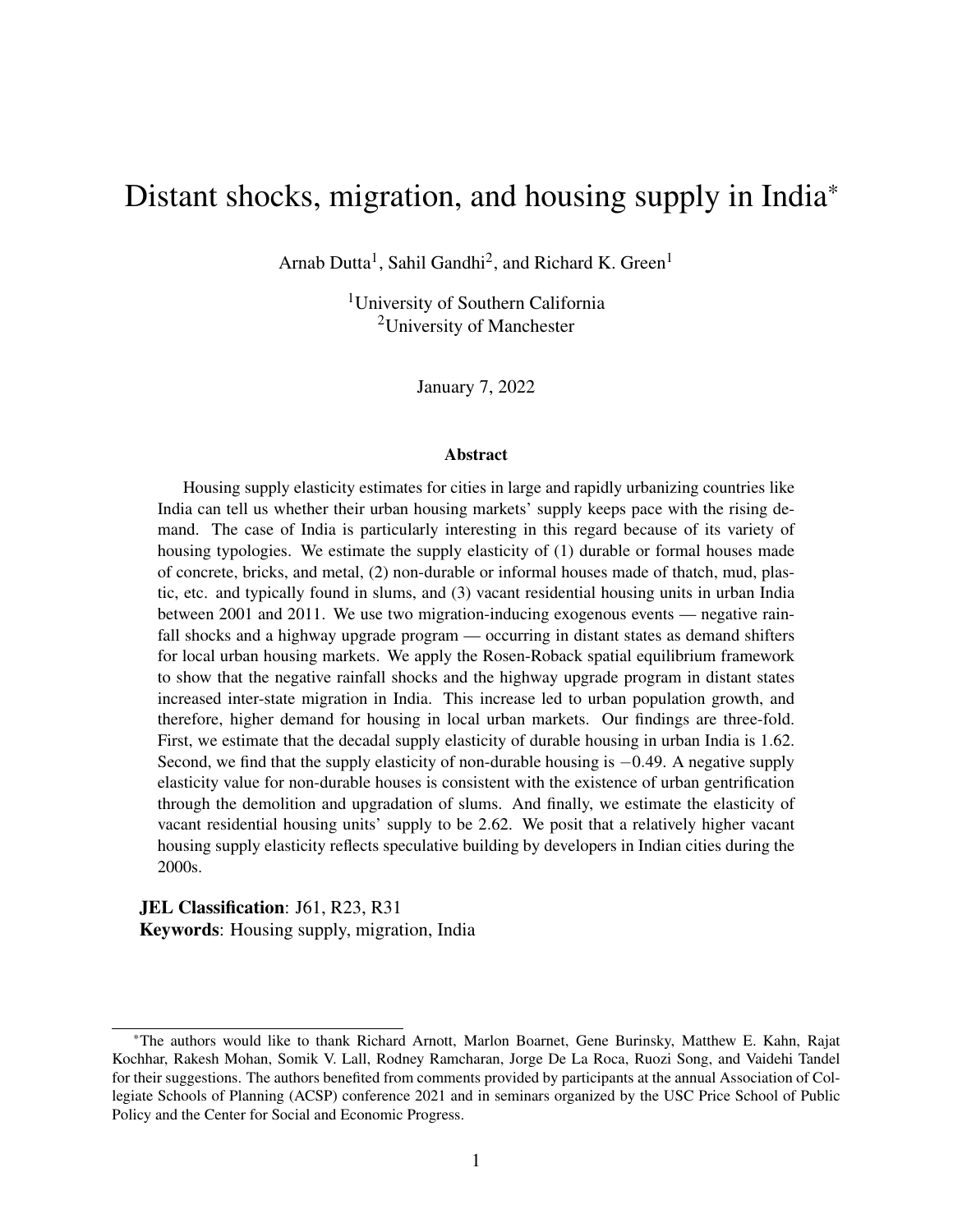the decadal change in the number of months when absolute rainfall was less than 80% of the longterm normal at *j*. The second shock is the inclusion of state *j* in the Golden Quadrilateral (GQ) highway upgrade program. We estimate the regression coefficients in equations [\(14\)](#page-22-0) and [\(15\)](#page-22-1) and present the results in table [2.](#page-31-0)

<span id="page-31-0"></span>

|                                                          | 2SLS                               |                                                          |                            |  |
|----------------------------------------------------------|------------------------------------|----------------------------------------------------------|----------------------------|--|
|                                                          | First-stage                        | Second-stage                                             |                            |  |
|                                                          |                                    |                                                          |                            |  |
| $D = 2011 - 2001$                                        |                                    | Dependent variable                                       |                            |  |
|                                                          | Dlog migration 0-9 yrs. $j$ to $i$ | Dlog migration 0-9 yrs. $\dot{\imath}$ to $\dot{\jmath}$ | Dlog urban population at / |  |
|                                                          | (1)                                | (2)                                                      | (3)                        |  |
| Dlog migration 0-9 yrs. $\frac{1}{10}$ to $\frac{1}{10}$ |                                    |                                                          | $0.999***$                 |  |
|                                                          |                                    |                                                          | (0.232)                    |  |
| Dlog migration 0-9 yrs. $i$ to $j$                       |                                    |                                                          | $-0.365$                   |  |
|                                                          |                                    |                                                          | (0.372)                    |  |
| D#months rainfall $< 80\%$ last decade at j              | $0.011***$                         | $-0.002$                                                 |                            |  |
|                                                          | (0.003)                            | (0.003)                                                  |                            |  |
| GQ highway dummy at /                                    | $0.269***$                         | $0.211***$                                               |                            |  |
|                                                          | (0.043)                            | (0.046)                                                  |                            |  |
| Dlog consumption at $\ell$                               | $-0.275*$                          | $-0.069$                                                 | $0.451***$                 |  |
|                                                          | (0.159)                            | (0.232)                                                  | (0.166)                    |  |
| D urban surface area at <i>i</i>                         | 0.030                              | $0.221***$                                               | $0.147*$                   |  |
|                                                          | (0.028)                            | (0.035)                                                  | (0.081)                    |  |
| D urban surface area squared at <i>i</i>                 | $0.007***$                         | $-0.015***$                                              | $-0.018**$                 |  |
|                                                          | (0.002)                            | (0.003)                                                  | (0.007)                    |  |
| F-stat on excluded instruments                           | 29.9***                            | $10.4***$                                                |                            |  |
| Anderson-Rubin Wald $c^2(2)$                             |                                    |                                                          | 254 ***                    |  |
| $\mathbf N$                                              | 1,028                              | 1,028                                                    | 1,028                      |  |
| Adj. R-sq                                                | 0.179                              | 0.122                                                    |                            |  |

Table 2: Distant shock-induced migration and local urbanization

*Source*: Authors' calculations.

*Note*: Table presents results from two-stage least squares regression of the log difference of urban population in state *i* on endogenous variables – log differences of in- and out-migration in the previous decade between state *i* and other states *j*. State *i* is the local region and state *j* is the distant region. There are 1,028 *i*− *j* state pairs consisting of the 35 states and union territories in India. The log differences are calculated as first differences of log values between the years 2001 and 2011. The log differences of in- and out-migration are instrumented by the decadal change in the number of months when rainfall was less than 80% of the long-term normal in state *j*, and a dummy variable equal to one if state *j* was recipient of the Golden Quadrilateral highway upgrade program. The first-stage regression coefficients are given in columns (1) and (2) and the second-stage results are given in column (3). Other variables in the regressions include log difference in state-level mean per capita consumption at *i*, and changes in the urban surface area and the urban surface area squared at *i*. Diagnostics reported are the F-test of excluded instruments' joint significance and the Anderson-Rubin Wald chi-square test of significance of endogenous regressors. Urban surface area unit is in 1000 sq. miles. Robust standard errors in parentheses. \*  $p < 0.10$ , \*\*  $p < 0.05$ , \*\*\*  $p < 0.01$ .

We observe a number of things in table [2.](#page-31-0) First, while the rainfall shock at *j* had a positive impact on migration from *j* to *i*, it did not affect migration from *i* to *j*. One additional month of absolute rainfall less than 80% of the long-term normal at *j* increased migration from *j* to *i* by 1.1%. This is consistent with the literature that negative rainfall shocks spur outward mobility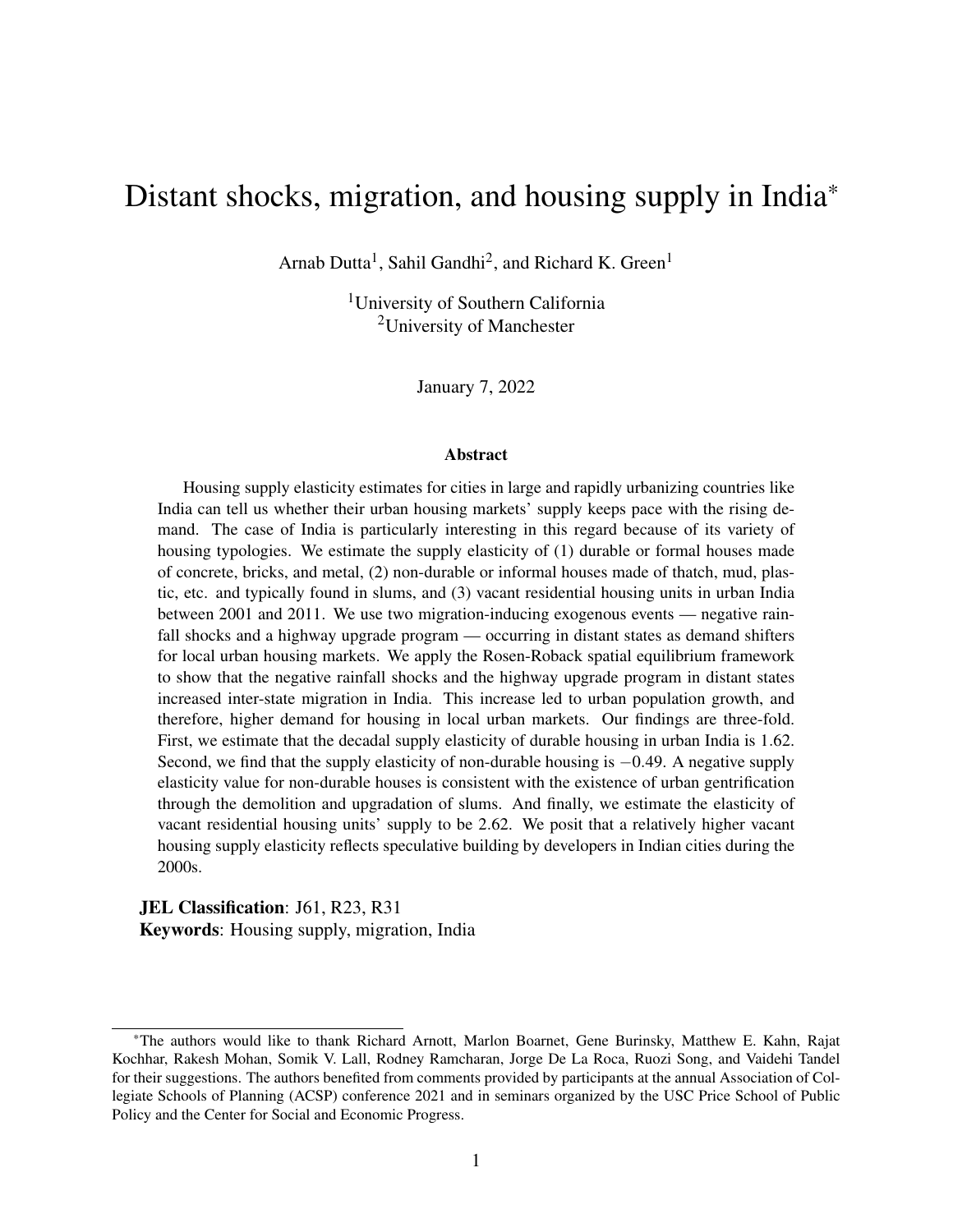from affected regions in India spur [\(Bhavnani and Lacina,](#page-44-0) [2017;](#page-44-0) [Rosenzweig and Udry,](#page-48-6) [2014\)](#page-48-6).

Second, the highway upgrade at *j* had a positive and significant impact on migration from both *j* to *i* and *i* to *j*. A distant state's inclusion into the GQ program increased migration from *j* to *i* by 27% and migration from *i* to *j* by 21%. This is consistent with the idea that the labor demand shock from firm relocation along the highway would have increased movement toward states included in the GQ program [\(Bartik,](#page-44-9) [1993\)](#page-44-9), and the higher insurance due to the income effect resulting from the labor demand shock would have spurred movement outward from those states [\(Morten,](#page-47-10) [2019\)](#page-47-10).

And finally, we see in the second-stage results that an increase in migration from *j* to *i* caused *i* to urbanize roughly at the same rate but migration from *i* to *j* had no impact on the urban population at *i* suggesting that the net impact of the distant shock-induced migration was to cause an increase in urban population at *i*.

## <span id="page-32-0"></span>6.2 Effect of local urbanization on local demand for housing

In this section, we first estimate the effect of distant state shocks on local urbanization. Then we use the distant state shocks as instruments for local urbanization to estimate urbanization's impact on local housing demand. As in previous sections, we use the index *i* to denote the local region or urban areas of a district and *j* to represent the distant region or states other than the one in which district  $\ell$  is located. We estimate the coefficients in equations [\(16\)](#page-24-0) and [\(17\)](#page-24-1) with first difference models using data on *i* − *j* district-state pairs in India between 2001 and 2011. The results are presented in table [3.](#page-33-0)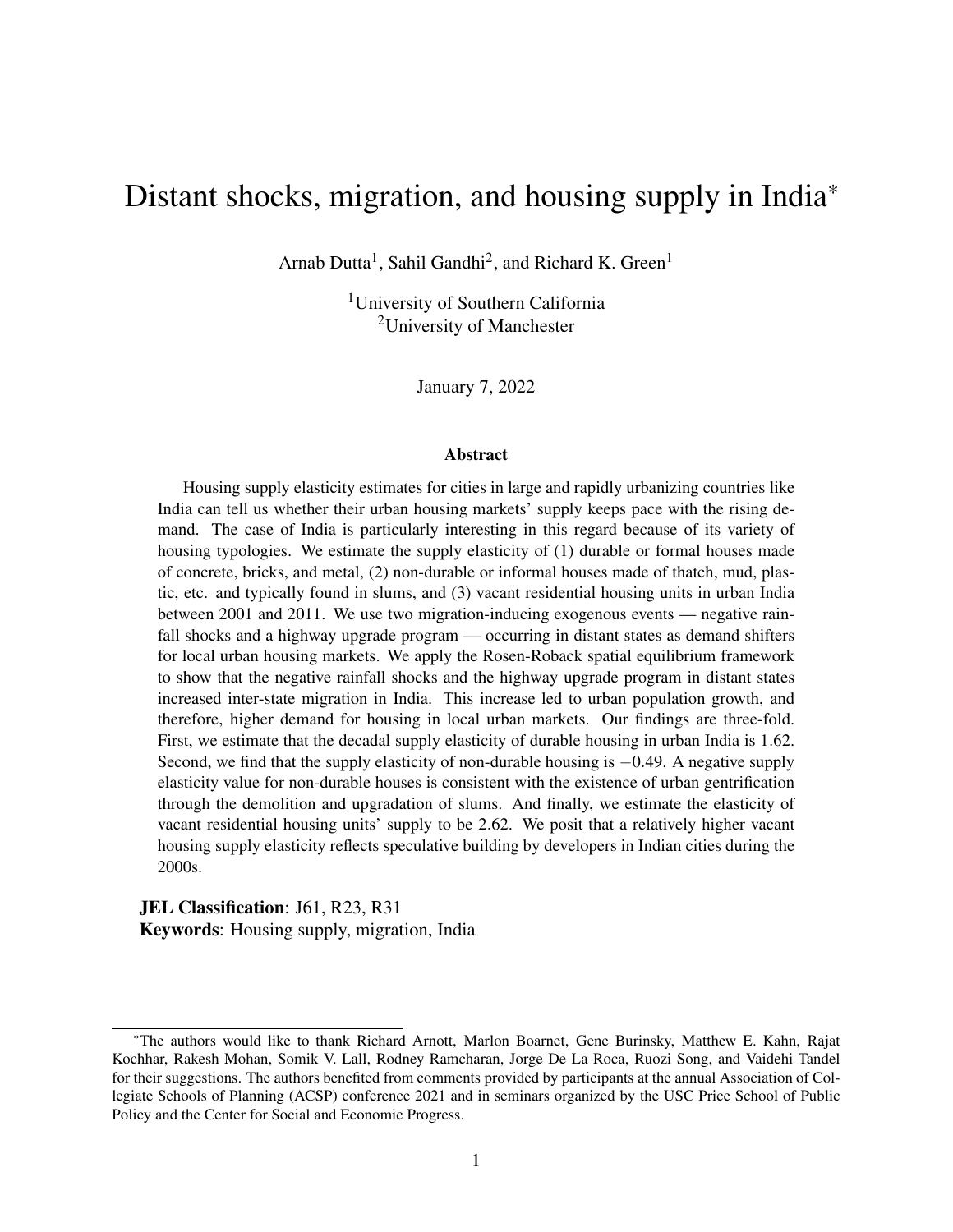|                                         |                              | 2SLS                               |                                |                               |
|-----------------------------------------|------------------------------|------------------------------------|--------------------------------|-------------------------------|
|                                         | First-stage                  |                                    | Second-stage                   |                               |
| $D = 2011 - 2001$                       |                              | Dependent variable                 |                                |                               |
|                                         | Dlog urban population at $i$ | Dlog non-durable units at <i>i</i> | Dlog durable units at <i>i</i> | Dlog vacant units at <i>i</i> |
|                                         | (1)                          | (2)                                | (3)                            | (4)                           |
| Dlog urban population at /              |                              | $0.237***$                         | $1.85***$                      | $2.42***$                     |
|                                         |                              | (0.024)                            | (0.026)                        | (0.035)                       |
| D#months rainfall $< 80\%$ at j         | $0.011***$                   |                                    |                                |                               |
|                                         | (0.000)                      |                                    |                                |                               |
| GQ highway dummy at j                   | $0.124***$                   |                                    |                                |                               |
|                                         | (0.005)                      |                                    |                                |                               |
| Dlog consumption at /                   | 0.009                        | $-0.210***$                        | $0.040**$                      | $-0.205***$                   |
|                                         | (0.013)                      | (0.013)                            | (0.018)                        | (0.020)                       |
| D urban surface area at /               | $5.12***$                    | $0.502**$                          | $-1.46***$                     | $-2.89***$                    |
|                                         | (0.202)                      | (0.205)                            | (0.225)                        | (0.318)                       |
| D urban surface area squared at i       | $-5.51***$                   | $-1.38***$                         | $1.13***$                      | $1.13**$                      |
|                                         | (0.417)                      | (0.324)                            | (0.309)                        | (0.464)                       |
| D median no. rooms per unit at <i>i</i> | $-0.007$                     | $-0.142***$                        | $0.035***$                     | $-0.030***$                   |
|                                         | (0.008)                      | (0.007)                            | (0.007)                        | (0.011)                       |
| F-stat on excluded instruments          | 983***                       |                                    |                                |                               |
| Anderson-Rubin Wald $c^2(2)$            |                              | 78.4***                            | 3281***                        | 2500***                       |
| Sargan-Hansen J-stat p-value            |                              | 0.728                              | 0.424                          | 0.973                         |
| ${\bf N}$                               | 4,896                        | 4,896                              | 4,896                          | 4,896                         |
| Adj. R-sq                               | 0.603                        |                                    |                                |                               |

### <span id="page-33-0"></span>Table 3: Distant shock-induced local urbanization and housing demand

*Source*: Authors' calculations.

Note: Table presents results from two-stage least squares regressions of the log differences of three types of residential housing units in district *i* – non-durable, durable, and vacant – on the endogenous variable - log difference of urban population in district *i*. The log differences are calculated as first differences of log values between the years 2001 and 2011. District *i* is the local region and is paired with distant states indexed *j*. There are 4,896 *i* – *j* district-state pairs consisting of 144 districts and 35 states and union territories in India. The log difference of urban population in district *i* is instrumented<br>h by the decadal change in the number of months when rainfall was less than 80% of the long-term normal in <sup>a</sup> distant state *j*, and <sup>a</sup> dummy variable equa<sup>l</sup> to one if state *j* was recipient of the Golden Quadrilateral highway upgrade program. The first-stage regression coefficients are given in column (1) and the second-stage results are given in columns (2)-(4). Other variables in the regressions includelog difference in district-level mean per capita consumption at *i*, changes in the urban surface area and the urban surface area squared at *i*, and the median number of rooms in a residential housing unit in district *i*. Diagnostics reported are the F-test of excluded instruments' joint significance, the Anderson-Rubin Wald chi-square test of significance of endogenous regressors, and the Sargan-Hansen J-statistic for overidentification tests. Urban surface area unit is in 1000 sq. miles. Robust standard errors in parentheses. \*  $p < 0.10$ , \*\*  $p < 0.05$ , \*\*\*  $p < 0.01$ .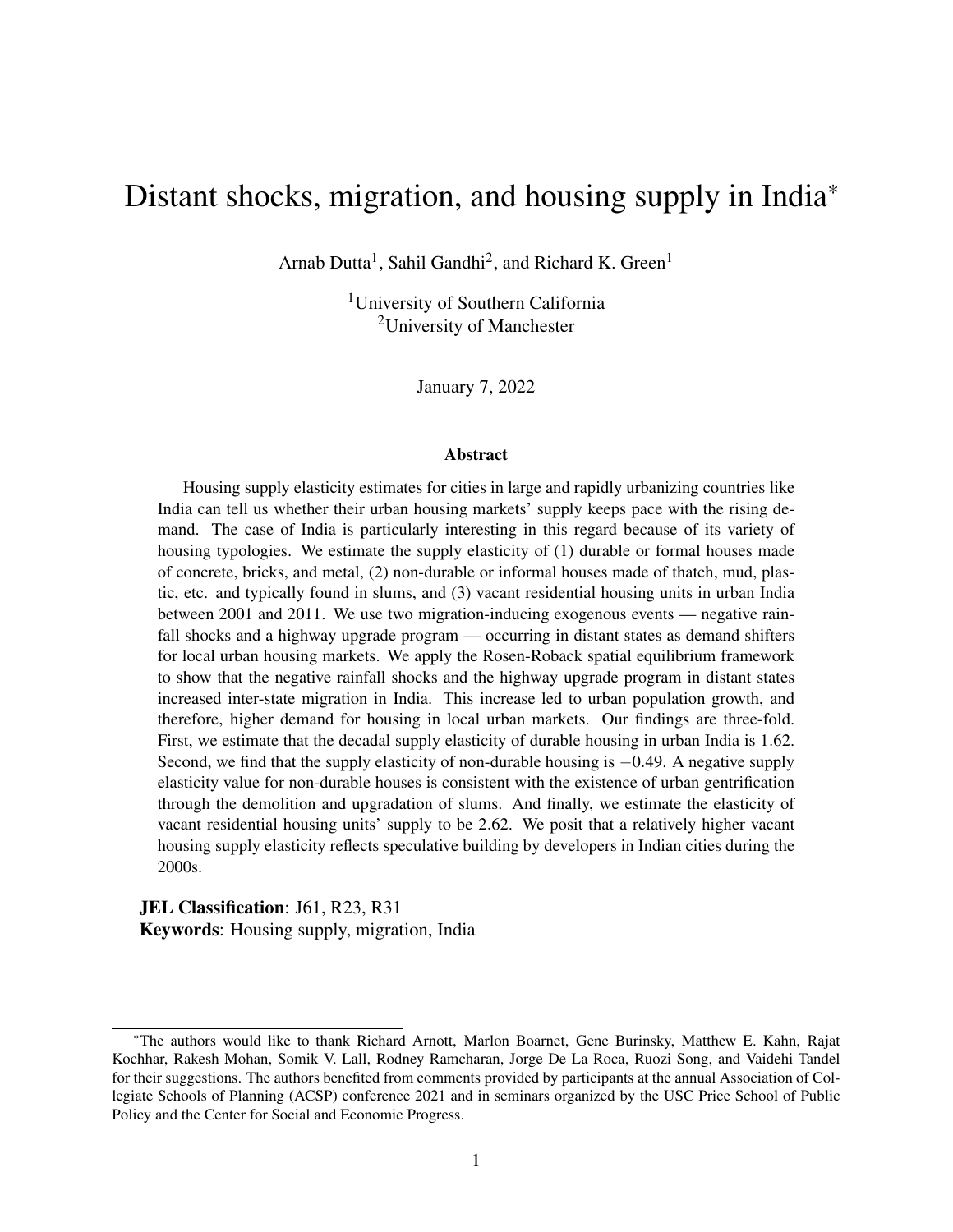In the first-stage regressions, we find that both the rainfall shock and the highway upgrade program at the distant state *j* led to urbanization at *i*. An additional month of rainfall level less than 80% of the long-term normal at state *j* led to an increase in urban population by 1.1% at *i*. The inclusion of state *j* in the GQ program increased the urban population by 12% at *i*. This is consistent with findings in table [2](#page-31-0) that the shocks had a positive effect on migration from *j* to *i* and not on migration from *i* to *j* and that such in-migration led to urbanization at *i*.

In the second-stage regression results, we see that the distant state shock-induced urbanization had a positive impact on the number of urban non-durable, durable, and vacant housing units. A 1% increase in urban population led to a 0.24% increase in demand for non-durable houses, 1.8% increase in demand for durable houses, and 2.4% increase in vacant houses in urban India. A higher impact of urbanization on durable housing units compared to non-durable ones is consistent with the fact that individuals living in non-durable houses consume lower floor area than those living in durable houses.<sup>[25](#page-0-0)</sup> The significant increase in vacant houses in response to urbanization in India was in part due to developers engaging in speculative building with the expectation that future demand would be higher in response to migrant in-flows [\(Gandhi](#page-45-3) *et al.*, [2021a\)](#page-45-3).

# <span id="page-34-0"></span>6.3 Housing supply elasticity estimates

In sections [6.1](#page-30-1) and [6.2,](#page-32-0) we discussed empirical estimates for the effect of distant state shocks on mobility, urbanization, and demand for housing in local urban markets. These results helped explain the mechanisms through which negative rainfall shocks and the Golden Quadrilateral (GQ) highway upgrade program status of distant states can affect local urban housing demand. We build on this framework to estimate the supply elasticity of local urban housing using distant state rainfall shocks and the distant state's GQ highway upgrade program inclusion status as demand shifters.

<sup>&</sup>lt;sup>25</sup>Data from the [National Sample Survey Organization](#page-47-7) housing conditions survey conducted in 2012 indicates that while the average per capita floor area consumption among durable housing occupants was 77 square feet, floor area per person was 52 square feet among those living in non-durable housing in urban India.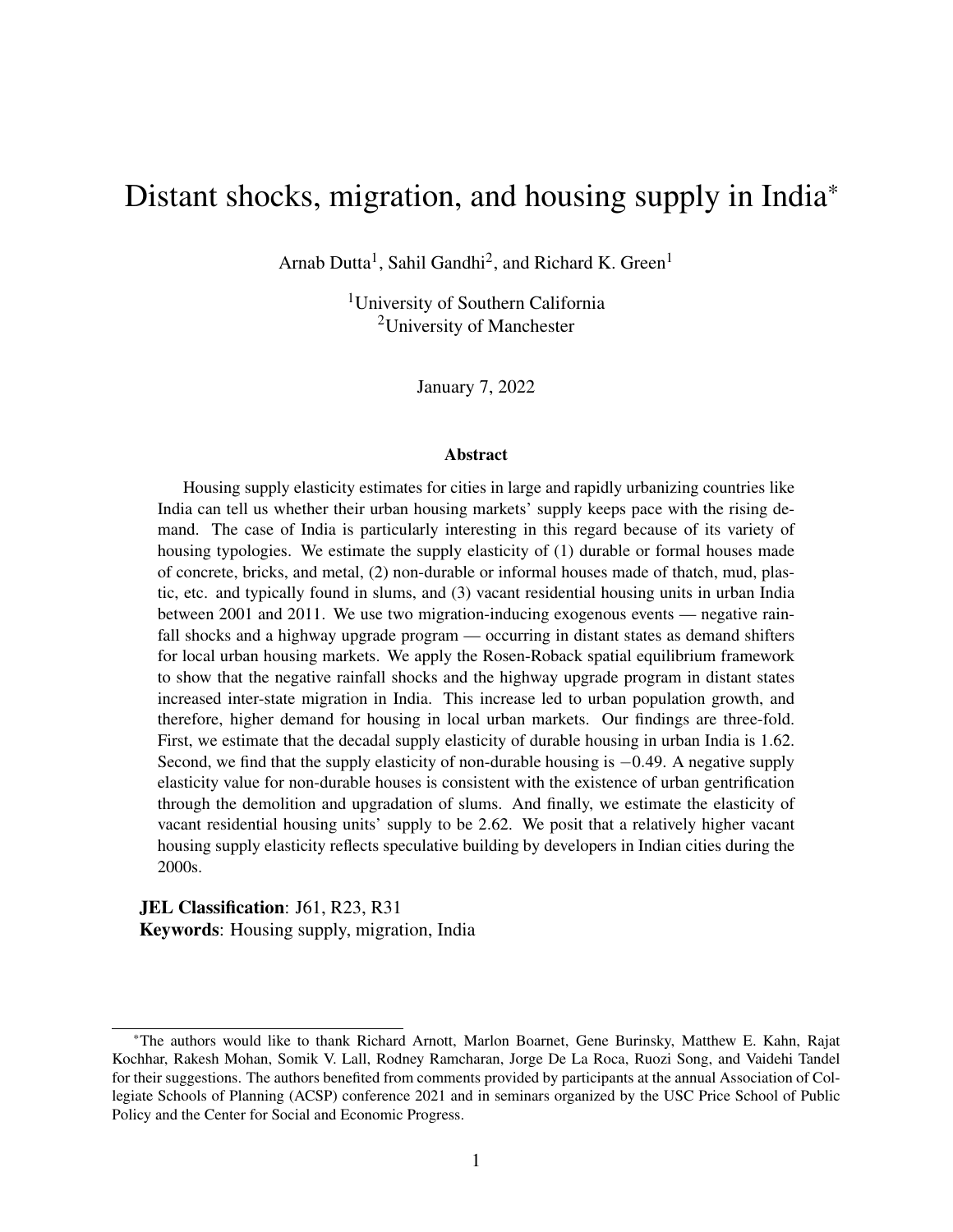|                                    |                             | 2SLS                    |                               |                            |                        |                               |
|------------------------------------|-----------------------------|-------------------------|-------------------------------|----------------------------|------------------------|-------------------------------|
|                                    |                             | First-stage             |                               |                            | Second-stage           |                               |
|                                    |                             |                         |                               |                            |                        |                               |
| $D = 2011 - 2001$                  |                             |                         | Dependent variable            |                            |                        |                               |
|                                    | Dlog non-durable units at / | Dlog durable units at / | Dlog vacant units at <i>i</i> | Dlog non-durable rent at i | Dlog durable rent at i | Dlog overall rent at <i>i</i> |
|                                    | (1)                         | (2)                     | (3)                           | (4)                        | (5)                    | (6)                           |
| Dlog non-durable units at <i>i</i> |                             |                         |                               | $-2.06***$                 |                        |                               |
|                                    |                             |                         |                               | (0.564)                    |                        |                               |
| Dlog durable units at /            |                             |                         |                               |                            | $0.617***$             |                               |
|                                    |                             |                         |                               |                            | (0.037)                |                               |
| Dlog vacant units at <i>i</i>      |                             |                         |                               |                            |                        | $0.381***$                    |
|                                    |                             |                         |                               |                            |                        | (0.026)                       |
| D#months rainfall $< 80\%$ at j    | $0.002***$                  | $0.021***$              | $0.027***$                    |                            |                        |                               |
|                                    | (0.000)                     | (0.001)                 | (0.001)                       |                            |                        |                               |
| GQ highway dummy at j              | $0.027***$                  | $0.226***$              | $0.300***$                    |                            |                        |                               |
|                                    | (0.007)                     | (0.007)                 | (0.011)                       |                            |                        |                               |
| Dlog consumption at /              | $-0.195***$                 | $0.054***$              | $-0.181***$                   | $-0.515***$                | $0.453***$             | $0.397***$                    |
|                                    | (0.015)                     | (0.018)                 | (0.026)                       | (0.127)                    | (0.041)                | (0.035)                       |
| D urban surface area at /          | $1.88***$                   | 7.96***                 | $9.53***$                     | $6.67***$                  | $-2.18***$             | $-0.011$                      |
|                                    | (0.167)                     | (0.322)                 | (0.399)                       | (1.408)                    | (0.504)                | (0.424)                       |
| D urban surface area squared at i  | $-2.98***$                  | $-9.01***$              | $-12.3***$                    | $-5.82***$                 | $2.81***$              | $1.62**$                      |
|                                    | (0.368)                     | (0.673)                 | (0.812)                       | (2.126)                    | (0.759)                | (0.699)                       |
| F-stat on excluded instruments     | $27.4***$                   | 1699***                 | 1246***                       |                            |                        |                               |
| Anderson-Rubin Wald $c^2(2)$       |                             |                         |                               | $17.5***$                  | 293***                 | 235***                        |
| Sargan-Hansen J-stat p-value       |                             |                         |                               | 0.938                      | 0.798                  | 0.622                         |
| N                                  | 4,896                       | 4,896                   | 4,896                         | 4,896                      | 4,896                  | 4,896                         |
| Adj. R-sq                          | 0.075                       | 0.659                   | 0.557                         |                            |                        |                               |

### <span id="page-35-0"></span>Table 4: Housing demand shifters and inverse supply elasticity estimation

*Source*: Authors' calculations.

Note: Table presents results from two-stage least squares regressions of the log differences of average housing rents paid on the endogenous variables – log differences of the market clearing quantities of housing units in district *i*. Regressions are run for three types of residential housing – non-durable, durable, and vacant. The log differences are calculated as first differences of log values between theyears 2001 and 2011. District *i* is the local region and is paired with distant states indexed *j*. There are 4,896 *i* – *j* district-state pairs consisting of 144 districts and 35 states and union territories in India. The log differences of housing units in district *i* are instrumented by the decadal change in the number of months when rainfall was less than 80% of the long-term normal in <sup>a</sup> distant state *j*, and <sup>a</sup> dummy variable equal to one if state *j* was recipient of the Golden Quadrilateral highway upgrade program. The first-stage regression coefficients are <sup>g</sup>iven in columns (1)-(3) and the second-stage results are <sup>g</sup>ivenin columns (4)-(6). Other variables in the regressions include log difference in district-level mean per capita consumption at *i*, and changes in the urban surface area and the urban surface area squared at *i*. Diagnostics reported are the F-test of excluded instruments' joint significance, the Anderson-Rubin Wald chi-square test of significance of endogenous regressors, and the Sargan-Hansen J-statistic foroveridentification tests. Urban surface area unit is in 1000 sq. miles. Robust standard errors in parentheses.  $*$  p  $<$  0.10,  $**$  p  $<$  0.05,  $***$  p  $<$  0.01.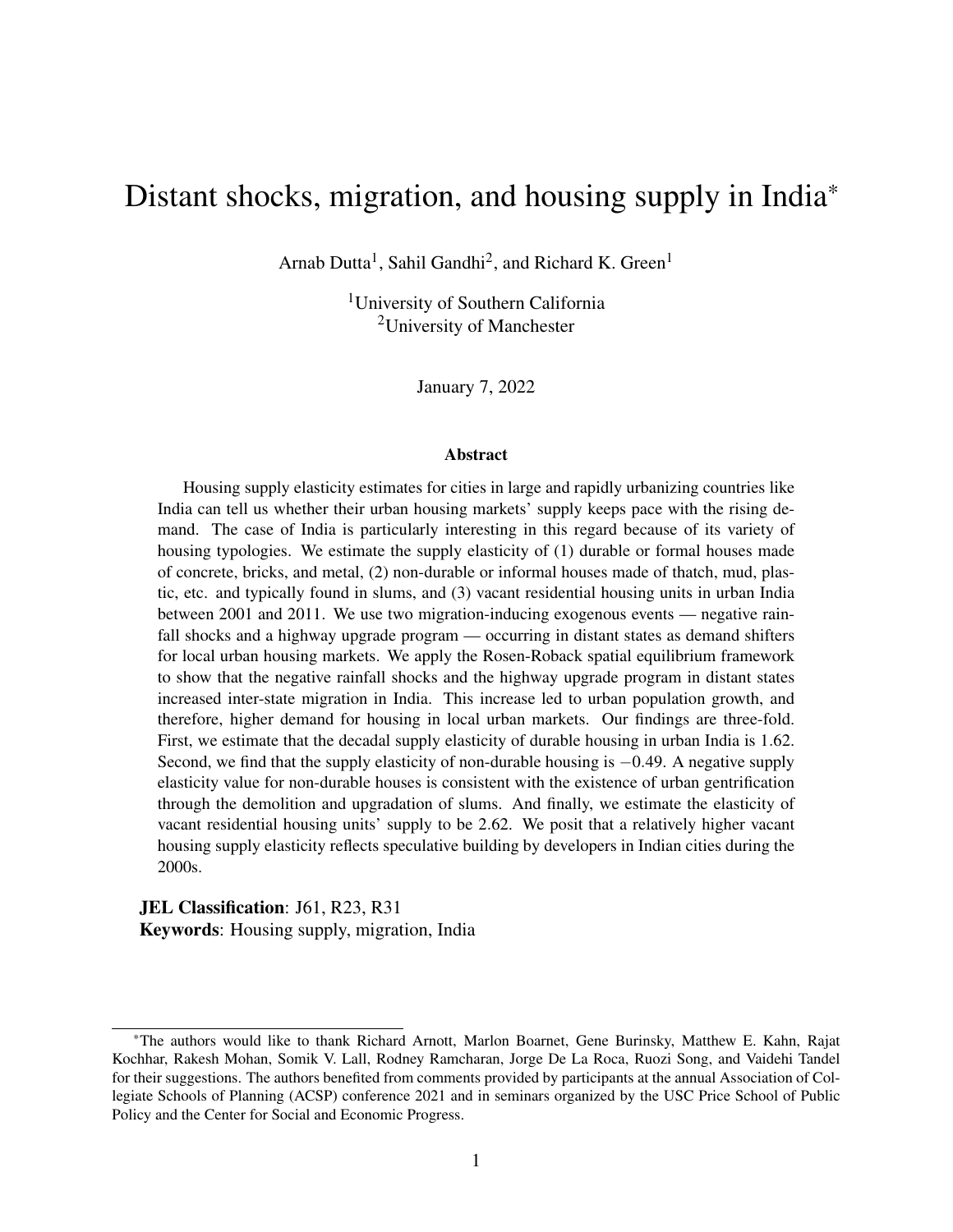We estimate three supply elasticity figures, one each for the three different types of urban housing units in our analysis — non-durable, durable, and vacant. As in section [6.2,](#page-32-0) we use *i* to denote the local region or urban areas of a district, and *j* to represent the distant region or states other than the one in which district *i* is located. We estimate the coefficients in equations  $(19)$ and [\(20\)](#page-26-1) with first difference models using data on *i*− *j* district-state pairs in India between 2001 and 2011. The results are presented in table [4.](#page-35-0)

In the first-stage regressions, we see that both the rainfall shocks and the GQ highway upgrade program at a distant state *j* had a strong positive effect on all three types of houses in district *i*. An additional month with rainfall levels less than 80% of the long-term average at *j* increased the demand for non-durable houses by 0.2%, durable houses by 2.1%, and vacant houses by 2.7% at *i*. The inclusion of state *j* in the GQ program led to a 2.7% higher demand for non-durable houses, 23% higher demand for durable houses, and 30% higher vacant houses in district *i*. These effects are consistent with results from tables [2](#page-31-0) and [3](#page-33-0) which show that the distant shocks increased inter-state migration and urbanization, therefore led to higher housing demand in the local region. These results empirically confirm proposition [1.](#page-18-1)

The second-stage results essentially provide the inverse supply elasticity estimates for urban India. First, we find that the inverse supply elasticity of housing of non-durable houses is −2.06 implying a decadal non-durable housing supply elasticity of −0.49. A negative value for housing supply elasticity is contrary to theory and empirical estimates of housing supply elasticities seen elsewhere in the literature. The negative elasticity of supply for non-durable houses indicates that a process of urban gentrification is underway in Indian cities. Gentrification occurs in two ways. On the one hand, a simultaneous increase in rents paid by slum dwellers and land values around slums attract real estate developers. Slums are cleared for the construction of durable residential and commercial real estate space [\(Bhan,](#page-44-1) [2009\)](#page-44-1). On the other hand, slums are upgraded through various government and non-government programs that convert non-durable units to durable ones [\(Rains and Krishna,](#page-48-3) [2020;](#page-48-3) [Rains](#page-48-4) *et al.*, [2019\)](#page-48-4).

Second, the inverse supply elasticity of durable houses is 0.62 implying a decadal elasticity of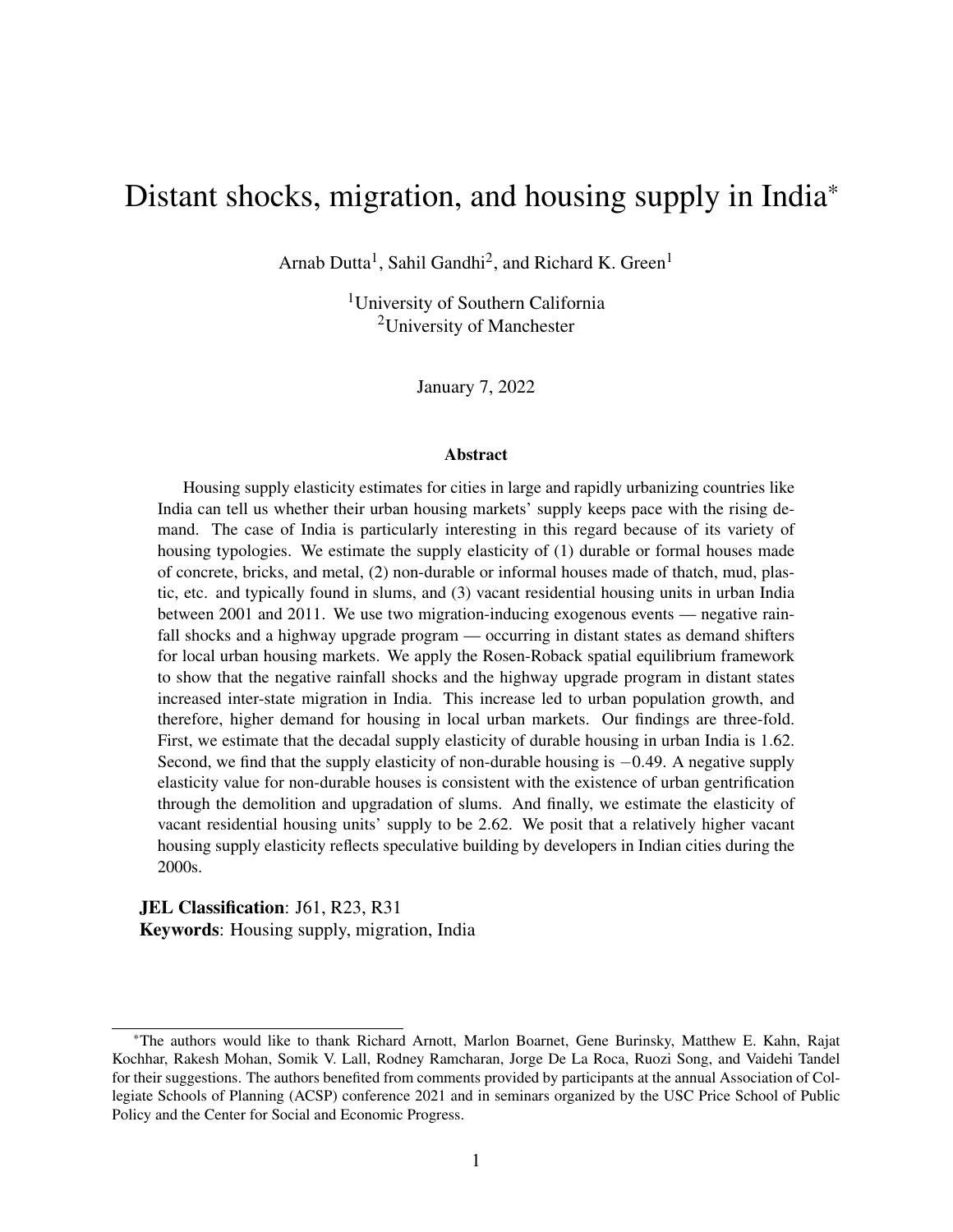supply of durable housing of  $1.62<sup>26</sup>$  $1.62<sup>26</sup>$  $1.62<sup>26</sup>$  This estimate is very close to the housing supply elasticity estimate of 1.75 for the average metropolitan area in the United States provided by [Saiz](#page-48-2) [\(2010\)](#page-48-2). In fact, our estimate is also within the estimated range of 1-3 for national housing supply elasticities proposed in the literature for the United States [\(Gyourko](#page-46-10) *et al.*, [2008\)](#page-46-10). This indicates that, housing markets in Indian cities during the 2000s responded at a pace similar to that in the United States during 1970-2000.

Third, the decadal supply elasticity of vacant housing units is 2.62, which is substantially higher than that of durable housing units. This is perhaps due to the fact that developers were engaged in speculative building during the 2000s. [Gandhi](#page-45-3) *et al.* [\(2021a\)](#page-45-3) argues that a large number of buyers were investing in home purchases during the 2000s to sell them at a later stage when prices would increase. Developers responded to such speculative demand-driven higher market prices by building more units. Hence, as prices went up, the number of vacant houses in markets with speculative buyers increased.

## <span id="page-37-0"></span>6.4 Robustness checks

In sections [6.1](#page-30-1) to [6.2,](#page-32-0) we discussed the effects of distant shock-induced inter-state migration on local urbanization and the resulting change in the local demand for housing. We used the distant state shocks as instruments. In section [6.3,](#page-34-0) we used the same shocks as demand shifters to estimate the supply elasticities of housing in local urban markets. In this section, we address two major identification concerns in our previous empirical estimation.

The first threat to the identification strategy is that the negative rainfall shocks and the Golden Quadrilateral (GQ) highway upgrade program at the distant state might have induced local labor supply effects in the construction industry, thereby affecting local construction wages. Hence, the distant state shocks would also have a local housing supply effect through changes in construction cost. This is particularly relevant in the Indian context since a large number of Indians migrate

 $26$ The regression sample used in table [4](#page-35-0) is restricted to the 144 districts for which we have rent data for all types of housing. Using the full sample of 339 districts for which we have durable rents, we estimate that the supply elasticity for durable units is 1.36, and the vacant housing supply elasticity is 1.78. We present these results in table [A.3.](#page-52-0)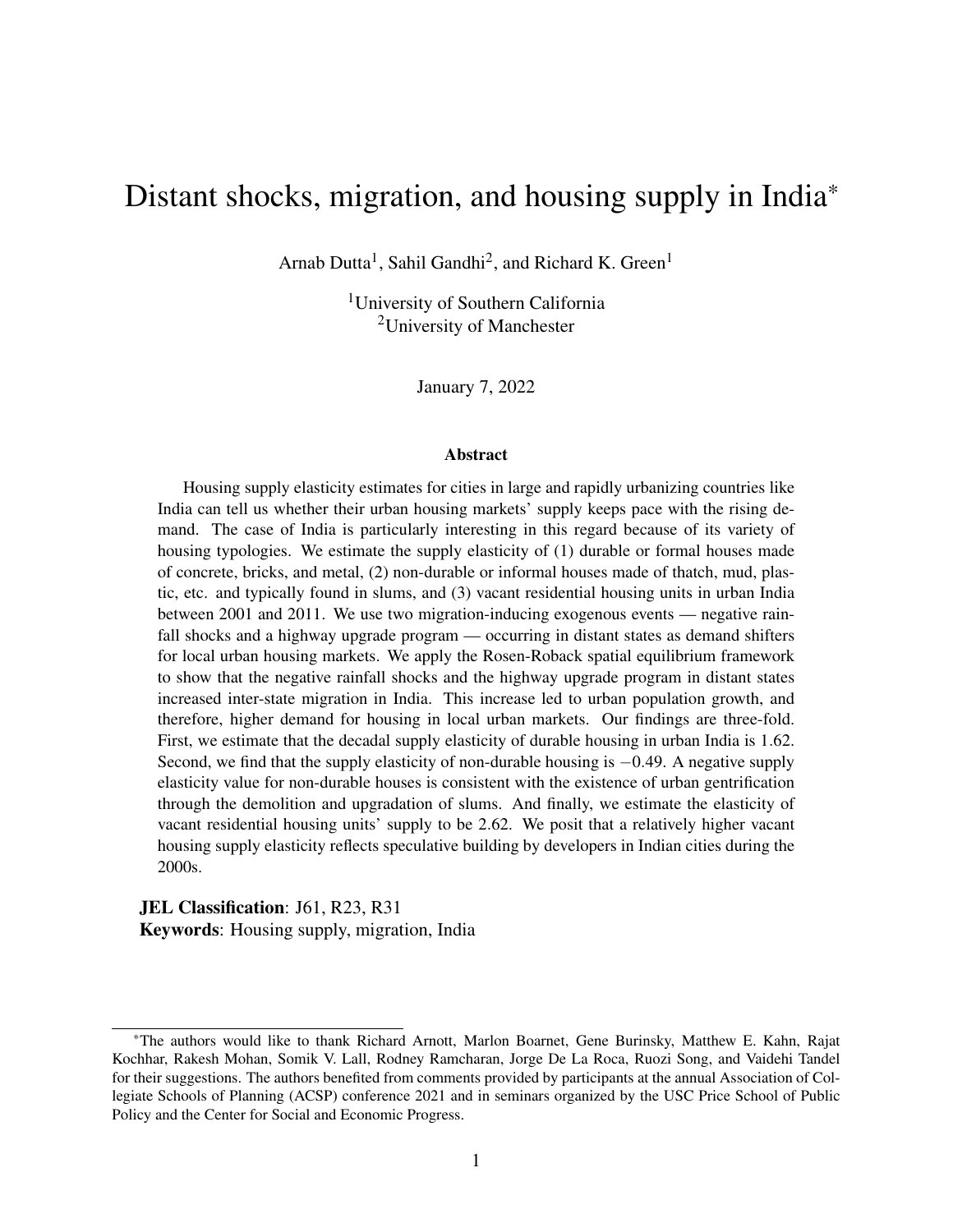for construction work. However, such migrant workers are more likely to move seasonally for one to six months before moving back to their homes. The National Sample Survey on migration and employment conducted in 2007-08 indicates that 36% of seasonal inter-state migrants move for construction work compared to only 1.5% of long-term inter-state migrants. Hence, if we eliminate short-run migrants from our analysis, we alleviate the endogeneity concern arising from the housing supply effects of distant state shocks. We address this by redefining the migration variables in equation [\(14\)](#page-22-0) to exclude short-run migrants who moved less than a year before the Census enumeration. The redefined migration variables  $m_{ij}$  and  $m_{ij}$  represent the number of individuals who moved during the previous 1-9 years. We present the results from these regressions in table [2.](#page-31-0)

As seen in table [2,](#page-31-0) the distant state's inclusion in the GQ highway upgrade program had a positive significant effect on both long-term migration from *j* to *i* and from *i* to *j*, albeit with a smaller magnitude of effect. A distant state's inclusion in the GQ program increased long-term migration from *j* to *i* by 22% and from *i* to *j* by 19%. However, contrary to table [2,](#page-31-0) here we see that the negative rainfall shock at *j* does not affect long-term outward mobility. Instead, the rainfall shocks in the distant state reduce long-term movement towards such regions. Even though different in magnitudes, these results still indicate that the distant state shocks impacted long-term migration, thereby affecting urbanization in the local state. Similar to table [2,](#page-31-0) here we see that 1% increase in long-term migration from *j* to *i* increased urbanization by 1.44% but out-migration from *i* had no impact on urbanization. The higher impact of long-term in-migration on urbanization is also consistent with long-term movers settling down and starting families of their own at their destinations.

The second identification issue is the spatial correlation of the shocks across state boundaries. [Bhavnani and Lacina](#page-44-0) [\(2017\)](#page-44-0) discusses the problem of spatial correlation of rainfall events across state boundaries and resolves the issue by controlling for rainfall at both the origin and destination of migrants. The GQ upgrade program across contiguous states might have also potentially affected housing supply if better contiguous-state road networks led to higher trading across neighboring states and, thus, reduced construction material prices. To alleviate these endogeneity concerns,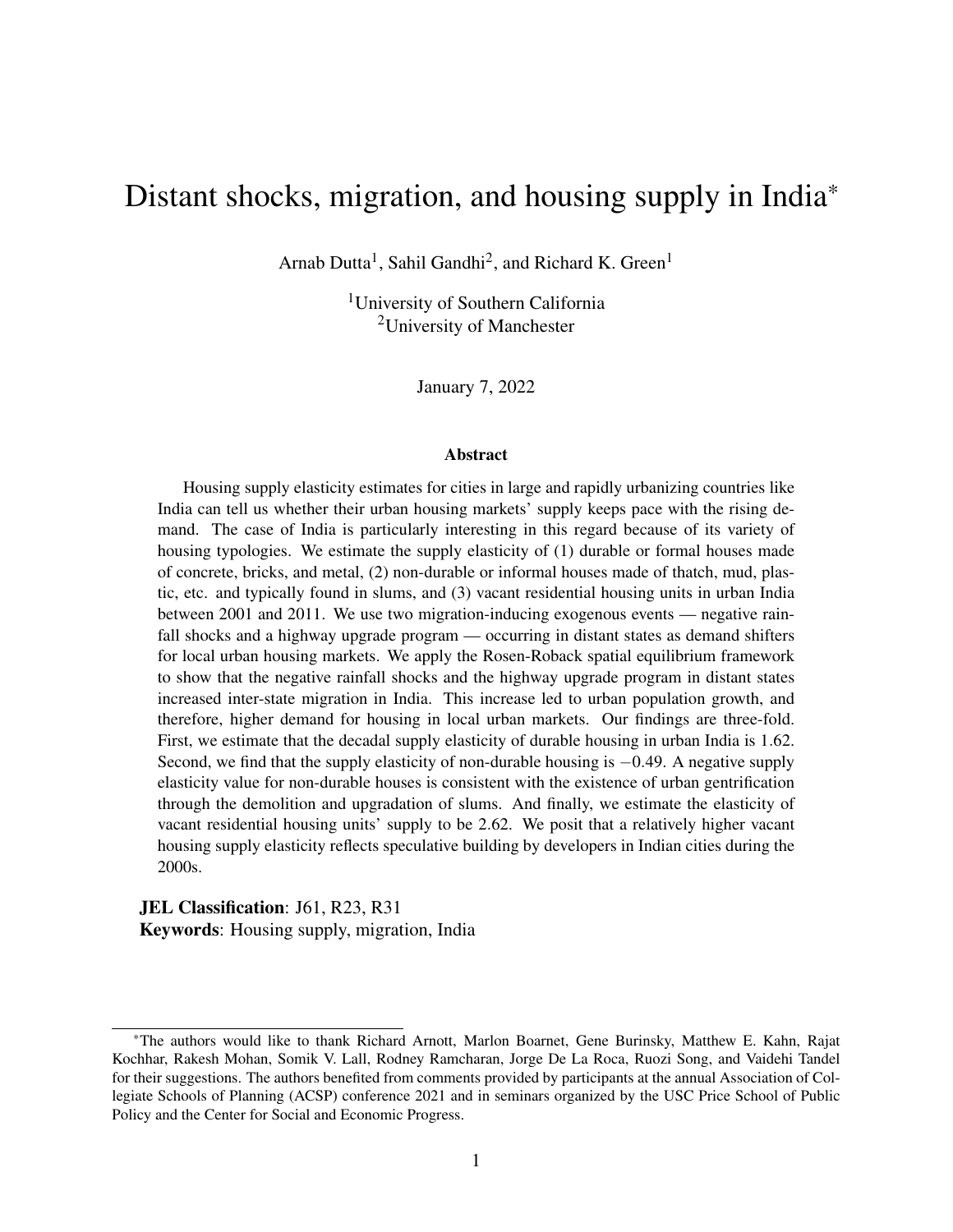|                                                          |                                                          | 2SLS                                                     |                                   |  |
|----------------------------------------------------------|----------------------------------------------------------|----------------------------------------------------------|-----------------------------------|--|
|                                                          |                                                          | First-stage                                              |                                   |  |
| $D = 2011 - 2001$                                        |                                                          | Dependent variable                                       |                                   |  |
|                                                          | Dlog migration 1-9 yrs. $\frac{1}{10}$ to $\frac{1}{10}$ | Dlog migration 1-9 yrs. $\frac{1}{10}$ to $\frac{1}{10}$ | Dlog urban population at <i>i</i> |  |
|                                                          | (1)                                                      | (2)                                                      | (3)                               |  |
| Dlog migration 1-9 yrs. $\frac{1}{10}$ to $\frac{1}{10}$ |                                                          |                                                          | $1.44***$                         |  |
|                                                          |                                                          |                                                          | (0.390)                           |  |
| Dlog migration 1-9 yrs. $\frac{1}{10}$ to $\frac{1}{10}$ |                                                          |                                                          | $-0.630$                          |  |
|                                                          |                                                          |                                                          | (0.472)                           |  |
| D#months rainfall $< 80\%$ last decade at j              | 0.005                                                    | $-0.007**$                                               |                                   |  |
|                                                          | (0.003)                                                  | (0.003)                                                  |                                   |  |
| GQ highway dummy at /                                    | $0.217***$                                               | $0.189***$                                               |                                   |  |
|                                                          | (0.041)                                                  | (0.045)                                                  |                                   |  |
| Dlog consumption at /                                    | $-0.198$                                                 | $-0.297$                                                 | 0.265                             |  |
|                                                          | (0.148)                                                  | (0.220)                                                  | (0.272)                           |  |
| D urban surface area at <i>i</i>                         | $-0.002$                                                 | $0.206***$                                               | $0.235**$                         |  |
|                                                          | (0.028)                                                  | (0.035)                                                  | (0.104)                           |  |
| D urban surface area squared at <i>i</i>                 | $0.009***$                                               | $-0.014***$                                              | $-0.028***$                       |  |
|                                                          | (0.002)                                                  | (0.003)                                                  | (0.010)                           |  |
| F-stat on excluded instruments                           | $16.5***$                                                | $10.6***$                                                |                                   |  |
| Anderson-Rubin Wald $c^2(2)$                             |                                                          |                                                          | $251***$                          |  |
| $\mathbf N$                                              | 1,013                                                    | 1,013                                                    | 1,013                             |  |
| Adj. R-sq                                                | 0.126                                                    | 0.083                                                    |                                   |  |

#### Table 5: Distant shock-induced long-term migration and local urbanization

*Source*: Authors' calculations.

*Note*: Table presents results from two-stage least squares regression of the log difference of urban population in state *i* on endogenous variables – log differences of in- and out-migration in the previous 1-9 years between state *i* and other states *j*. State *i* is the local region and state *j* is the distant region. There are 1,013 *i*− *j* state pairs consisting of the 35 states and union territories in India. The log differences are calculated as first differences of log values between the years 2001 and 2011. The log differences of in- and out-migration are instrumented by the decadal change in the number of months when rainfall was less than 80% of the long-term normal in state *j*, and a dummy variable equal to one if state *j* was recipient of the Golden Quadrilateral highway upgrade program. The first-stage regression coefficients are given in columns (1) and (2) and the second-stage results are given in column (3). Other variables in the regressions include log difference in state-level mean per capita consumption at *i*, and changes in the urban surface area and the urban surface area squared at *i*. Diagnostics reported are the F-test of excluded instruments' joint significance and the Anderson-Rubin Wald chi-square test of significance of endogenous regressors. Urban surface area unit is in 1000 sq. miles. Robust standard errors in parentheses. \*  $p < 0.10$ , \*\*  $p < 0.05$ , \*\*\*  $p < 0.01$ .

we run regressions using equations [\(14\)](#page-22-0) and [\(15\)](#page-22-1), but restricting the universe of shocks  $z_j$  to include only those that occurred in non-contiguous distant states. We present the results from these regressions in table [6.](#page-40-0)

The coefficient estimates in table [6](#page-40-0) are very similar in magnitude to those seen in table [2.](#page-31-0) Every additional month of rainfall levels below 80% of long-term normal in distant non-contiguous states increased migration from such states by 1%. A distant non-contiguous state's inclusion in the GQ program increased migration from such states by 29% and to such states by 22%. Just as in table [2,](#page-31-0) in-migration led to a positive significant impact on urbanization, whereas out-migration had no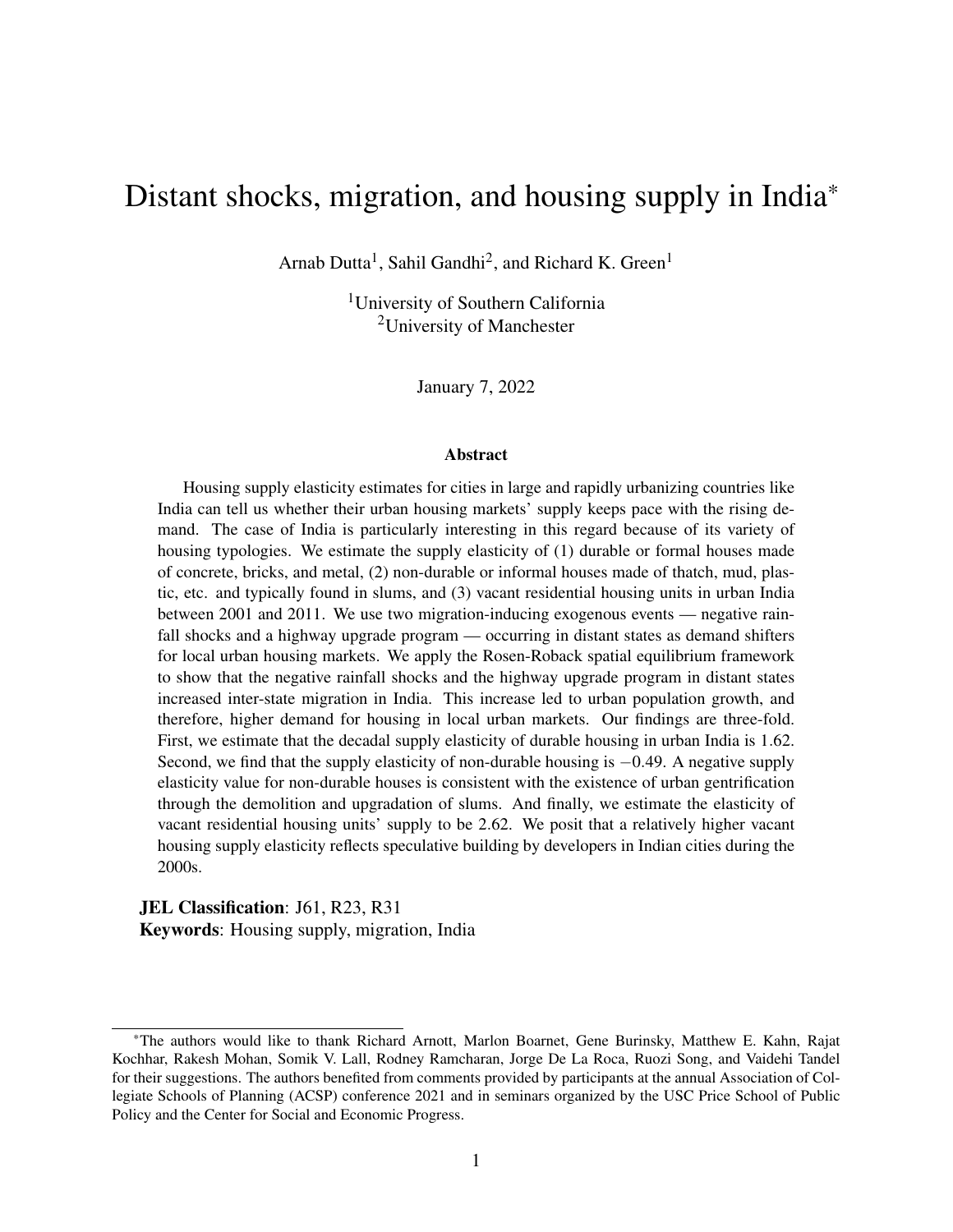<span id="page-40-0"></span>

|                                              |                                                          | 2SLS                                                     |                            |  |
|----------------------------------------------|----------------------------------------------------------|----------------------------------------------------------|----------------------------|--|
|                                              |                                                          | First-stage                                              |                            |  |
| $D = 2011 - 2001$                            |                                                          | Dependent variable                                       |                            |  |
|                                              | Dlog migration 0-9 yrs. $\frac{1}{10}$ to $\frac{1}{10}$ | Dlog migration 0-9 yrs. $\dot{\imath}$ to $\dot{\jmath}$ | Dlog urban population at / |  |
|                                              | (1)                                                      | (2)                                                      | (3)                        |  |
| Dlog migration 0-9 yrs. <i>j</i> to <i>i</i> |                                                          |                                                          | $1.03***$                  |  |
|                                              |                                                          |                                                          | (0.261)                    |  |
| Dlog migration 0-9 yrs. $i$ to $j$           |                                                          |                                                          | $-0.428$                   |  |
|                                              |                                                          |                                                          | (0.424)                    |  |
| D#months rainfall $< 80\%$ last decade at j  | $0.010***$                                               | $-0.003$                                                 |                            |  |
|                                              | (0.004)                                                  | (0.003)                                                  |                            |  |
| GQ highway dummy at /                        | $0.288***$                                               | $0.216***$                                               |                            |  |
|                                              | (0.047)                                                  | (0.051)                                                  |                            |  |
| Dlog consumption at <i>i</i>                 | $-0.276$                                                 | $-0.048$                                                 | $0.473**$                  |  |
|                                              | (0.168)                                                  | (0.246)                                                  | (0.189)                    |  |
| D urban surface area at <i>i</i>             | 0.025                                                    | $0.230***$                                               | $0.174*$                   |  |
|                                              | (0.031)                                                  | (0.039)                                                  | (0.096)                    |  |
| D urban surface area squared at <i>i</i>     | $0.008***$                                               | $-0.016***$                                              | $-0.021**$                 |  |
|                                              | (0.003)                                                  | (0.003)                                                  | (0.009)                    |  |
| F-stat on excluded instruments               | $26.2***$                                                | 9.01***                                                  |                            |  |
| Anderson-Rubin Wald $c^2(2)$                 |                                                          |                                                          | $241***$                   |  |
| N                                            | 908                                                      | 908                                                      | 908                        |  |
| Adj. R-sq                                    | 0.163                                                    | 0.108                                                    |                            |  |

#### Table 6: Distant non-contiguous states' shock-induced migration and local urbanization

*Source*: Authors' calculations.

*Note*: Table presents results from two-stage least squares regression of the log difference of urban population in state *i* on endogenous variables – log differences of in- and out-migration in the previous decade between state *i* and other non-contiguous states *j*. State *i* is the local region and state *j* is the distant region and it represents every other state that is non-contiguous to state *i*. There are 908 non-contiguous *i*− *j* state pairs consisting of the 35 states and union territories in India. The log differences are calculated as first differences of log values between the years 2001 and 2011. The log differences of in- and out-migration are instrumented by the decadal change in the number of months when rainfall was less than 80% of the long-term normal in state *j*, and a dummy variable equal to one if state *j* was recipient of the Golden Quadrilateral highway upgrade program. The first-stage regression coefficients are given in columns (1) and (2) and the second-stage results are given in column (3). Other variables in the regressions include log difference in state-level mean per capita consumption at *i*, and changes in the urban surface area and the urban surface area squared at *i*. Diagnostics reported are the F-test of excluded instruments' joint significance and the Anderson-Rubin Wald chi-square test of significance of endogenous regressors. Urban surface area unit is in 1000 sq. miles. Robust standard errors in parentheses. \*  $p < 0.10$ , \*\*  $p < 0.05$ , \*\*\*  $p < 0.01$ .

impact.

While these results are similar in magnitude to those seen in table [2,](#page-31-0) one contentious issue is that the instruments for migration from *i* to *j* do not pass the F-test criterion for strong IVs. This indicates that the instruments are weak for out-migration from *i* to *j*, and the estimates presented in table [6](#page-40-0) could be biased. This is not an unexpected finding, given that the strength of noncontiguous states' shocks in explaining migration could be significantly weaker than when we consider shocks that occur in contiguous states as well. However, the F-stat in column (2) of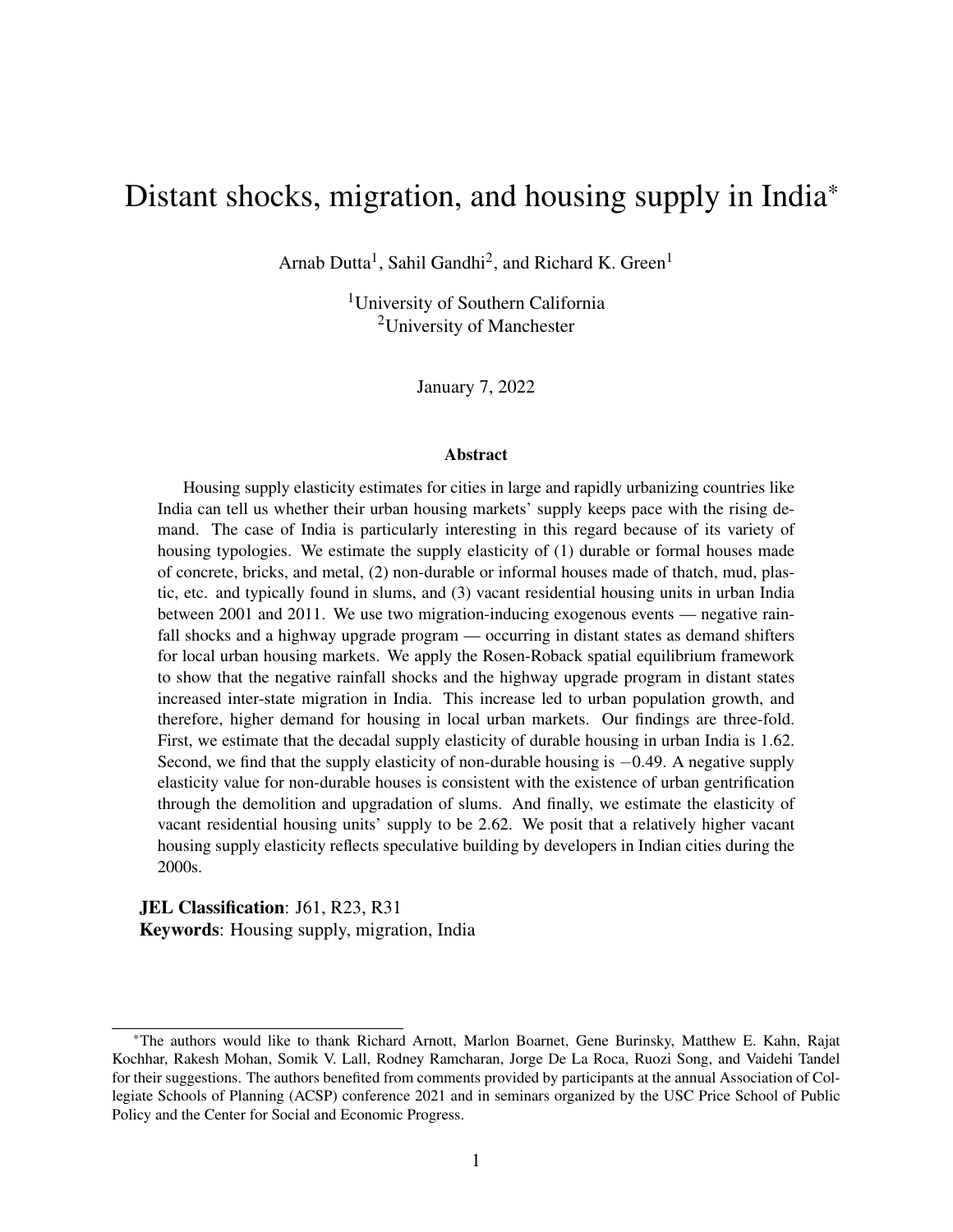table [6](#page-40-0) misses the strong IV criterion marginally. Therefore, even if the weak instruments bias our estimates, such a bias wouldn't significantly alter the estimates seen in table [6.](#page-40-0) Moreover, our results from previous sections and this one suggest that the local housing demand shock from distant events (contiguous or not) is primarily through migration from *j* to *i* rather than from *i* to *j*. This is because migration from *i* to *j* has no impact on the local urban population, whereas migration from *j* to *i* causes urbanization at *i*. As long as the latter holds true, we need not worry about the weak instrument problem in our supply estimation exercise. This is confirmed by the fact that both the negative rainfall shocks and the highway upgrade program at distant non-contiguous states are strong instruments for the number of housing units in the local region (see table [A.4\)](#page-53-0).

### 6.5 State-level Elasticities

The previous section [6.3](#page-34-0) discussed housing supply elasticity estimates at the national level in urban India. However, to get a sense of spatial heterogeneity in these housing supply elasticity estimates, we also provide some state-level elasticity figures for durable housing units. We do this by exploiting district-level variation within a state for 12 of the largest states in India.<sup>[27](#page-0-0)</sup> We run these regressions using only durable rent figures since data on non-durable rent is not available for enough districts to run regressions even in the largest states.<sup>[28](#page-0-0)</sup> The durable housing supply elasticities for urban areas in the 12 states are reported in table [7.](#page-42-0)

Among the reported states, Maharashtra has the highest durable housing supply elasticity with a value of 3.06. For reference, Maharashtra's supply elasticity is very similar to that of Austin in the United States [\(Saiz,](#page-48-2) [2010\)](#page-48-2). Bihar and West Bengal have the lowest durable housing supply elasticities, with values of 0.49 and 0.38, respectively. These long-run elasticity values are lower than the United States' least supply elastic MSAs: Miami and Los Angeles-Long Beach.

<span id="page-41-0"></span><sup>&</sup>lt;sup>27</sup>We report the 12 states in which at least 14 districts reported a durable rent figure for both years.

 $^{28}$ For instance, Uttar Pradesh, the largest state in India, reports non-durable rents for only 5 districts.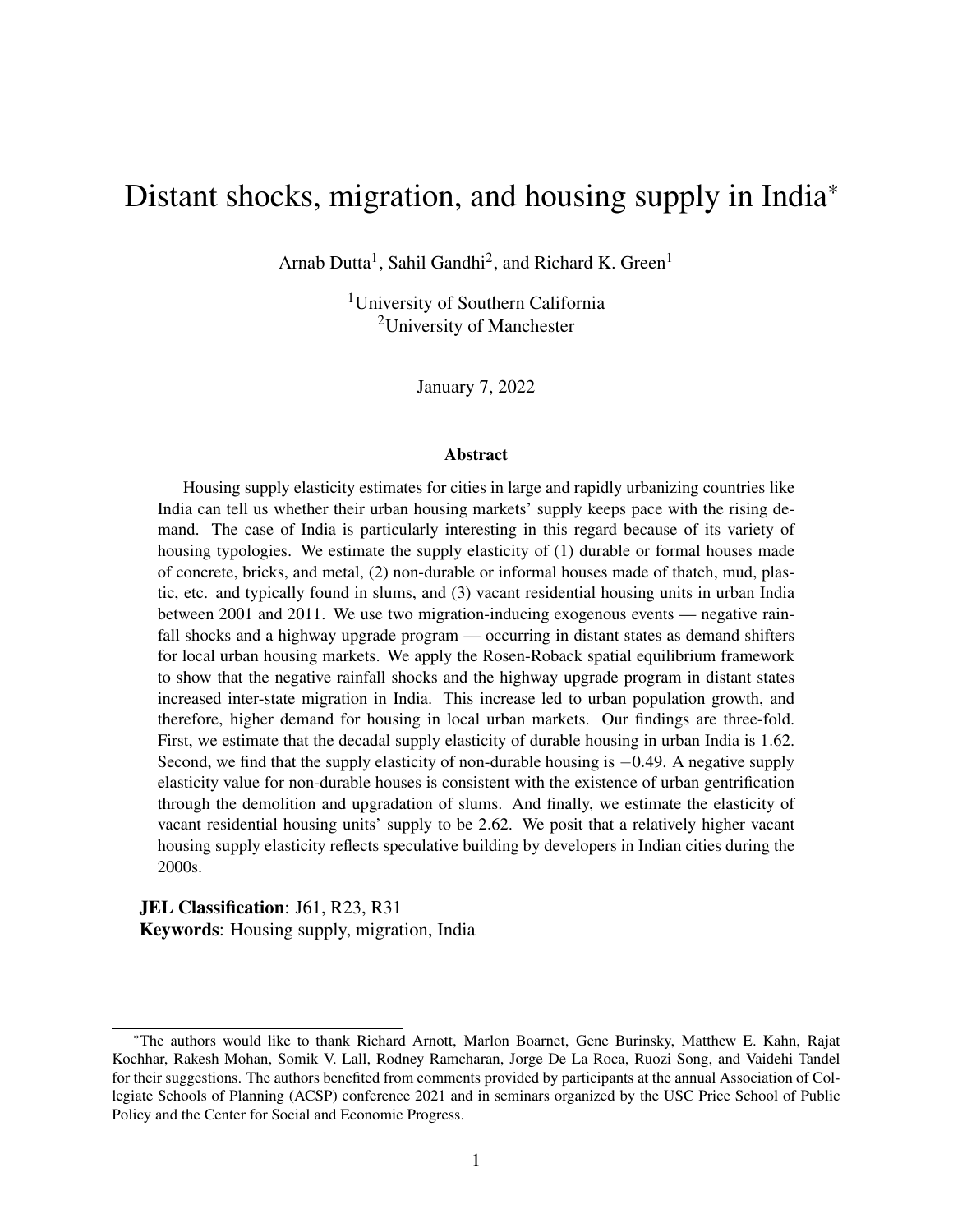<span id="page-42-0"></span>

| <b>State</b>         | Urban population (mil.) | Durable elasticity | Comparable US MSAs (Saiz, 2010) |
|----------------------|-------------------------|--------------------|---------------------------------|
| Maharashtra          | 51                      | 3.06               | Austin, TX                      |
| Odisha               | 7                       | 2.05               | Mobile, AL                      |
| Tamil Nadu           | 35                      | 1.92               | Fresno, CA                      |
| Andhra Pradesh       | 28                      | 1.63               | Phoenix, AZ                     |
| Gujarat              | 26                      | 1.31               | Las Vegas, NV                   |
| Madhya Pradesh       | 20                      | 1.25               | Detroit, MI                     |
| <b>Uttar Pradesh</b> | 44                      | 1.17               | Newark, NJ                      |
| Rajasthan            | 17                      | 1.06               | Jacksonville, FL                |
| Karnataka            | 24                      | 0.75               | New York, NY                    |
| Haryana              | 9                       | 0.54               | Miami, FL                       |
| Bihar                | 12                      | 0.49               |                                 |
| West Bengal          | 29                      | 0.38               |                                 |

Table 7: State-level Elasticity of Housing Supply

*Source*: Authors' calculations.

*Note*: All reported states have observations on durable housing rents and quantities for at least 14 districts. States arranged in decreasing order of elasticity values. All elasticity values rounded off to two decimal places. Last column shows MSAs in the United States that have comparable housing supply elasticities. There are no metropolitan areas in the United States with elasticity figures comparable to Bihar and West Bengal. Miami is the least supply elastic MSA in the United States with an elasticity value of 0.6.

# 7 Conclusion

According to the United Nations, developing countries in Africa and South Asia are set to experience the next wave of urbanization [\(United-Nations,](#page-49-8) [2018\)](#page-49-8). India will be one of the largest contributors to this growth. But, academic literature on housing in India is sparse. We fill this gap by estimating the supply elasticity of housing in urban India. We apply the Rosen-Roback spatial equilibrium framework to estimate the effect of distant state shock-induced migration on local urbanization and housing demand in local urban markets. We use a distant state's rainfall shocks and a highway upgrade program implementation status as demand shifters to estimate the supply elasticity of local urban housing markets.

We begin by presenting some stylized facts on housing and migration in India. Next, we discuss the underlying theoretical framework, followed by a discussion of the empirical implementation of the model mechanisms. Then we discuss the empirical results and robustness checks. We find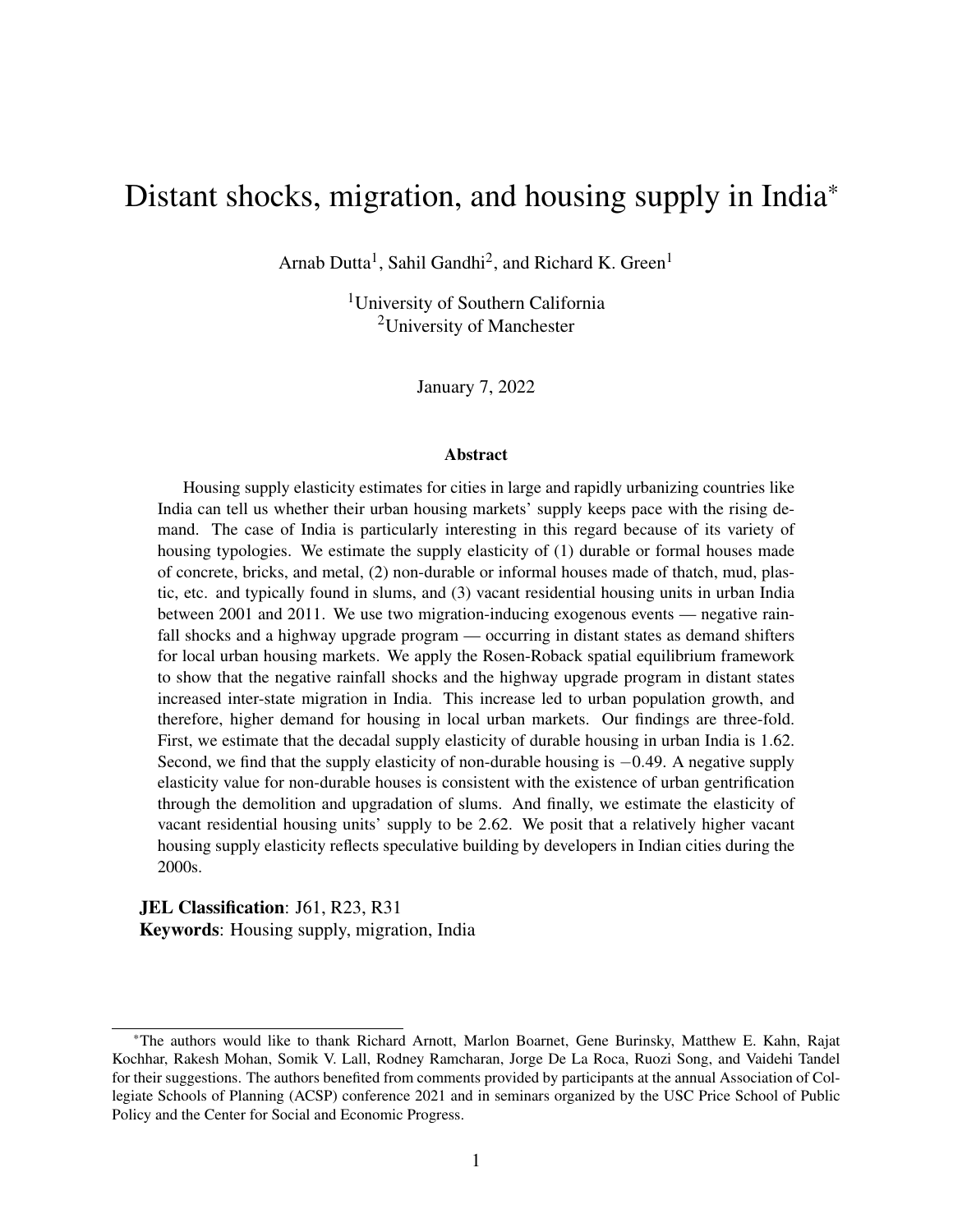that both the negative rainfall shocks and the highway upgrade implementation at the distant state induce inter-state migration, thereby inducing local urbanization and the demand for local urban housing. We estimate national-level housing supply elasticity figures for urban India's durable, non-durable, and vacant residential housing units.

While national-level housing supply elasticity estimates do not paint an accurate picture of metropolitan-level elasticities and the underlying heterogeneity across metropolitan areas of different sizes and regulations, it is a relevant parametric estimate in the context of a large, urbanizing country. Further research with metropolitan-level price and new construction data would be required to provide granular estimates.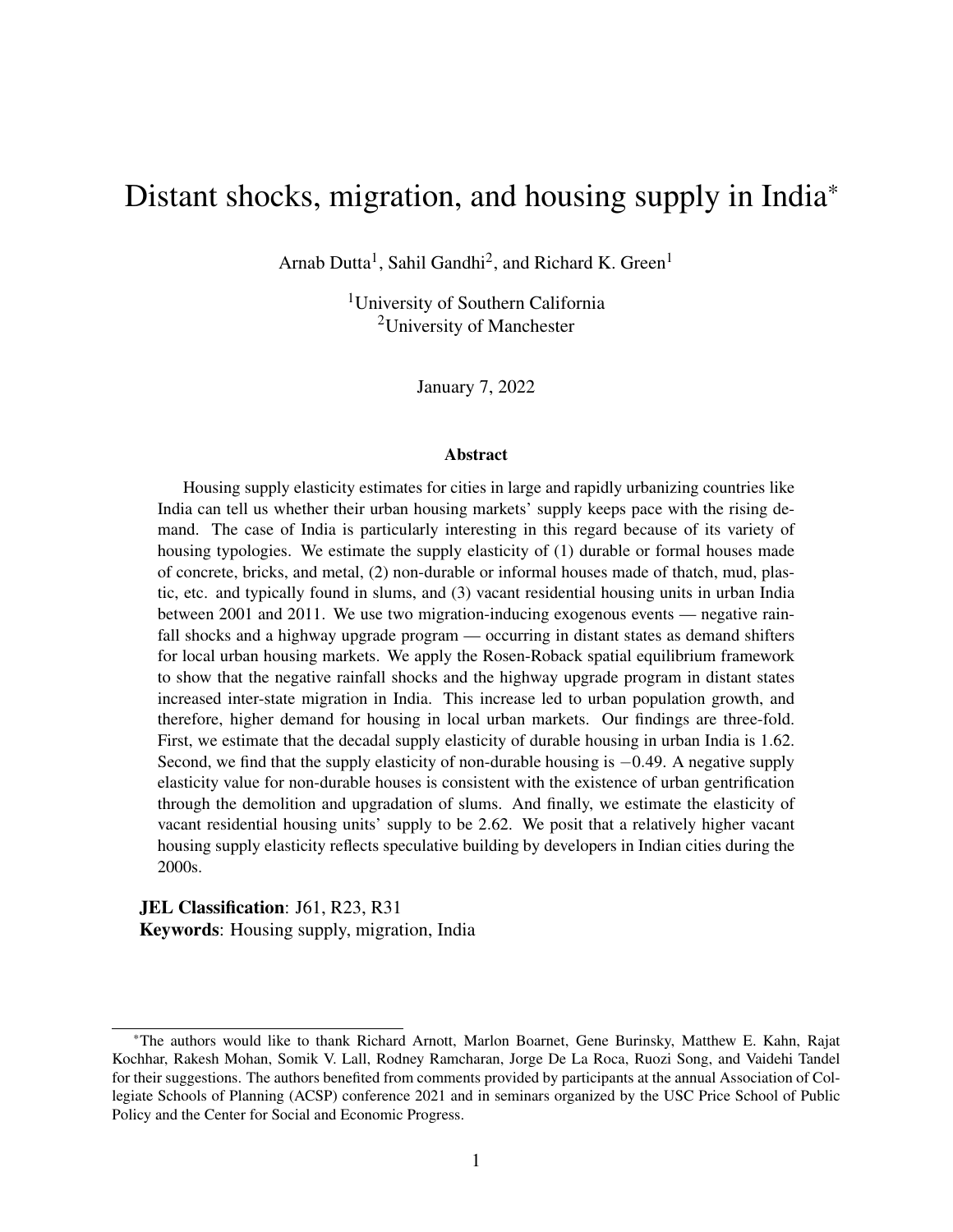# References

- <span id="page-44-8"></span>Abeberese, A. B. and Chen, M. (2021) Intranational trade costs, product scope and productivity: Evidence from India's Golden Quadrilateral project, *Journal of Development Economics*, p. 102791.
- <span id="page-44-4"></span>Accetturo, A., Lamorgese, A., Mocetti, S. and Pellegrino, D. (2021) Housing supply elasticity and growth: Evidence from Italian cities, *Journal of Economic Geography*, 21, 367–396.
- <span id="page-44-9"></span>Bartik, T. J. (1993) Who benefits from local job growth: migrants or the original residents?, *Regional studies*, 27, 297–311.
- <span id="page-44-2"></span>Baum-Snow, N. and Han, L. (2019) The microgeography of housing supply, *Work in progress, University of Toronto*.
- <span id="page-44-5"></span>Bertaud, A. and Brueckner, J. K. (2005) Analyzing building-height restrictions: predicted impacts and welfare costs, *Regional Science and Urban Economics*, 35, 109–125.
- <span id="page-44-1"></span>Bhan, G. (2009) "This is no longer the city I once knew". Evictions, the urban poor and the right to the city in millennial Delhi, *Environment and Urbanization*, 21, 127–142.
- <span id="page-44-0"></span>Bhavnani, R. R. and Lacina, B. (2017) Fiscal federalism at work? Central responses to internal migration in India, *World Development*, 93, 236–248.
- <span id="page-44-3"></span>Boustan, L. P. (2010) Was postwar suburbanization "white flight"? Evidence from the black migration, *The Quarterly Journal of Economics*, 125, 417–443.
- <span id="page-44-7"></span>Brueckner, J. K. and Selod, H. (2009) A theory of urban squatting and land-tenure formalization in developing countries, *American Economic Journal: Economic Policy*, 1, 28–51.
- <span id="page-44-6"></span>Brueckner, J. K. and Sridhar, K. S. (2012) Measuring welfare gains from relaxation of land-use restrictions: The case of India's building-height limits, *Regional Science and Urban Economics*, 42, 1061–1067.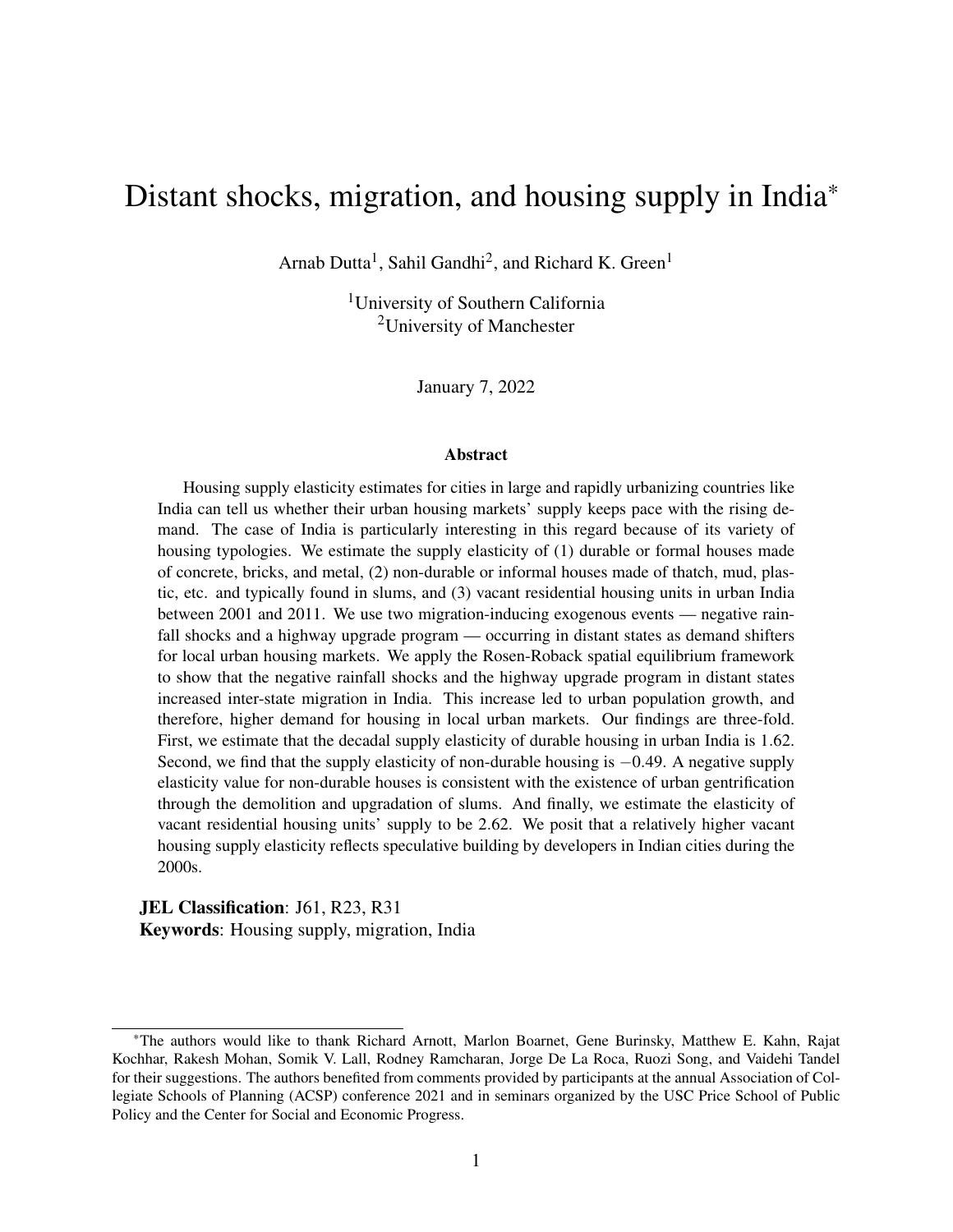- <span id="page-45-9"></span>Brueckner, J. K. *et al.* (1987) The structure of urban equilibria: A unified treatment of the Muth-Mills model, *Handbook of Regional and Urban Economics*, 2, 821–845.
- <span id="page-45-0"></span>Census of India, P. (2011) *Census of India 2011 Provisional Population Totals*, Office of the Registrar General and Census Commissioner New Delhi.
- <span id="page-45-1"></span>Desa, U. *et al.* (2014) World urbanization prospects, the 2011 revision, *Population Division, Department of Economic and Social Affairs, United Nations Secretariat*.
- <span id="page-45-4"></span>Diamond, R. (2017) Housing supply elasticity and rent extraction by state and local governments, *American Economic Journal: Economic Policy*, 9, 74–111.
- <span id="page-45-8"></span>Dutta, A., Green, R. K., Panchapagesan, V. and Venkataraman, M. (2021) Are move-in ready properties more expensive?, *Available at SSRN 3851745*.
- <span id="page-45-10"></span>Elisseeff, V. (2000) *The silk roads: Highways of culture and commerce*, Berghahn Books.
- <span id="page-45-3"></span>Gandhi, S., Green, R. K. and Patranabis, S. (2021a) India's housing vacancy paradox: How rent control and weak contract enforcement produce unoccupied units and a housing shortage at the same time, *CSEP Working Paper*.
- <span id="page-45-6"></span>Gandhi, S., Tandel, V., Tabarrok, A. and Ravi, S. (2021b) Too slow for the urban march: Litigations and the real estate market in Mumbai, India, *Journal of Urban Economics*, 123, 103330.
- <span id="page-45-7"></span>Ghani, E., Goswami, A. G. and Kerr, W. R. (2016) Highway to success: The impact of the Golden Quadrilateral project for the location and performance of Indian manufacturing, *The Economic Journal*, 126, 317–357.
- <span id="page-45-2"></span>Ghose, D. (2019) Trade, Internal Migration, and Human Capital: Who Gains from India's IT Boom?
- <span id="page-45-5"></span>Glaeser, E. L., Gyourko, J. and Saks, R. (2005) Why is Manhattan so expensive? Regulation and the rise in housing prices, *The Journal of Law and Economics*, 48, 331–369.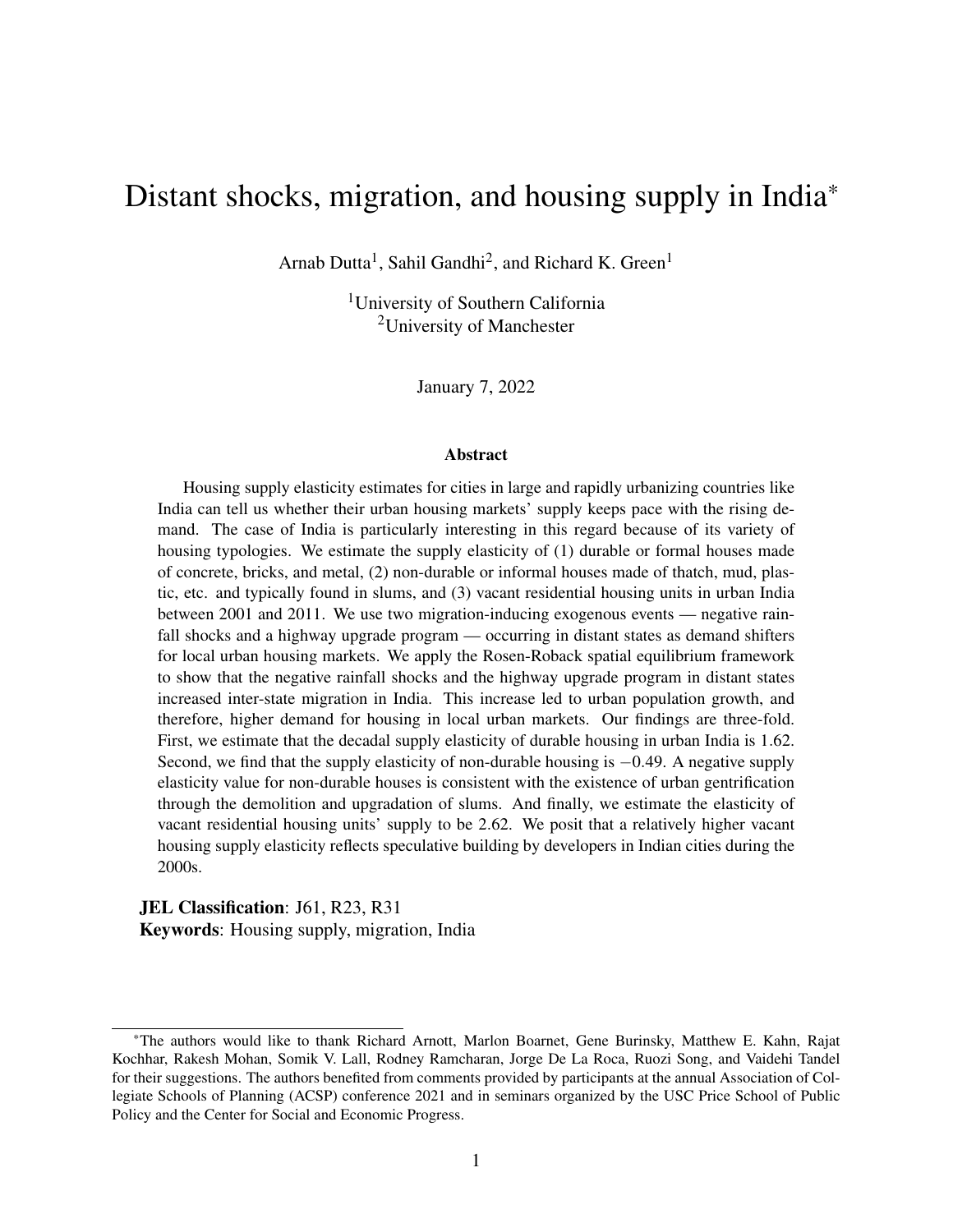- <span id="page-46-1"></span>Green, R. K., Malpezzi, S. and Mayo, S. K. (2005) Metropolitan-specific estimates of the price elasticity of supply of housing, and their sources, *American Economic Review*, 95, 334–339.
- <span id="page-46-10"></span>Gyourko, J., Saiz, A. and Summers, A. (2008) A new measure of the local regulatory environment for housing markets: The Wharton Residential Land Use Regulatory Index, *Urban Studies*, 45, 693–729.
- <span id="page-46-7"></span>Harari, M. (2020) Cities in bad shape: Urban geometry in India, *American Economic Review*, 110, 2377–2421.
- <span id="page-46-9"></span>Harris, J. R. and Todaro, M. P. (1970) Migration, unemployment and development: a two-sector analysis, *The American Economic Review*, 60, 126–142.
- <span id="page-46-2"></span>Henderson, J. V., Regan, T. and Venables, A. J. (2021) Building the city: from slums to a modern metropolis, *The Review of Economic Studies*, 88, 1157–1192.
- <span id="page-46-5"></span>Imbert, C. and Papp, J. (2015) Labor market effects of social programs: Evidence from india's employment guarantee, *American Economic Journal: Applied Economics*, 7, 233–63.
- <span id="page-46-6"></span>Imbert, C. and Papp, J. (2020) Short-term migration, rural public works, and urban labor markets: Evidence from India, *Journal of the European Economic Association*, 18, 927–963.
- <span id="page-46-3"></span>India Meteorological Department, P. (1901-2017) *India Meteorological Department Rainfall Datasets*, http://www.imd.gov.in.
- <span id="page-46-8"></span>Jayachandran, S. (2006) Selling labor low: Wage responses to productivity shocks in developing countries, *Journal of Political Economy*, 114, 538–575.
- <span id="page-46-0"></span>Kone, Z. L., Liu, M. Y., Mattoo, A., Ozden, C. and Sharma, S. (2018) Internal borders and migration in India, *Journal of Economic Geography*, 18, 729–759.
- <span id="page-46-4"></span>Labor Bureau of India, D. (2001-2012) *Consumer Price Index Series*, http://www.labourbureau.gov.in/.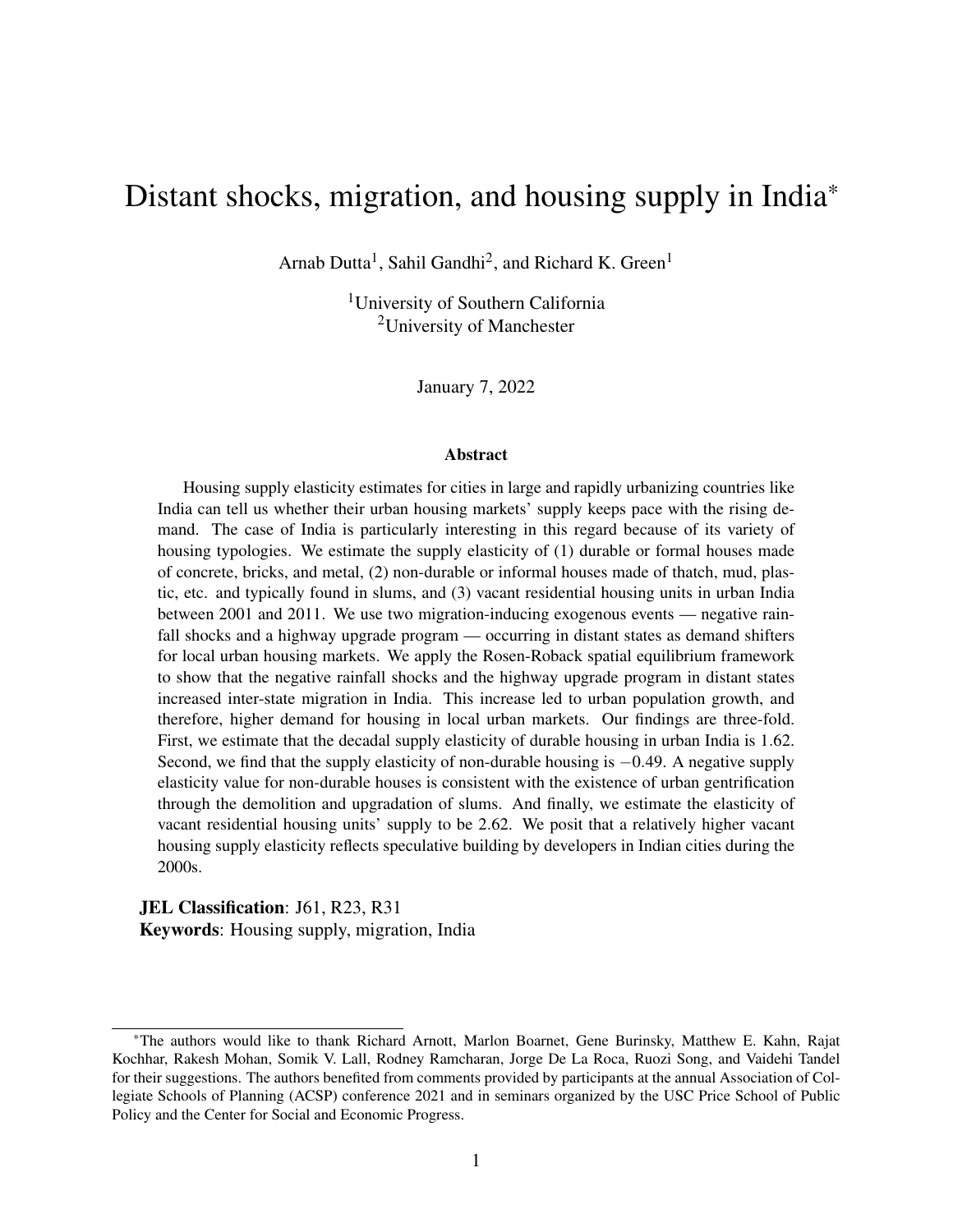- <span id="page-47-4"></span>Malpezzi, S. and Maclennan, D. (2001) The long-run price elasticity of supply of new residential construction in the United States and the United Kingdom, *Journal of Housing Economics*, 10, 278–306.
- <span id="page-47-5"></span>Marx, B., Stoker, T. and Suri, T. (2013) The economics of slums in the developing world, *Journal of Economic perspectives*, 27, 187–210.
- <span id="page-47-3"></span>McLaughlin, R. B. (2012) New housing supply elasticity in Australia: a comparison of dwelling types, *The Annals of Regional Science*, 48, 595–618.
- <span id="page-47-9"></span>Mills, E. S. (1967) An aggregative model of resource allocation in a metropolitan area, *The American Economic Review*, 57, 197–210.
- <span id="page-47-8"></span>Mitra, A. (2010) Migration, livelihood and well-being: Evidence from indian city slums, *Urban Studies*, 47, 1371–1390.
- <span id="page-47-1"></span>Molloy, R., Smith, C. L. and Wozniak, A. (2011) Internal migration in the United States, *Journal of Economic Perspectives*, 25, 173–96.
- <span id="page-47-10"></span>Morten, M. (2019) Temporary migration and endogenous risk sharing in village India, *Journal of Political Economy*, 127, 1–46.
- <span id="page-47-0"></span>Munshi, K. and Rosenzweig, M. (2016) Networks and misallocation: Insurance, migration, and the rural-urban wage gap, *American Economic Review*, 106, 46–98.
- <span id="page-47-7"></span>National Sample Survey Organization, I. (1999-2012) *Indian National Sample Surveys, Rounds 55, 58, 66, and 69*, http://mospi.nic.in.
- <span id="page-47-6"></span>Niu, D., Sun, W. and Zheng, S. (2021) The role of informal housing in lowering China's urbanization costs, *Regional Science and Urban Economics*, p. 103638.
- <span id="page-47-2"></span>Paciorek, A. (2013) Supply constraints and housing market dynamics, *Journal of Urban Economics*, 77, 11–26.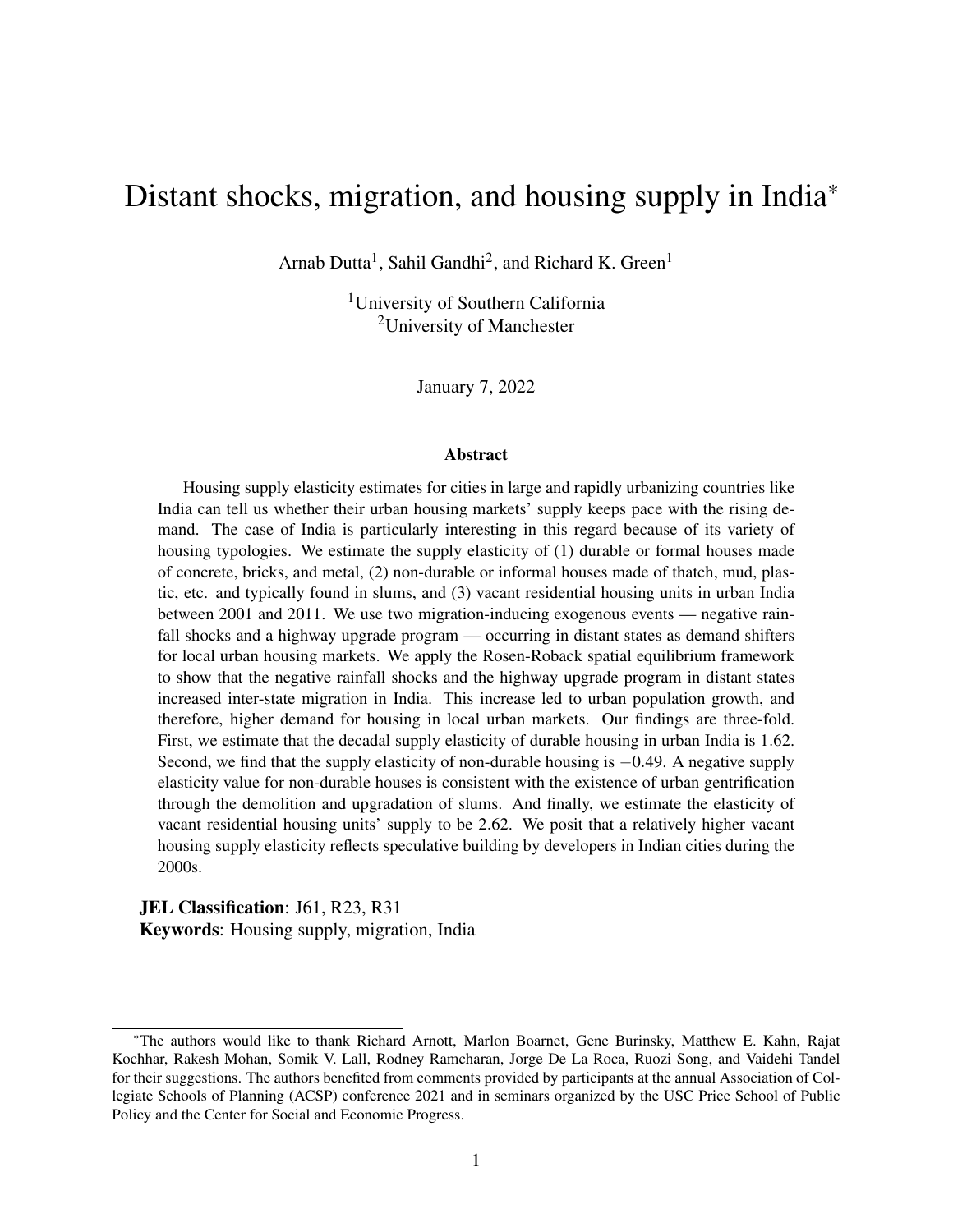- <span id="page-48-7"></span>Poterba, J. M. (1984) Tax subsidies to owner-occupied housing: an asset-market approach, *The Quarterly Journal of Economics*, 99, 729–752.
- <span id="page-48-5"></span>Quigley, J. M. and Raphael, S. (2005) Regulation and the high cost of housing in California, *American Economic Review*, 95, 323–328.
- <span id="page-48-3"></span>Rains, E. and Krishna, A. (2020) Precarious gains: Social mobility and volatility in urban slums, *World Development*, 132, 105001.
- <span id="page-48-4"></span>Rains, E., Krishna, A. and Wibbels, E. (2019) Combining satellite and survey data to study indian slums: Evidence on the range of conditions and implications for urban policy, *Environment and Urbanization*, 31, 267–292.
- <span id="page-48-0"></span>Roback, J. (1982) Wages, rents, and the quality of life, *Journal of Political Economy*, 90, 1257– 1278.
- <span id="page-48-1"></span>Rosen, S. (1979) Wage-based indexes of urban quality of life, *Current Issues in Urban Economics*, pp. 74–104.
- <span id="page-48-6"></span>Rosenzweig, M. R. and Udry, C. (2014) Rainfall forecasts, weather, and wages over the agricultural production cycle, *American Economic Review*, 104, 278–83.
- <span id="page-48-2"></span>Saiz, A. (2010) The geographic determinants of housing supply, *The Quarterly Journal of Economics*, 125, 1253–1296.
- <span id="page-48-8"></span>Saks, R. E. and Wozniak, A. (2011) Labor reallocation over the business cycle: New evidence from internal migration, *Journal of Labor Economics*, 29, 697–739.
- <span id="page-48-9"></span>Sarsons, H. (2015) Rainfall and conflict: A cautionary tale, *Journal of Development Economics*, 115, 62–72.
- <span id="page-48-10"></span>Sekhri, S. and Storeygard, A. (2014) Dowry deaths: Response to weather variability in India, *Journal of Development economics*, 111, 212–223.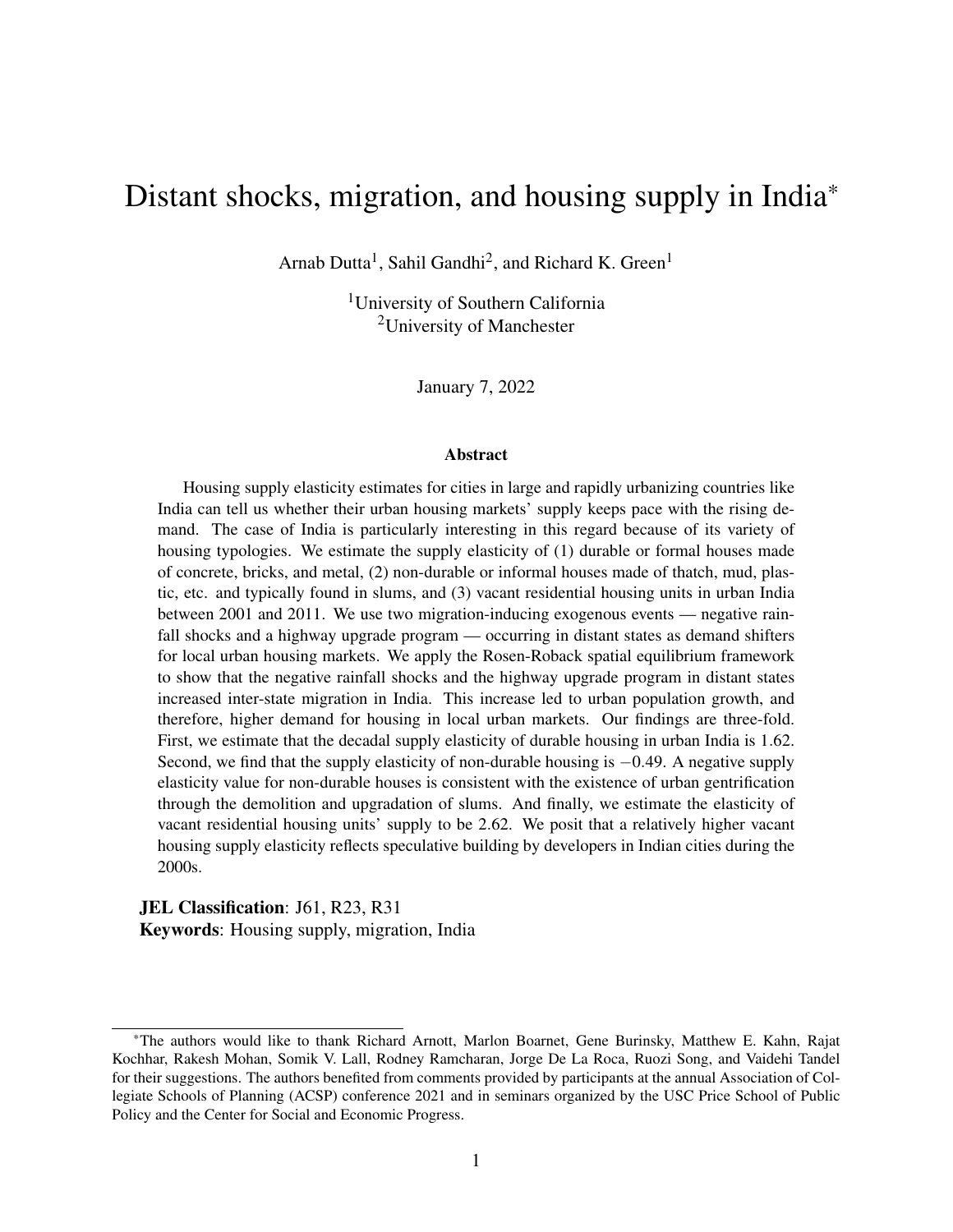- <span id="page-49-2"></span>Sridhar, K. S. (2010) Impact of land use regulations: Evidence from India's cities, *Urban Studies*, 47, 1541–1569.
- <span id="page-49-5"></span>Srivastava, R. (2011) Internal migration in india, *Human Development in India*.
- <span id="page-49-7"></span>Thapar, R. (2015) *The Penguin history of early India: from the origins to AD 1300*, Penguin UK.
- <span id="page-49-3"></span>Tiwari, P. and Parikh, J. (1998) Affordability, housing demand and housing policy in urban India, *Urban Studies*, 35, 2111–2129.
- <span id="page-49-4"></span>Tiwari, P., Parikh, K. and Parikh, J. (1999) Effective housing demand in Mumbai (Bombay) metropolitan region, *Urban Studies*, 36, 1783–1809.
- <span id="page-49-6"></span>Todaro, M. P. (1969) A model of labor migration and urban unemployment in less developed countries, *The American Economic Review*, 59, 138–148.
- <span id="page-49-8"></span>United-Nations (2018) World Urbanization Prospects: The 2018 Revision.
- <span id="page-49-1"></span>Wang, S., Chan, S. H. and Xu, B. (2012) The estimation and determinants of the price elasticity of housing supply: Evidence from China, *Journal of Real Estate Research*, 34, 311–344.
- <span id="page-49-0"></span>Zabel, J. E. (2012) Migration, housing market, and labor market responses to employment shocks, *Journal of Urban Economics*, 72, 267–284.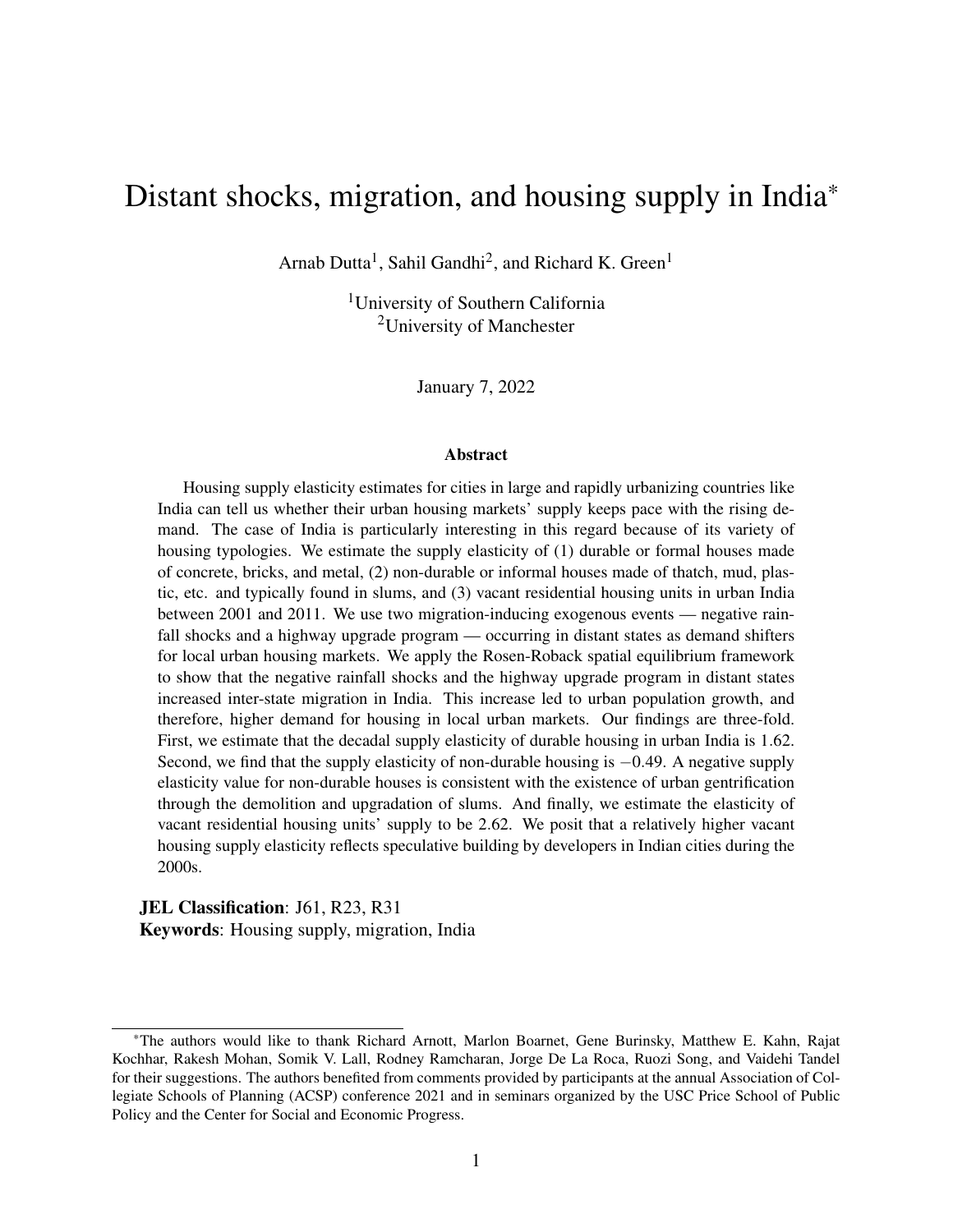# Appendix

<span id="page-50-0"></span>

|                              | First-difference   |
|------------------------------|--------------------|
| $D = 2011 - 2001$            | Dependent variable |
|                              | Dlog price         |
|                              | (1)                |
| GQ highway dummy             | 0.041              |
|                              | (0.040)            |
| Dlog weekly wage             | $-0.015$           |
|                              | (0.114)            |
| Dlog urban population        | $-0.269***$        |
|                              | (0.062)            |
| D urban surface area         | $-0.025$           |
|                              | (0.027)            |
| D urban surface area squared | $-0.000$           |
|                              | (0.002)            |
| N                            | 33                 |
| Adj. R-sq                    | 0.437              |

# Table A.1: Impact of Golden Quadrilateral on urban commodity prices

*Source*: Authors' calculations.

*Note*: Table presents results from a first-difference regression of the log difference of urban commodity prices in a state on the Golden Quadrilateral (GQ) highway dummy, the log differences of weekly wage earning in urban areas and the urban population, and changes in the urban surface area and the urban surface area squared. The differences are calculated as first differences of values between the years 2001 and 2011. Commodity prices for a given state are calculated by first obtaining the prices of non-housing commodity baskets in the state's urban areas, then multiplying the computed prices with the national average of each basket consumed by urban households between 2001 and 2011, and finally adding the products for all baskets. The GQ highway upgrade dummy is equal to one if a state was a recipient of the GQ program program. Urban surface area unit is in 1000 sq. miles. Robust standard errors in parentheses. \*  $p < 0.10$ , \*\*  $p < 0.05$ , \*\*\*  $p < 0.01$ .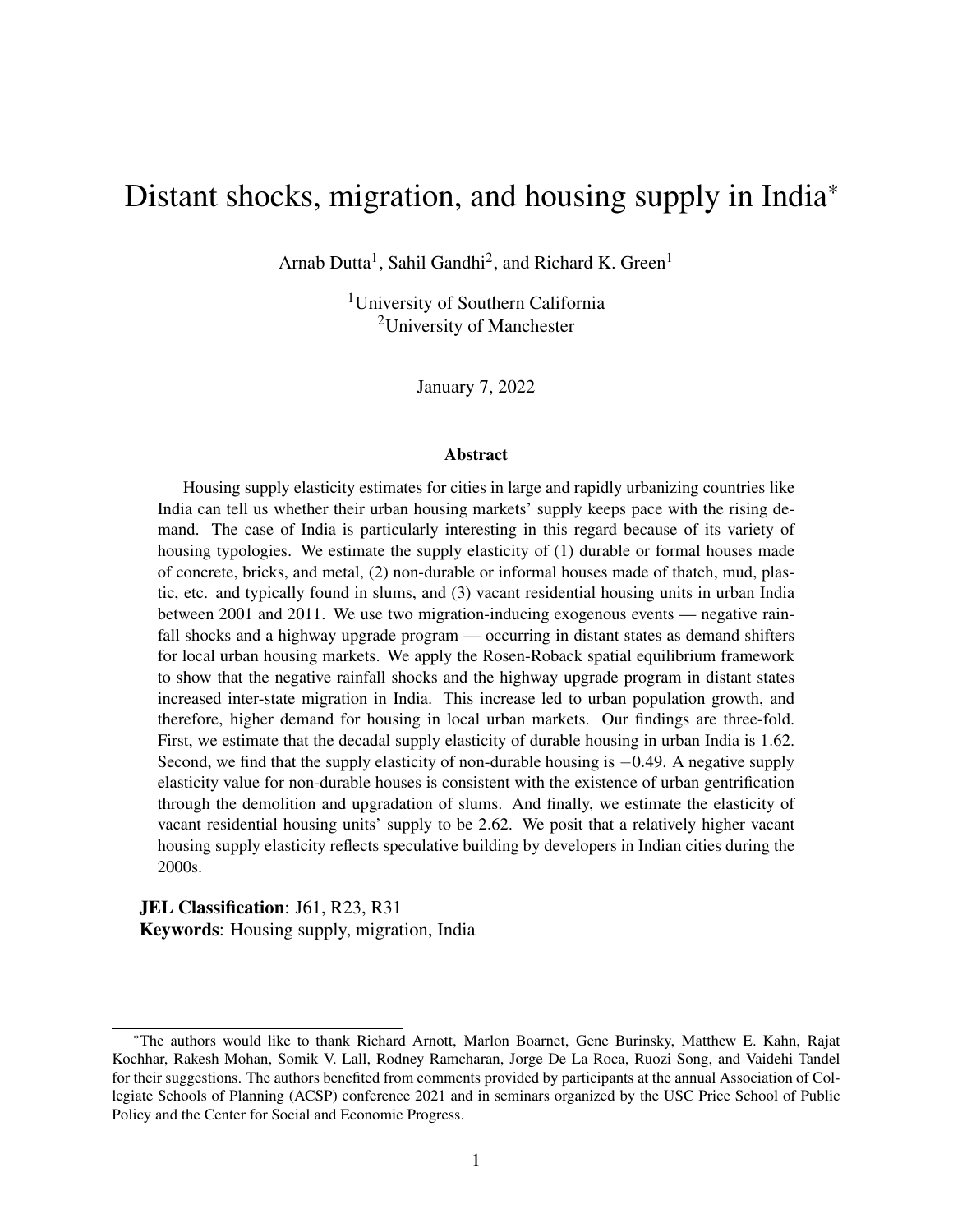|                                          |                            | 2SLS                        |                                |                               |
|------------------------------------------|----------------------------|-----------------------------|--------------------------------|-------------------------------|
|                                          | First-stage                |                             | Second-stage                   |                               |
| $D = 2011 - 2001$                        |                            | Dependent variable          |                                |                               |
|                                          | Dlog urban population at / | Dlog non-durable units at / | Dlog durable units at <i>i</i> | Dlog vacant units at <i>i</i> |
|                                          | (1)                        | (2)                         | (3)                            | (4)                           |
| Dlog urban population at /               |                            | $0.205***$                  | 1.86***                        | $2.41***$                     |
|                                          |                            | (0.025)                     | (0.026)                        | (0.034)                       |
| D#months rainfall $< 80\%$ at j          | $0.011***$                 |                             |                                |                               |
|                                          | (0.000)                    |                             |                                |                               |
| GQ highway dummy at j                    | $0.124***$                 |                             |                                |                               |
|                                          | (0.005)                    |                             |                                |                               |
| Dlog consumption at /                    | 0.009                      | $-0.197***$                 | $0.037**$                      | $-0.203***$                   |
|                                          | (0.013)                    | (0.014)                     | (0.018)                        | (0.020)                       |
| D urban surface area at <i>i</i>         | $5.12***$                  | $0.824***$                  | $-1.54***$                     | $-2.82***$                    |
|                                          | (0.202)                    | (0.220)                     | (0.226)                        | (0.316)                       |
| D urban surface area squared at <i>i</i> | $-5.53***$                 | $-1.84***$                  | $1.24***$                      | $1.03**$                      |
|                                          | (0.418)                    | (0.348)                     | (0.310)                        | (0.463)                       |
| F-stat on excluded instruments           | $1018***$                  |                             |                                |                               |
| Anderson-Rubin Wald $c^2(2)$             |                            | 54.8***                     | 3402***                        | 2495***                       |
| Sargan-Hansen J-stat p-value             |                            | 0.708                       | 0.420                          | 0.968                         |
| $\mathbf N$                              | 4,896                      | 4,896                       | 4,896                          | 4,896                         |
| Adj. R-sq                                | 0.603                      |                             |                                |                               |

### <span id="page-51-0"></span>Table A.2: Distant shock-induced local urbanization and housing demand without median rooms as <sup>a</sup> control

*Source*: Authors' calculations.

Note: Table presents results from two-stage least squares regressions of the log differences of three types of residential housing units in district *i* – non-durable, durable, and vacant – on the endogenous variable - log difference of urban population in district *i*. The log differences are calculated as first differences of log values between the years 2001 and 2011. District *i* is the local region and is paired with distant states indexed *j*. There are 4,896 *i* – *j* district-state pairs consisting of 144 districts and 35 states and union territories in India. The log difference of urban population in district *i* is instrumented<br>h by the decadal change in the number of months when rainfall was less than 80% of the long-term normal in <sup>a</sup> distant state *j*, and <sup>a</sup> dummy variable equa<sup>l</sup> to one if state *j* was recipient of the Golden Quadrilateral highway upgrade program. The first-stage regression coefficients are given in column (1) and the second-stage results are given in columns (2)-(4). Other variables in the regressions include log difference in district-level mean per capita consumption at *i*, and changes in the urban surface area and the urban surface area square<sup>d</sup> at *i*. Diagnostics reported are the F-test of excluded instruments'joint significance, the Anderson-Rubin Wald chi-square test of significance of endogenous regressors, and the Sargan-Hansen J-statistic for overidentification tests. Urban surface area unit is in 1000 sq. miles. Robust standard errors in parentheses.  $p < 0.10$ ,  $\ast p < 0.05$ ,  $\ast \ast p < 0.01$ .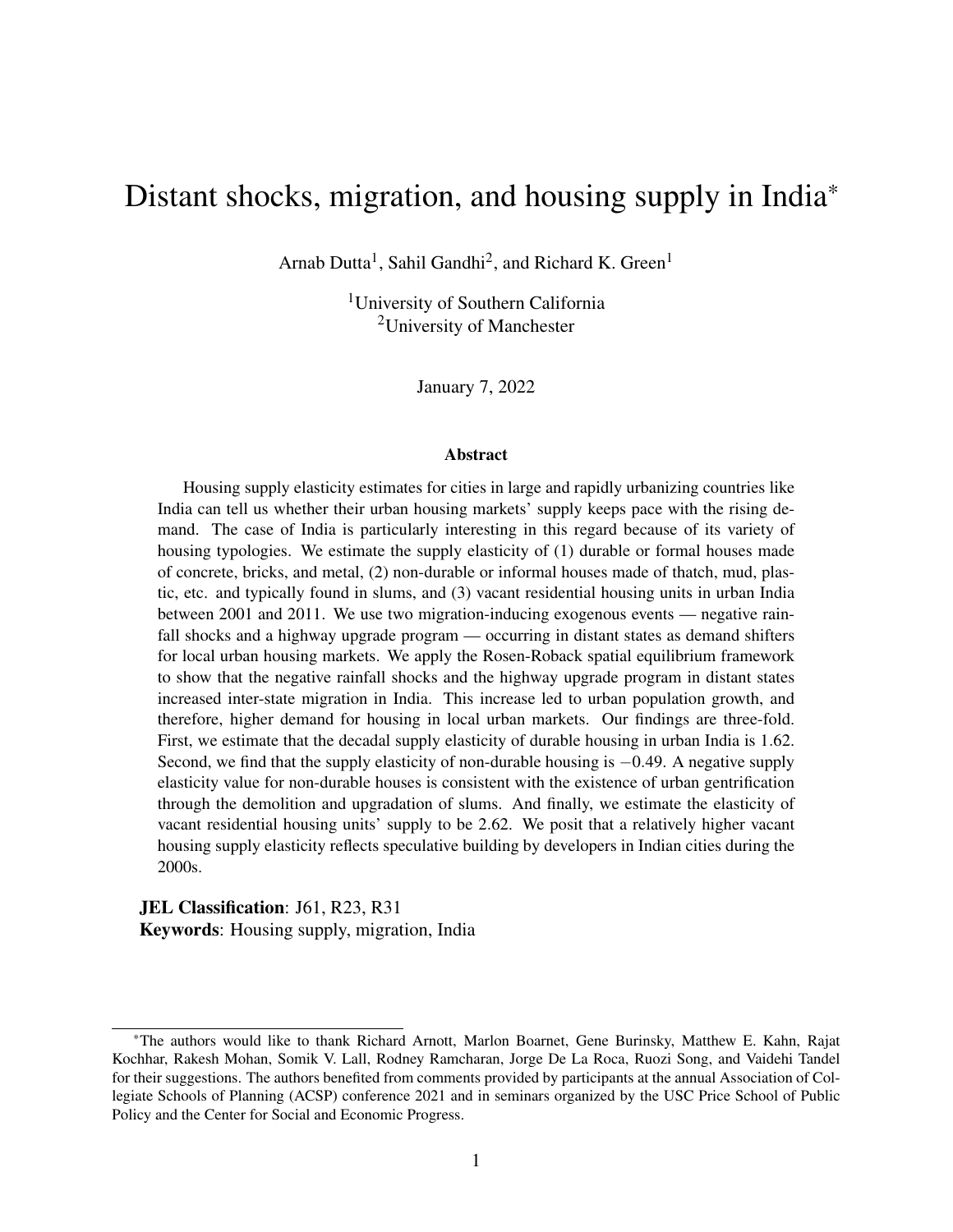|                                   |                                | 2SLS                          |                               |                        |  |
|-----------------------------------|--------------------------------|-------------------------------|-------------------------------|------------------------|--|
|                                   | First-stage                    |                               |                               | Second-stage           |  |
| $D = 2011 - 2001$                 |                                |                               | Dependent variable            |                        |  |
|                                   | Dlog durable units at <i>i</i> | Dlog vacant units at <i>i</i> | Dlog durable rent at <i>i</i> | Dlog overall rent at i |  |
|                                   | (1)                            | (2)                           | (3)                           | (4)                    |  |
| Dlog durable units at <i>i</i>    |                                |                               | $0.738***$                    |                        |  |
|                                   |                                |                               | (0.029)                       |                        |  |
| Dlog vacant units at <i>i</i>     |                                |                               |                               | $0.561***$             |  |
|                                   |                                |                               |                               | (0.022)                |  |
| D#months rainfall $< 80\%$ at j   | $0.020***$                     | $0.025***$                    |                               |                        |  |
|                                   | (0.000)                        | (0.001)                       |                               |                        |  |
| GQ highway dummy at /             | $0.214***$                     | $0.284***$                    |                               |                        |  |
|                                   | (0.004)                        | (0.006)                       |                               |                        |  |
| Dlog consumption at <i>i</i>      | $0.044***$                     | 0.006                         | $0.175***$                    | $0.128***$             |  |
|                                   | (0.010)                        | (0.013)                       | (0.024)                       | (0.023)                |  |
| D urban surface area at /         | $9.42***$                      | $11.4***$                     | $-6.88***$                    | $-5.65***$             |  |
|                                   | (0.217)                        | (0.277)                       | (0.485)                       | (0.443)                |  |
| D urban surface area squared at i | $-10.9***$                     | $-15.0***$                    | $8.02***$                     | 7.95***                |  |
|                                   | (0.500)                        | (0.622)                       | (0.767)                       | (0.736)                |  |
| F-stat on excluded instruments    | 3696***                        | 3271***                       |                               |                        |  |
| Anderson-Rubin Wald $c^2(2)$      |                                |                               | $677***$                      | $712***$               |  |
| Sargan-Hansen J-stat p-value      |                                |                               | 0.799                         | 0.657                  |  |
| N                                 | 11,526                         | 11,526                        | 11,526                        | 11,526                 |  |
| Adj. R-sq                         | 0.673                          | 0.611                         |                               |                        |  |

## <span id="page-52-0"></span>Table A.3: Housing supply elasticity estimation with full sample data on durable rents

*Source*: Authors' calculations.

Note: Table presents results from two-stage least squares regressions of the log differences of average housing rents paid on the endogenous variables – log differences of the market clearing quantities of housing units in district *i*. Regressions are run for two types of residential housing – durable and vacant. The log differences are calculated as first differences of log values between the years <sup>2001</sup>and 2011. District *i* is the local region and is paired with distant states indexed *j*. There are 11,526 *i* – *j* district-state pairs consisting of 339 districts and 35 states and union territories in India. The log differences of housing units in district *i* are instrumented by the decadal change in the number of months when rainfall was less than 80% of the long-term normal in <sup>a</sup> distant state *j*, and <sup>a</sup> dummy variable equal to one if state *j* was recipient of the Golden Quadrilateral highway upgrade program. The first-stage regression coefficients are given in columns (1)-(3) and the second-stage results are given in columns (4)-(6). Other variables in the regressions include log difference in district-level mean per capita consumption at *i*, and changes in the urban surface area and the urban surface area square<sup>d</sup> at *i*. Diagnostics reported are the F-test of excluded instruments' joint significance, the Anderson-Rubin Wald chi-square test of significance of endogenous regressors, and the Sargan-Hansen J-statistic foroveridentification tests. Urban surface area unit is in 1000 sq. miles. Robust standard errors in parentheses.  $*$  p  $<$  0.10,  $**$  p  $<$  0.05,  $***$  p  $<$  0.01.